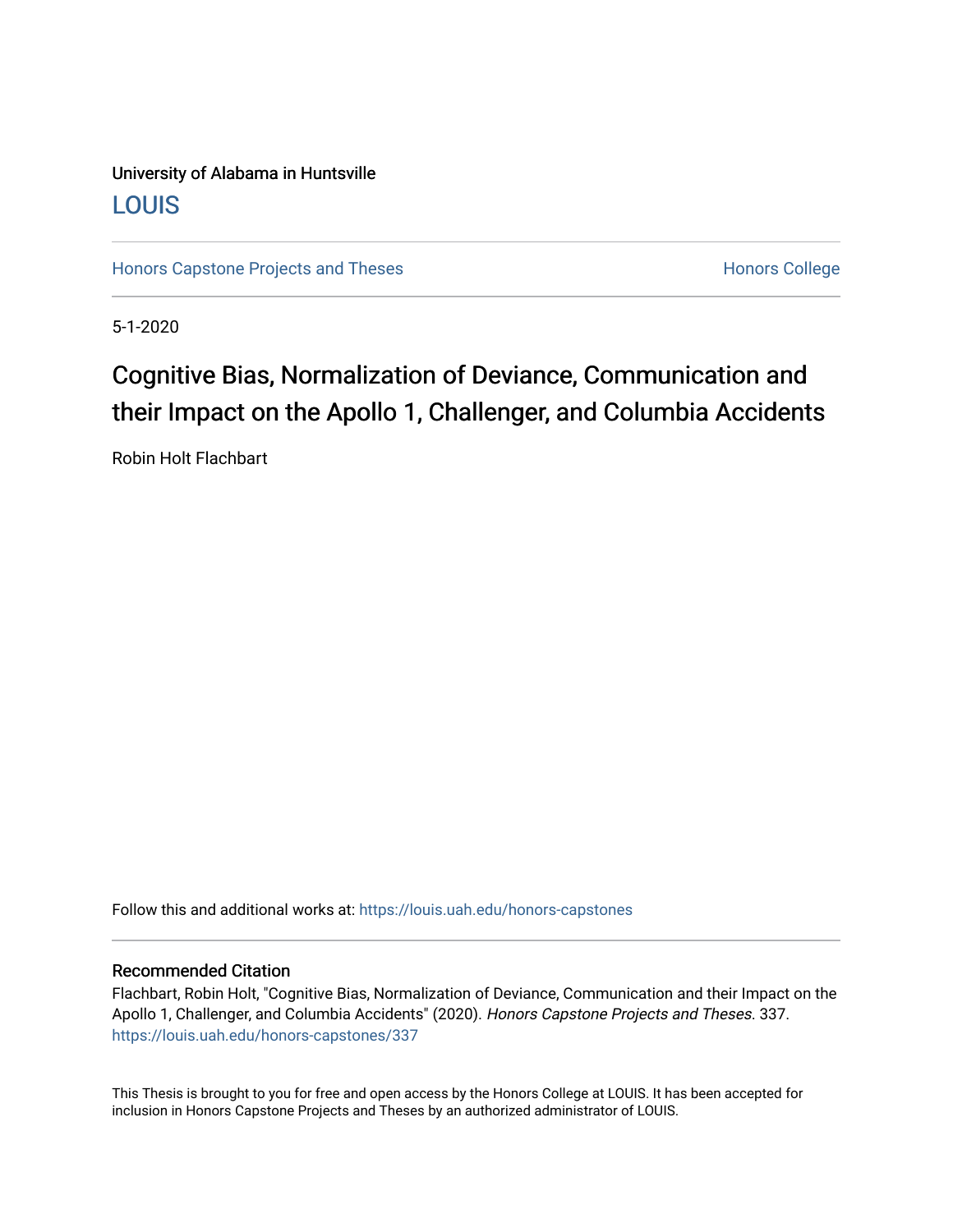## **Cognitive Bias, Normalization of**

# **Deviance, Communication and their Impact**

# **on the Apollo I, Challenger, and Columbia**

# **Accidents**

**by**

## **Robin Holt Flachbart**

**An Honors Capstone**

**submitted in partial fulfillment of the requirements** 

**for the Honors Certificate**

**to** 

**The Honors College** 

**of** 

**The University of Alabama in Huntsville**

**5/1/2020**

**Honors Capstone Director: Dr. Stephen Waring**

**History Department Chair**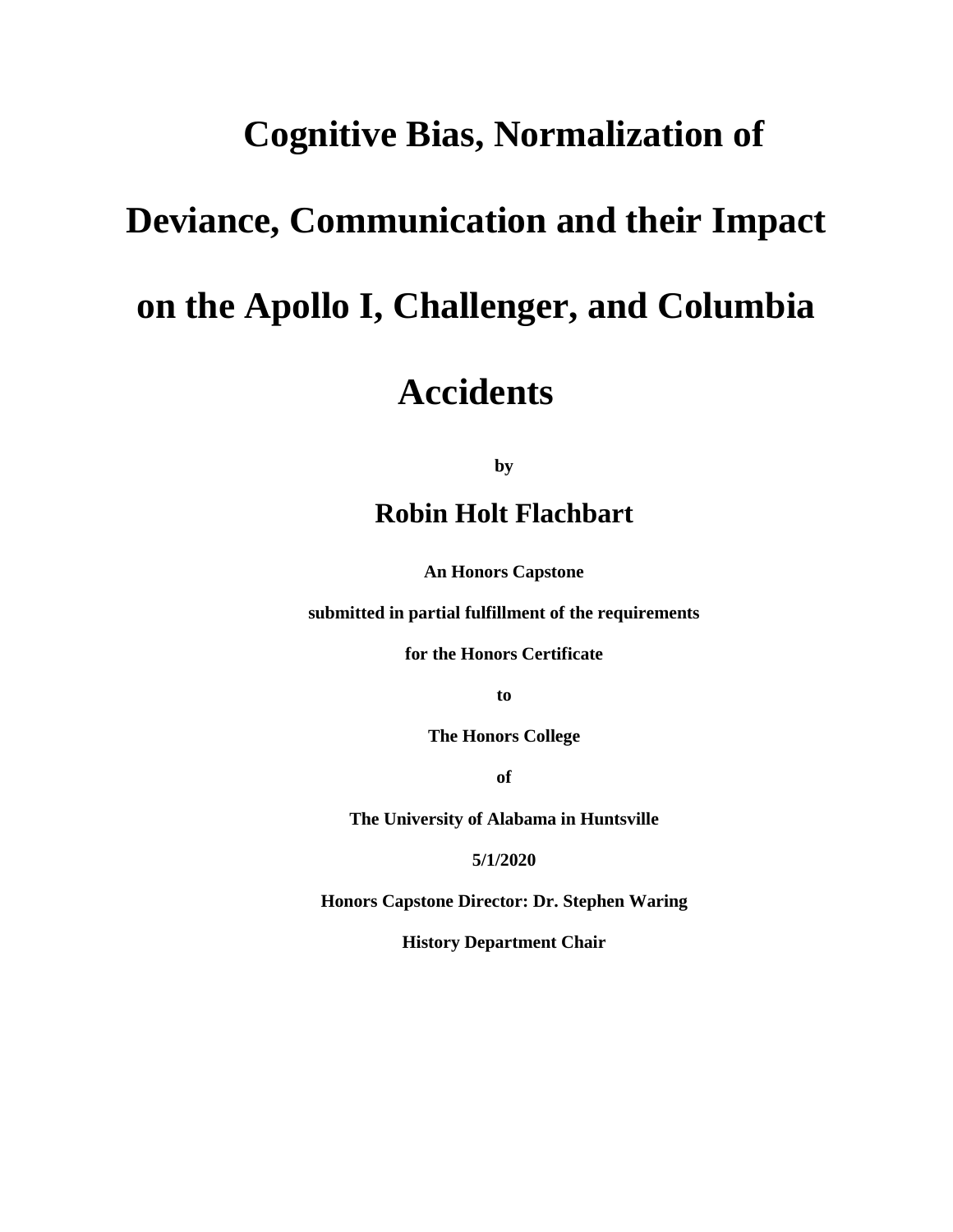Polin H. Flachbart 5/1/2020

Student Date

Stephen P.W.

Director (signature) Date

\_\_\_\_\_\_\_\_\_\_\_\_\_\_\_\_\_\_\_\_\_\_\_\_\_\_\_\_\_\_\_\_\_\_\_\_\_\_\_\_\_\_\_\_\_\_\_\_\_\_\_\_\_

\_\_\_\_\_\_\_\_\_\_\_\_\_\_\_\_\_\_\_\_\_\_\_\_\_\_\_\_\_\_\_\_\_\_\_\_\_\_\_\_\_\_\_\_\_\_\_\_\_\_\_\_\_

\_\_\_\_\_\_\_\_\_\_\_\_\_\_\_\_\_\_\_\_\_\_\_\_\_\_\_\_\_\_\_\_\_\_\_\_\_\_\_\_\_\_\_\_\_\_\_\_\_\_\_\_\_

Stephen P.W.

Department Chair (signature) Date

Honors College Dean (signature) Date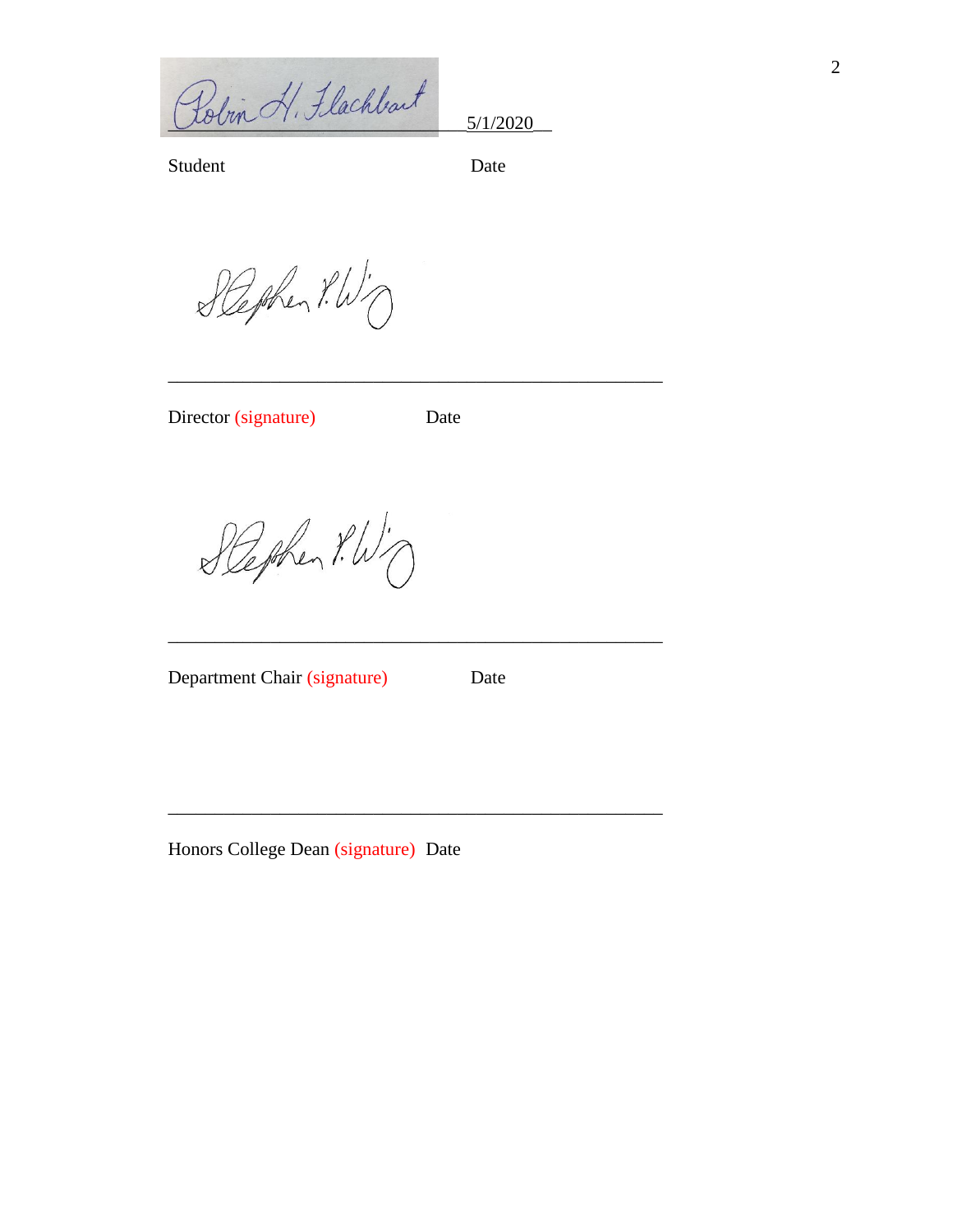#### **Introduction**

There was a point in the data file when the numbers just ended. That was the point when the Space Shuttle Orbiter *Columbia* had broken up during its fiery re-entry, severing its telemetry with ground controllers. A sense of sadness and resolve overwhelmed me at that moment in a conference room of the National Aeronautics and Space Administration's (NASA) Michoud Assembly Facility, where I had traveled to serve as a team member for the *Columbia* accident investigation. The Apollo I fire was a sad event in history that I could not remember. The *Challenger* accident shocked me as a young mechanical engineering student, who dreamed of working for NASA and couldn't believe that the Shuttle had exploded. The *Columbia* accident, I took personally, having supported the Space Shuttle Program at NASA for over ten years. Each year, at the end of January, NASA pauses on one day to remember the seventeen lives lost in the Apollo I, *Challenger*, and *Columbia* accidents. Observing a day of remembrance is not enough to honor their legacy. It is vital that NASA and its contractors, including me, assume the responsibility to understand the root causes of these accidents and lessons learned, in order avoid repeating the mistakes of the past.

It is easy to look at U.S. space program accidents merely from the hardware failure perspective. Conventional lessons learned wisdom says that if one understands the root causes a hardware failure, one can take steps to prevent that type of failure again. The three missions to be investigated in this work are the Apollo Saturn 204 (AS-204), Plugs Out Test fire in 1967, the *Challenger* explosion during ascent in 1986, and the *Columbia* destruction during re-entry in 2003. All three accidents were a result of hardware failures, but the hardware failed for different reasons and during different mission phases. Charles Perrow states that due to its complexity,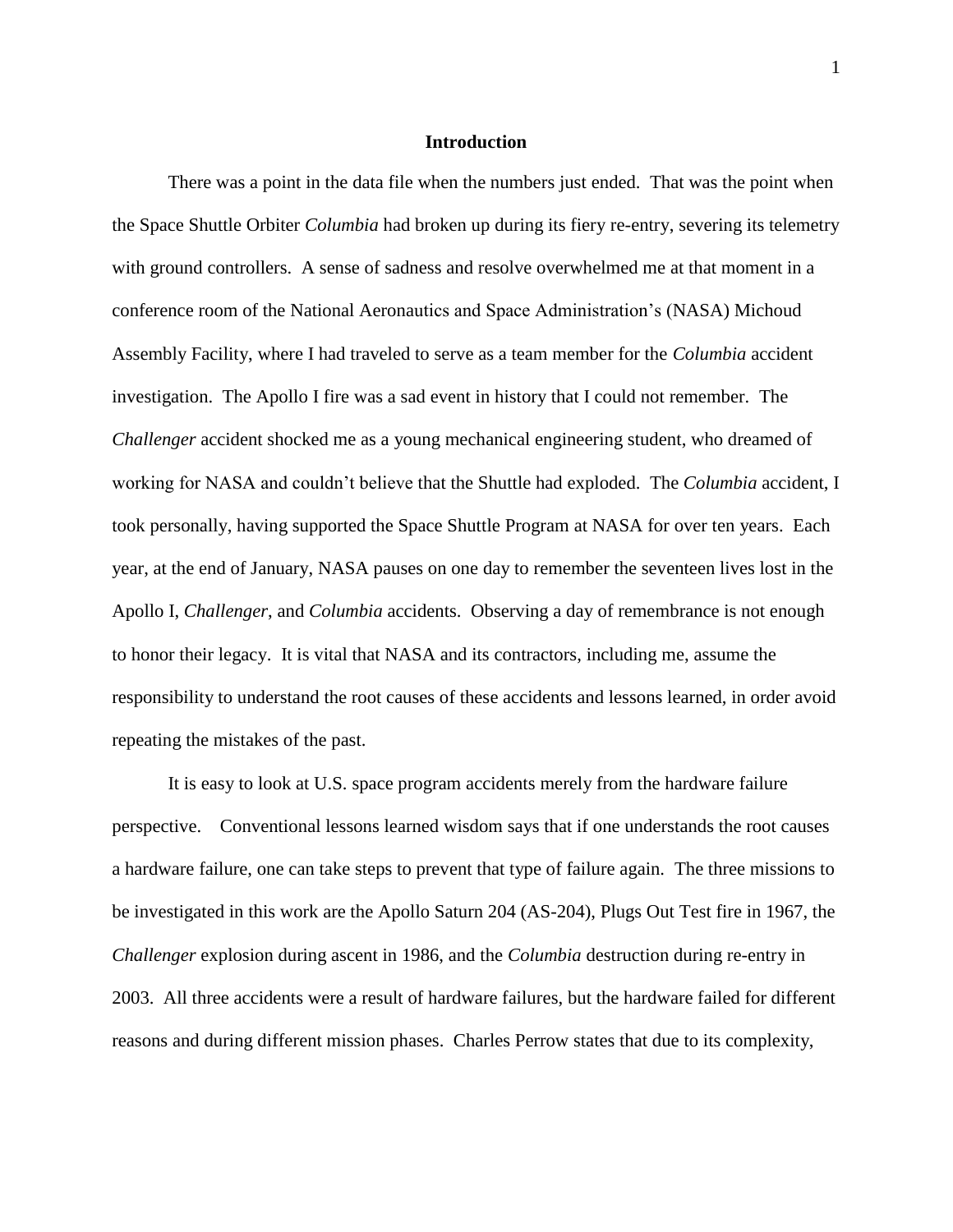the space business retains a "residual propensity for system accidents".<sup>1</sup> To accomplish a complex mission in harsh, unforgiving environments, space vehicles will always be complex. Because of this complexity, it is beneficial to track hardware failure lessons learned and NASA has put a significant amount of effort into capturing and documenting these lessons. However, there are also human factors leading to the accidents in addition to the hardware failures themselves.

This paper will investigate some non-hardware factors that contributed to these accidents. While investigating these factors, some fundamental questions will be explored. Were there any warning signs before the accidents? What was the impact of poor decision making? Did something as simple as poor communication contribute to these accidents? The history of space accidents can be examined in order to identify human behaviors/errors that lead to these accidents and to formulate actionable strategies that could prevent future accidents. Despite three different examples of significant hardware failures, all three U.S. space accidents can be traced back to poor decision making, which can be the result of multiple factors. Thus, there were multiple technical and non-technical factors that led to the three U.S. space accidents. This work will show that there were three key factors, cognitive bias, normalization of deviance, and most of all, communication breakdown, that led to poor decision making which was a significant contribution to the three U.S. space accidents. This paper will explore and evaluate each accident for the presence of the above factors.

The primary sources for this work focus on the documentation, interviews, and Congressional testimonies surrounding the investigation of the three accidents. One source is the

<sup>1</sup> Charles Perrow, *Normal Accidents: Living with High Risk Technologies* (Princeton: Princeton University Press, 1999), 258.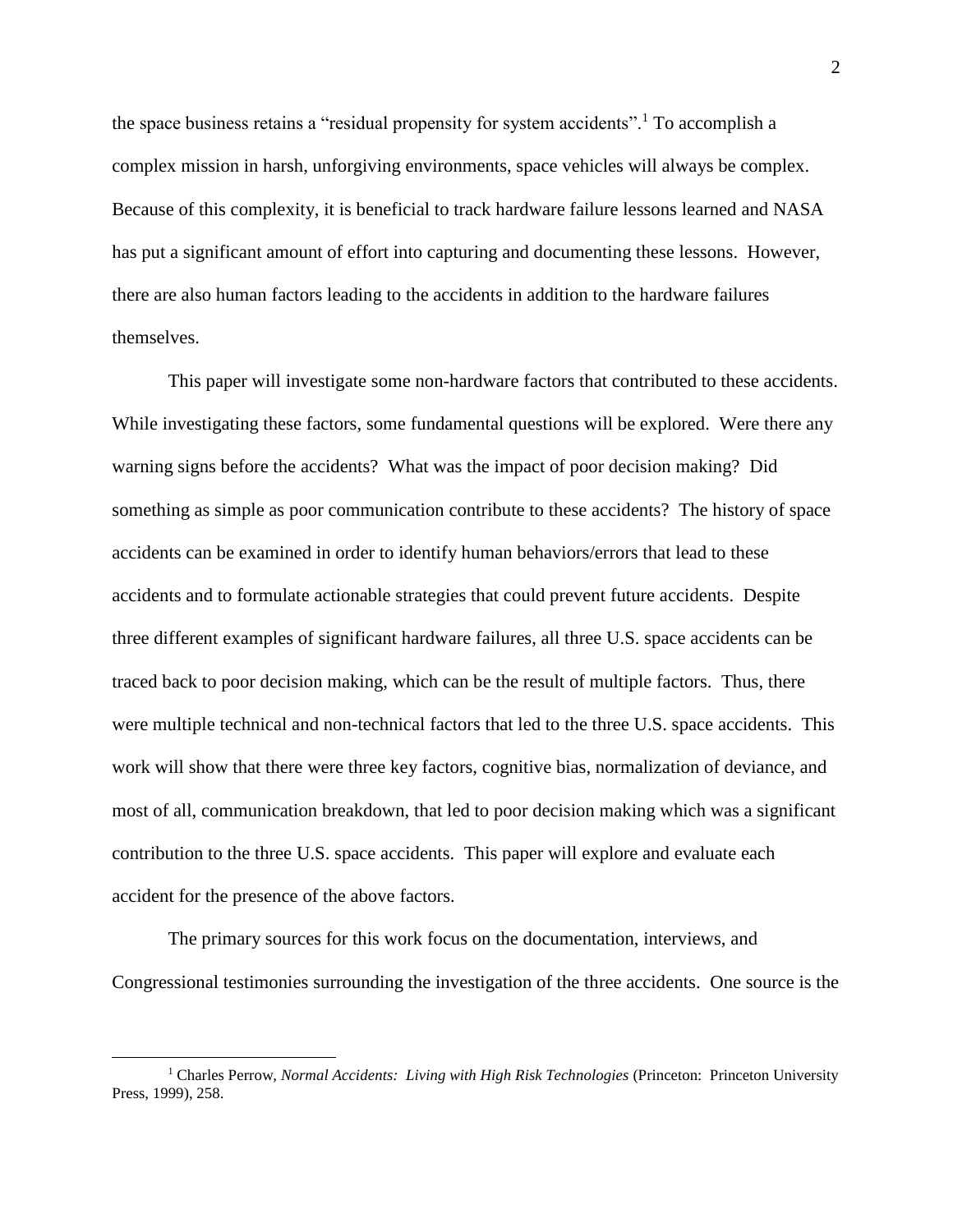*Report of the Apollo 204 Review Board to the Administrator, National Aeronautics and Space Administration*, which documented the investigation following the AS-204 fire. For the most part, it focused on the technical causes of the fire, mainly highly combustible materials in a capsule pressurized with pure  $\alpha$ ygen.<sup>2</sup> Even though it does not cover non-technical factors in detail compared to sources on *Challenger* and *Columbia*, some may be inferred. Another source is the *Report on the Presidential Commission of the Space Shuttle Challenger Accident,* also known informally as the *Rogers Commission Report*. In addition to a thorough discussion of the Solid Rocket Motor O-ring failure that led to the accident, it also discusses the acceptance of chronic O-ring erosion over the life of the Shuttle beginning with the second mission,  $STS-2$ <sup>3</sup> It also discusses the multiple communication issues present on the day before and the day of launch.<sup>4</sup> The source documenting the *Columbia* accident is the *Columbia Accident Investigation Board Report*, also known as the *CAIB Report*. In addition to the documentation of both the External Tank foam strikes on the *Columbia* Orbiter during ascent, it explains in forensic detail the disintegration of the vehicle during re-entry. It also goes into much greater detail than the investigation reports of the other two accidents with respect to the non-technical causes of the accident. Again, NASA was shown as accepting anomalous behavior, foam liberating from the External Tank and striking the Orbiter, as normal.<sup>5</sup> It also provides detail on numerous instances of communication breakdown including multiple missed opportunities to discover the damage to

<sup>2</sup> *Report of the Apollo 204 Review Board to the Administrator, National Aeronautics and Space Administration*, (Washington: Government Printing Office, 1967), 5.9 – 5.11.

<sup>3</sup> *Report on the Presidential Commission of the Space Shuttle Challenger Accident,* (Washington: Government Printing Office, 1986), 65.

<sup>4</sup> *Report on the Presidential Commission of the Space Shuttle Challenger Accident*, 83.

<sup>5</sup> *Columbia Accident Investigation Report* (Washington: Government Printing Office, 2003), 130.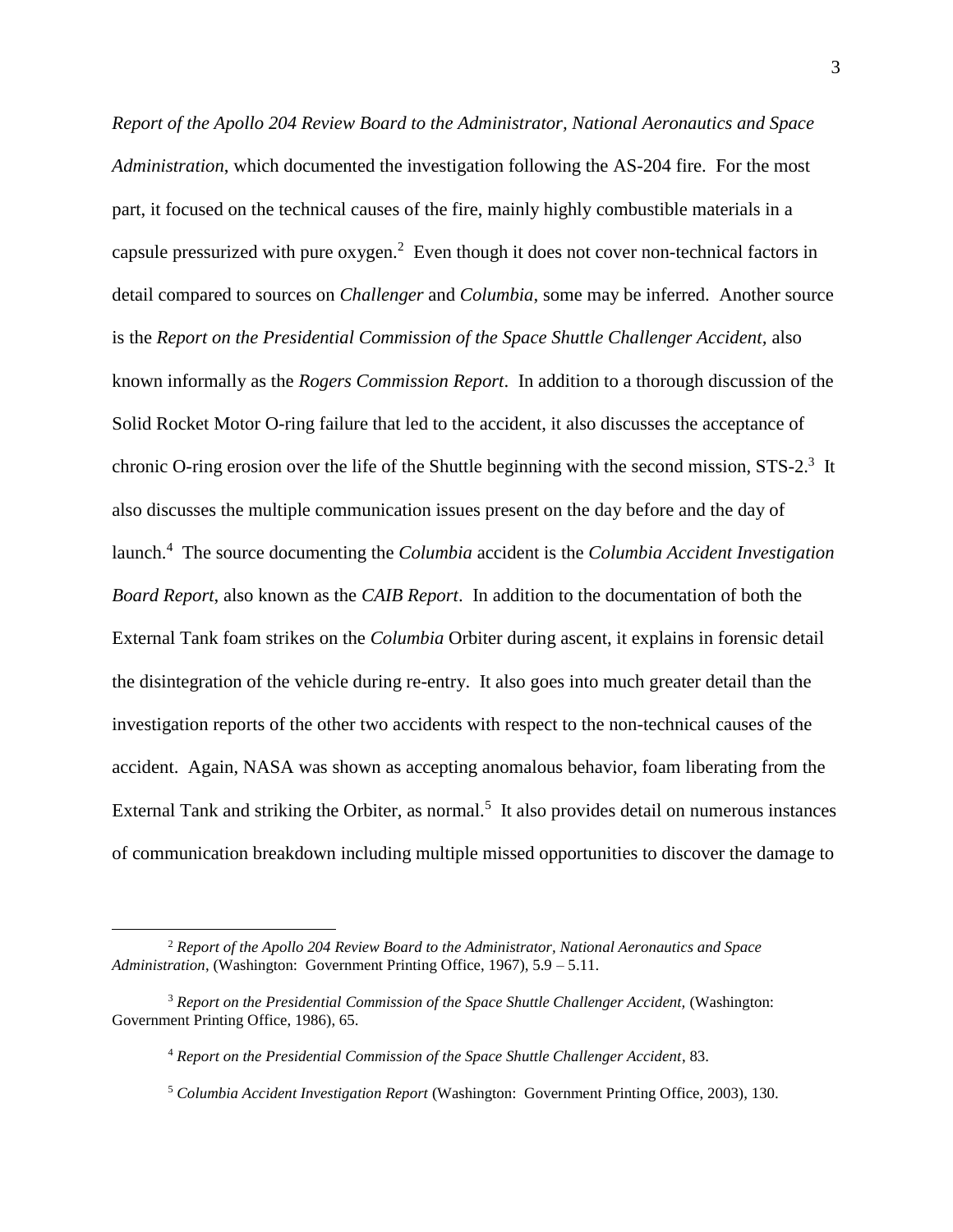Columbia and attempt a repair.<sup>6</sup> Additional primary sources were consulted, but the investigation reports for each of the three accidents show a pattern of issues with decision making and communication.

Many secondary sources have attempted to explain why the accidents happened, both from a technical and a non-technical perspective. One source, Charles Perrow's *Normal Accidents: Living with High-Risk Technologies*, explores failures in various industries and attempts to explain why they occur. Perrow points out that systems that are very complex, with multiple interactions between the sub-systems, will inevitably lead to failure.<sup>7</sup> His conclusion is sobering, given that most space vehicles, particularly human-rated vehicles, are extremely complex. Diane Vaughan, in her book *The Challenger Launch Decision: Risky Technology, Culture, and Deviance at NASA*, emphasizes what she terms "Normalization of Deviance", which is a tendency to accept hardware anomalies over time such that they become a new "normal" condition.<sup>8</sup> Although her book focuses on the *Challenger* accident, this phenomenon was observed on both the *Challenger* and *Columbia* accidents. She contended that there was no evidence of NASA breaking rules or willful misconduct, but that there were issues with the NASA organization and culture which led to the acceptance too much risk.<sup>9</sup> One significant contribution that Vaughan's work made was that it impacted how NASA conducted the *Columbia* investigation, shifting the main emphasis on the technical causes to equal emphasis on

<sup>6</sup> *Columbia Accident Investigation Report*, 140-166.

<sup>7</sup> Perrow, *Normal Accidents*, 93-94.

<sup>8</sup> Diane Vaughan, *The Challenger Launch Decision: Risky Technology, Culture, and Deviance at NASA* (Chicago: University of Chicago Press, 2016), 136-143.

<sup>9</sup> Vaughan, *The Challenger Launch Decision*, 56-58.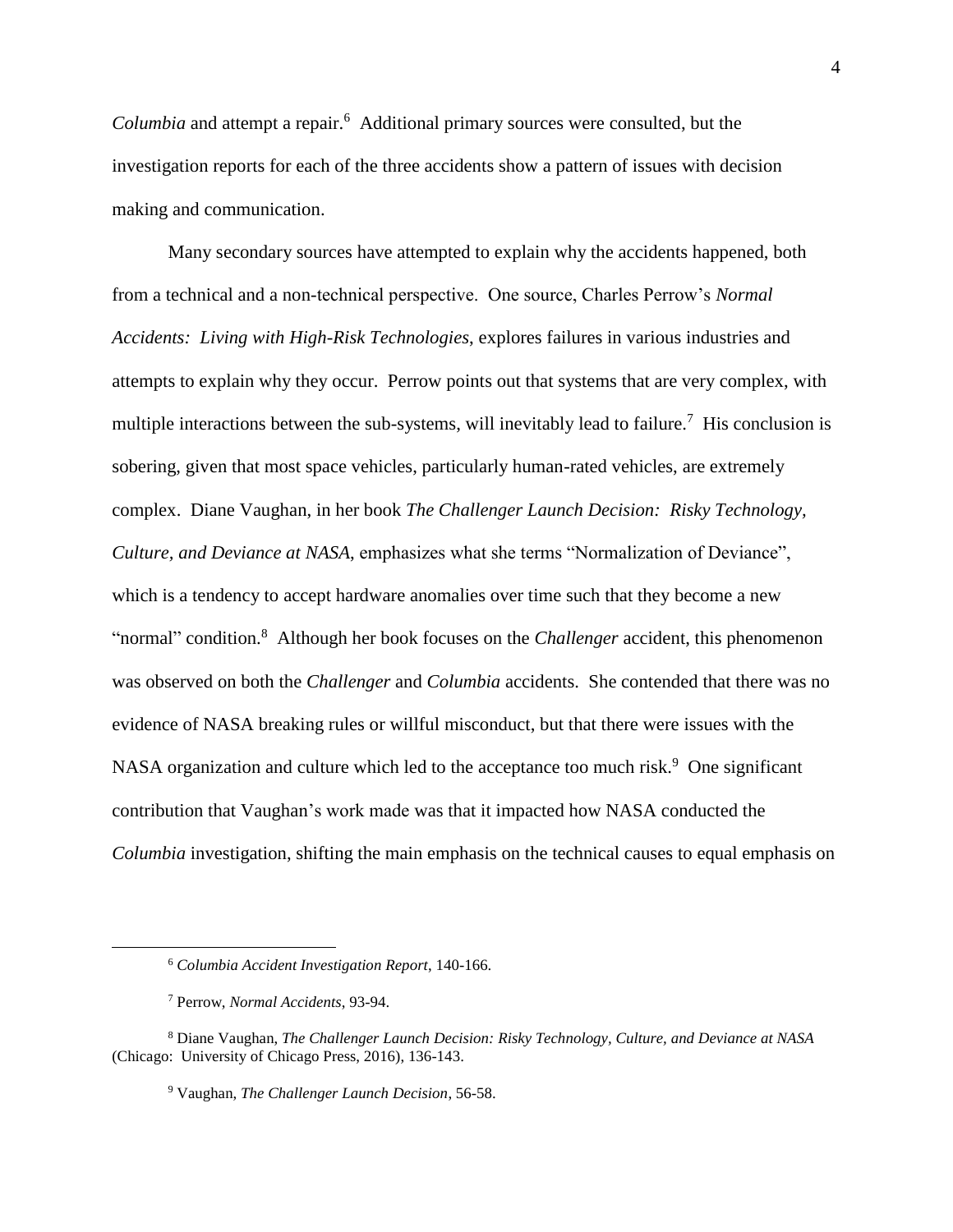the technical and non-technical causes.<sup>10</sup> In fact, the chairman of the CAIB had read her book, and was already making note of parallels between the *Challenger* and *Columbia* accidents before the Board began its investigation.<sup>11</sup> Vaughan would eventually join the CAIB, writing a chapter of the report, "History as Cause: *Columbia* and *Challenger*."<sup>12</sup> Charles Perrow did not completely agree with Vaughan's interpretation of the Challenger accident causes. He asserted that management made poor decisions based on schedule/production pressure and used their power/influence to suppress the opinions of engineers in their organizations.<sup>13</sup> This certainly challenges Vaughan's assertion that there was no willful misconduct. However, Perrow did state that he saw no "criminal activity" when comparing the space industry to others.<sup>14</sup> Stephen Waring, in his chapter "Losing the Shuttle (or nearly): Accidents and Anomalies," from the book *Space Shuttle Legacy: How We Did It and What We Learned*, presents a balanced account that discusses both the technical and non-technical causes of the Shuttle accidents. He asserted that too much emphasis has been put on a "flawed NASA technical culture" and instead focused on flawed decision making and communication breakdown that led to both Shuttle accidents.<sup>15</sup> All three accounts agree that issues with the complex hardware led to the accidents, but that equally important, issues such as flawed decision making, acceptance of poorly performing

- <sup>12</sup> Vaughan, *The Challenger Launch Decision,* xxi.
- <sup>13</sup> Perrow, *Normal Accidents*, 379-380.
- <sup>14</sup> Perrow, *Normal Accidents*, 258.

<sup>15</sup> Stephen Waring, "Losing the Shuttle (or Nearly): Accidents and Anomalies," *Space Shuttle Legacy: How We Did It and What We Learned*, eds. Roger Launius, John Krige, and James Craig (Washington: American Institute of Aeronautics and Astrodynamics, 2013), 215.

<sup>10</sup> Vaughan, *The Challenger Launch Decision*, xix.

<sup>11</sup> Vaughan, *The Challenger Launch Decision*, xx.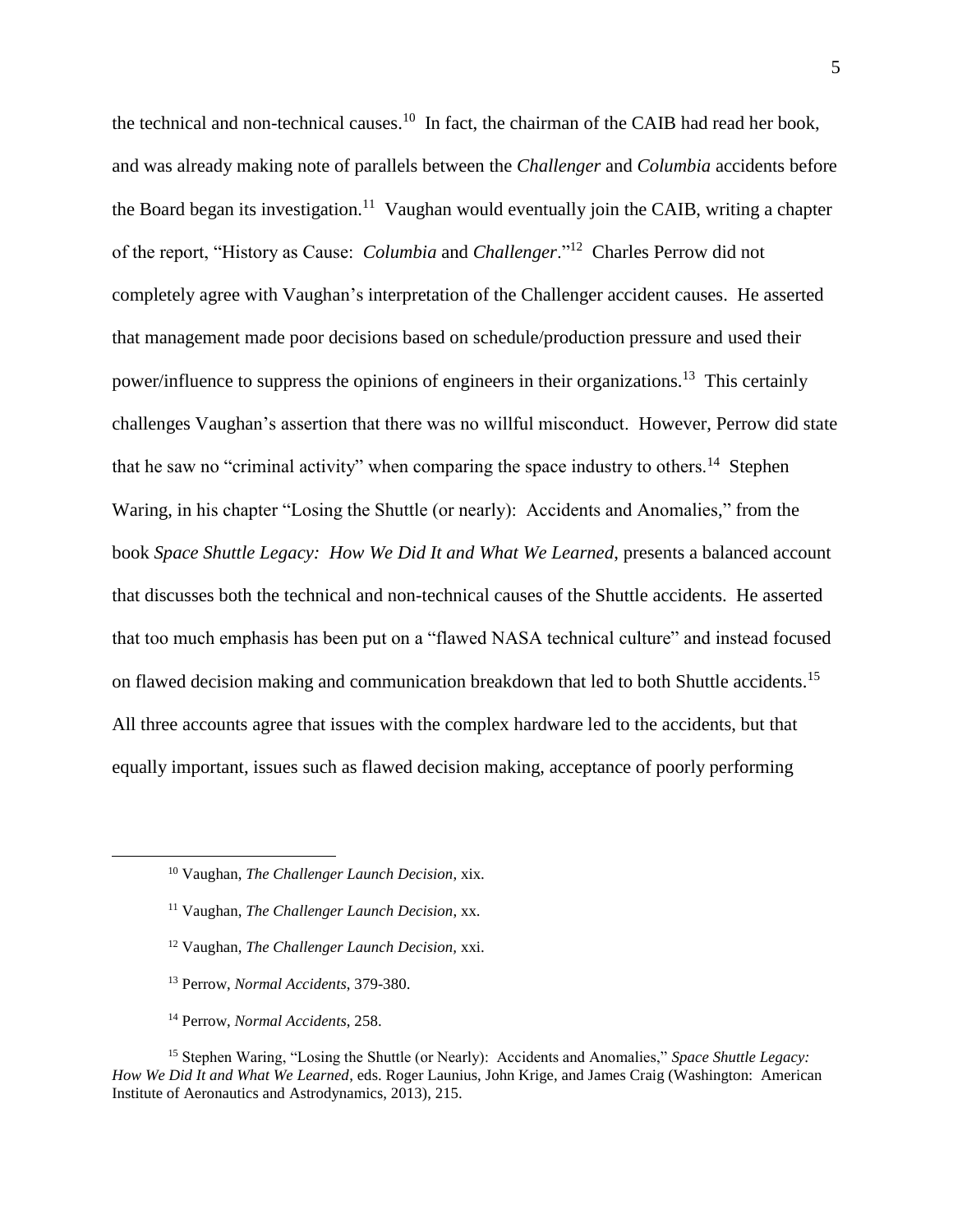hardware, and the breakdown of communication were significant factors that drove these accidents.

#### **Definition of Terms**

Decision makers in organizations such as NASA must have the best possible information in order to make an informed decision. Even when they have high quality data available to them, decision makers can be subject to cognitive biases which affect how they view the information placed before them. Daniel Kahneman, Paul Slovic, and Amos Tversky conceptualized cognitive bias in the 1970s.<sup>16</sup> According to them, cognitive bias is a method for a person to use "judgmental heuristics" to understand a situation in which there is considerable uncertainty.<sup>17</sup> In other words, the human brain uses methods to simplify a complicated or uncertain situation and make it much easier to process. Although these attempts to simplify a situation can lead to errors in judgement, the authors maintain that they are not necessarily motivated by "wishful thinking or the distortion of judgements by payoffs or penalties."<sup>18</sup> Although there are many defined types of cognitive bias, the main sources of cognitive bias I observed in the three U.S. space accidents were confirmation bias, anchoring bias, and near-miss bias. For each accident, this work will discuss how one or more cognitive biases impacted decision makers.

Confirmation bias is the tendency for a decision maker to accept only information or data that is consistent with his/her current belief about a situation. Data that does not support that position is either ignored or dismissed. Kahneman describes this thought process as "a deliberate

<sup>&</sup>lt;sup>16</sup> Daniel Kahneman, Paul Slovic and Amos Tversky, "Judgement Under Uncertainty: Heuristics and Biases," *Science* 185, Number 4157, (Sep. 27, 1974), 1124.

<sup>&</sup>lt;sup>17</sup> Kahneman, et al, "Judgement Under Uncertainty," 1124.

<sup>&</sup>lt;sup>18</sup> Kahneman, et al, "Judgement Under Uncertainty," 1130.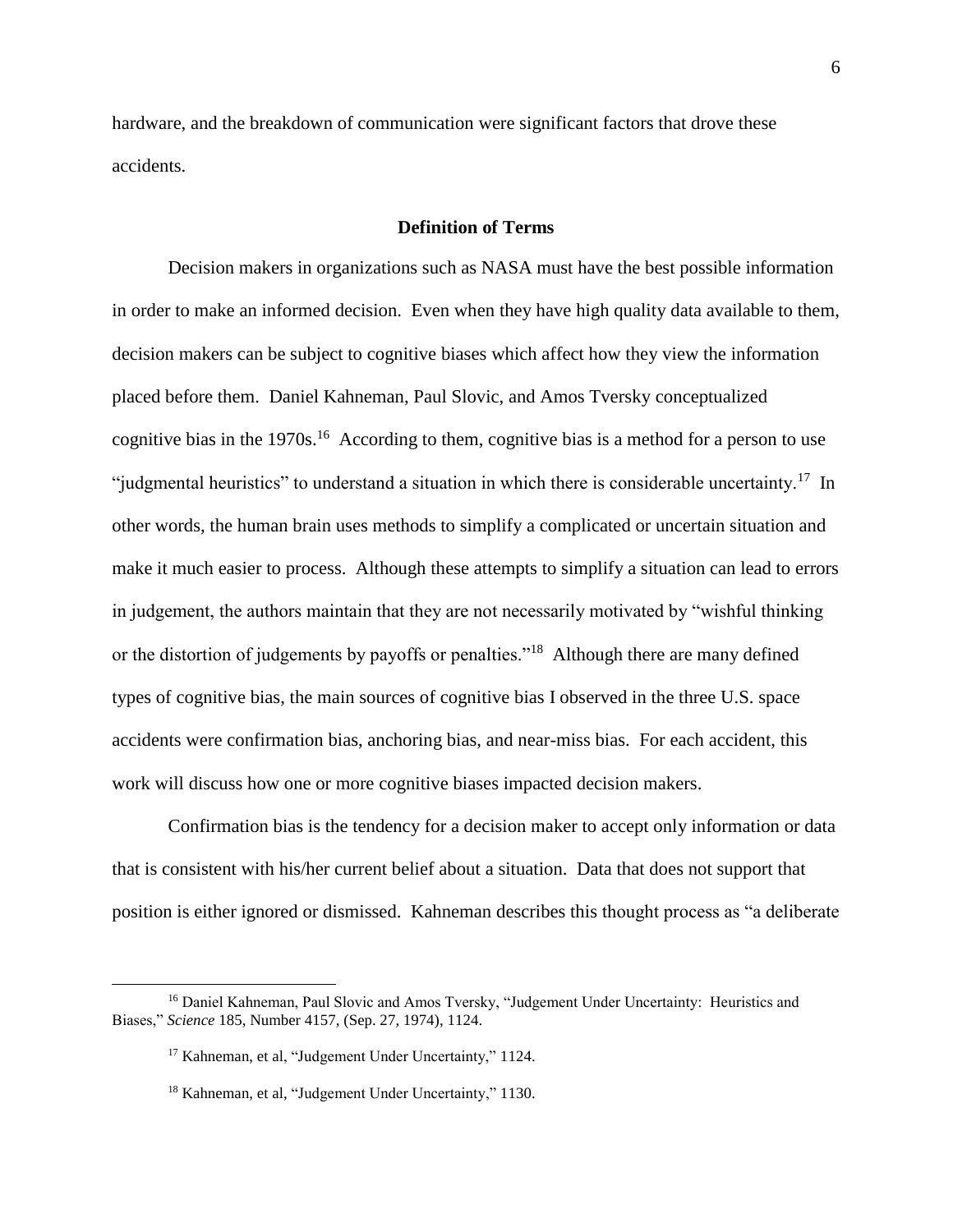search for confirming evidence" instead of testing a belief by trying to find contradictory evidence.<sup>19</sup> Anchoring bias is the tendency for a decision maker to start at some initial estimate and then update it, but often these "updates" are insufficient.<sup>20</sup> In other words, a decision maker with anchoring bias puts significant value on the first information received, which is perceived as the most important. This creates a challenge when additional data is introduced. It seems to me that anchoring bias can set up a position by the decision maker that can make him/her susceptible to confirmation bias when additional information is introduced.

The most common cognitive bias observed in the three U.S. space accidents was nearmiss bias. A near-miss is a successful event that avoided a negative outcome, often due to "good luck."<sup>21</sup> According to Robin Dillon, Edward Rogers, and Catherine Tinsley, decision makers who survived a near-miss "made significantly more risky decisions in the future."<sup>22</sup> Thus, nearmiss bias is often a negative by-product of previous success. It appears in engineering when hardware with a known design flaw operates successfully, and this success breeds the belief that the design flaw is acceptable and will not fail in the future. Near-miss bias is strengthened with each successful test or flight. This bias seems to lead to the phenomenon "normalization of deviance" described by Vaughan. Unfortunately, based on my experience, NASA budgets and schedules have never been robust enough to afford the number of tests/flights that would enable engineers to make a sound conclusion that the hardware is completely safe to fly. If the hardware is a complicated space vehicle, it is unlikely that the engineering team will fully

<sup>19</sup> Daniel Kahneman, *Thinking Fast and Slow* (New York: Farrar, Straus, and Giroux, 2011), 81.

<sup>&</sup>lt;sup>20</sup> Kahneman, et al, "Judgement Under Uncertainty," 1128.

<sup>&</sup>lt;sup>21</sup> Robin Dillon, Edward Rogers and Catherine Tinsley, "The Near-Miss Bias in Decision Making," IEEEAC, Paper Number 1201 (October 25, 2005), 2.

<sup>&</sup>lt;sup>22</sup> Dillon, et al, "The Near-Miss Bias in Decision Making," 2.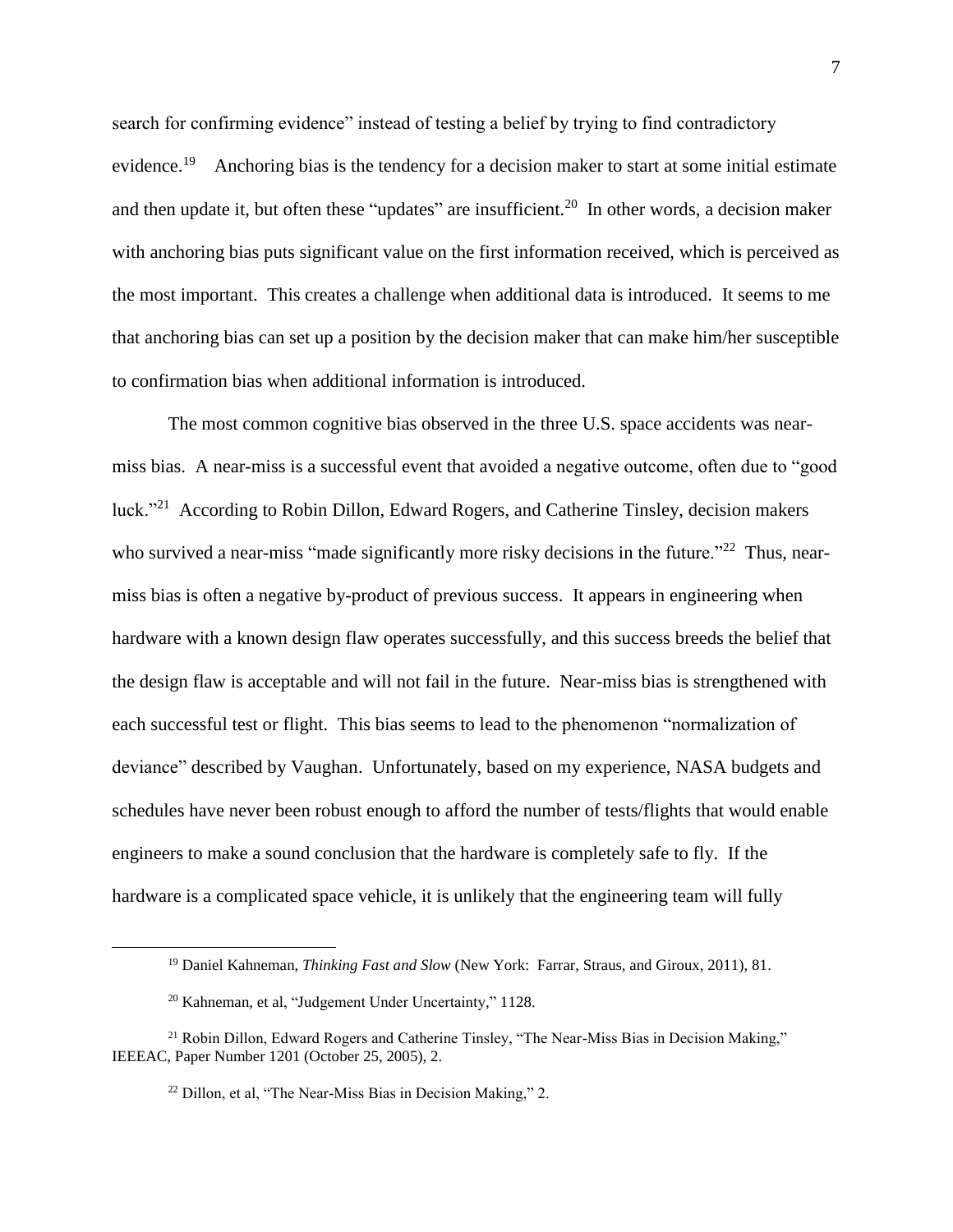understand it.<sup>23</sup> If the team does not understand all of the potential sources of risk, then it may conclude after a few successful tests or flights that the hardware, even though it does not meet requirements, is still good to fly. One point of significant concern expressed by Dillon, et al, was that decision makers who have what is perceived as success, even if due to a near-miss, are more likely to be promoted.<sup>24</sup> Thus near-miss bias can become "institutionalized [...] within an organization."<sup>25</sup>

Another source of poor decision making, and closely related to the near-miss bias, is normalization of deviance. Normalization of deviance goes beyond near-miss bias and causes decision makers to accept design and performance issues as "normal".<sup>26</sup> There is a gradual shift from labeling hardware anomalies to accepting poor hardware performance as expected and acceptable. Hardware performance is monitored, and each occurrence of a potential issue is compared to an "experience base" and labeled as "in family" or "not in family".<sup>27</sup> Often, with normalization of deviance, the "experience base" can shift to accommodate observations "not in family".<sup>28</sup> Thus what is "normal" gradually shifts with time, often to a new normal that has increased risk.

For each of the three accidents, this work will discuss issues with communication. A decision maker cannot choose the right path to take if he/she does not receive all of the relevant

<sup>23</sup> Perrow, 257.

<sup>&</sup>lt;sup>24</sup> Dillon, et al, "The Near-Miss Bias in Decision Making," 2.

<sup>&</sup>lt;sup>25</sup> Dillon, et al, "The Near-Miss Bias in Decision Making," 2.

<sup>26</sup> Vaughan, *The Challenger Launch Decision*, xii.

<sup>27</sup> *Columbia Accident Investigation Report*, 122.

<sup>28</sup> Vaughan, *The Challenger Launch Decision*, 136-141.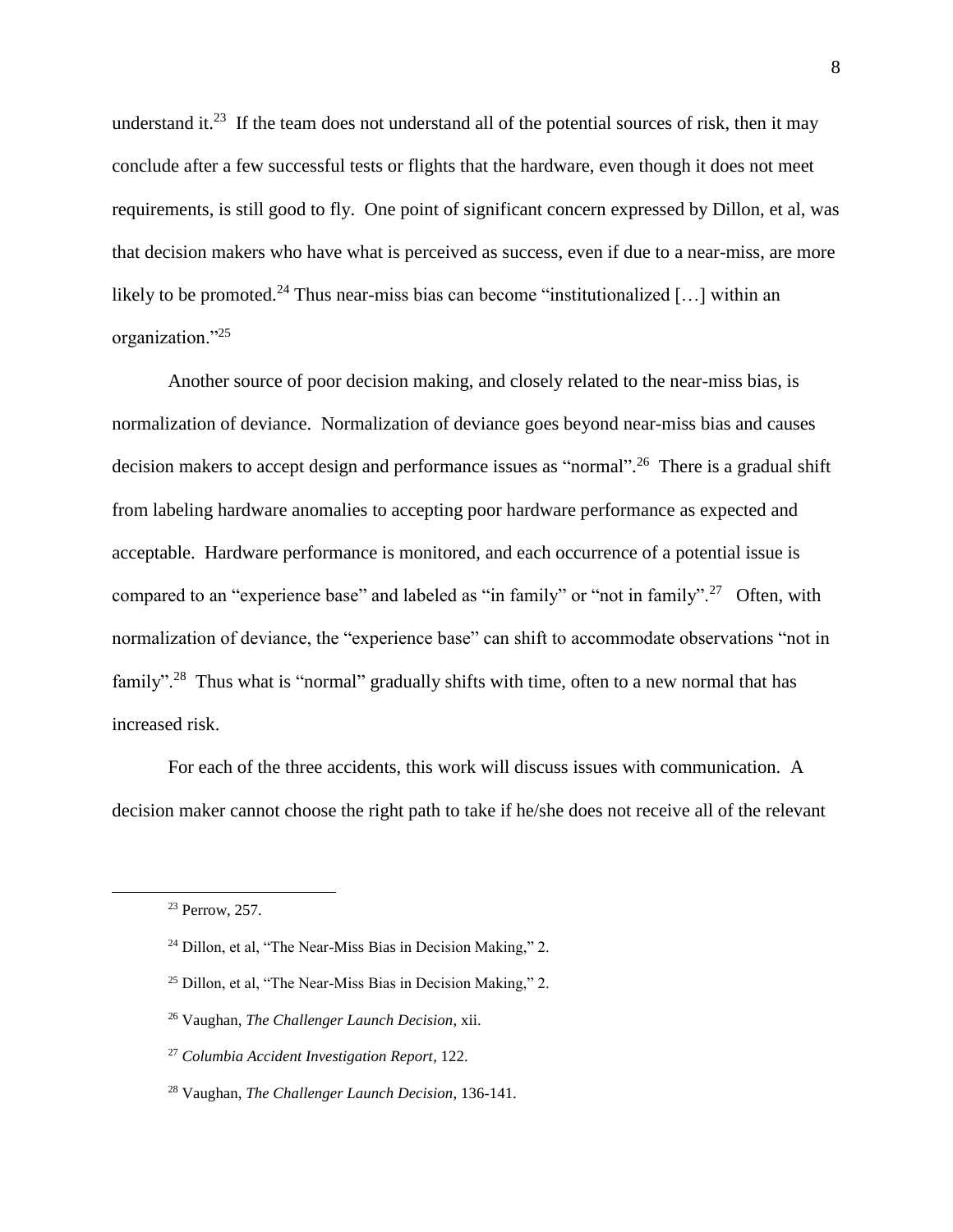facts. All three accidents can be traced back to issues with communication. These issues fell roughly into two categories: 1. Engineering concerns not reaching decision makers, and 2. Data presented in a way that is not clear. There were multiple sources of poor or missed communication. Examples were advance warnings from the hardware performance and engineers, silencing of dissenting technical opinions, engineering concerns not reaching the decision makers due to broken or complicated communication channels, mistaken assumption that communication was heard and understood, and the presentation of data to decision makers that was unclear or confusing. Unfortunately, each accident had multiple communications failures.

#### **The AS-204 Plugs Out Test (Apollo I) Fire**

In order to understand the details of the non-technical factors that caused the three accidents, it is necessary to review a brief history of each accident. The AS-204 (retroactively named Apollo I) Plugs Out Test fire occurred on January 27, 1967 on Launch Pad 34 at Cape Canaveral.<sup>29</sup> The astronauts reported a fire in the Command Module (CM), which lasted less than twenty-six seconds.<sup>30</sup> The fire produced extremely high temperatures and toxic gases as well as consumed the oxygen in the capsule. $31$  It is likely that the astronauts were rendered unconscious by the toxic fumes and then died of asphyxiation.<sup>32</sup> Even if the astronauts had remained conscious, the hatch design was such that it could not be opened in less than ninety

<sup>30</sup> U.S. Congress, Senate, *AS204 Accident*, 1.

<sup>32</sup> U.S. Congress, Senate, *AS204 Accident*, 5.

<sup>&</sup>lt;sup>29</sup> U.S. Congress, Senate, Committee on Aeronautical and Space Sciences, *AS204 Accident*, 90<sup>th</sup> Cong., 2<sup>nd</sup> sess, S. Rep. 956, 1968, 1.

<sup>31</sup> U.S. Congress, Senate, *AS204 Accident*, 5.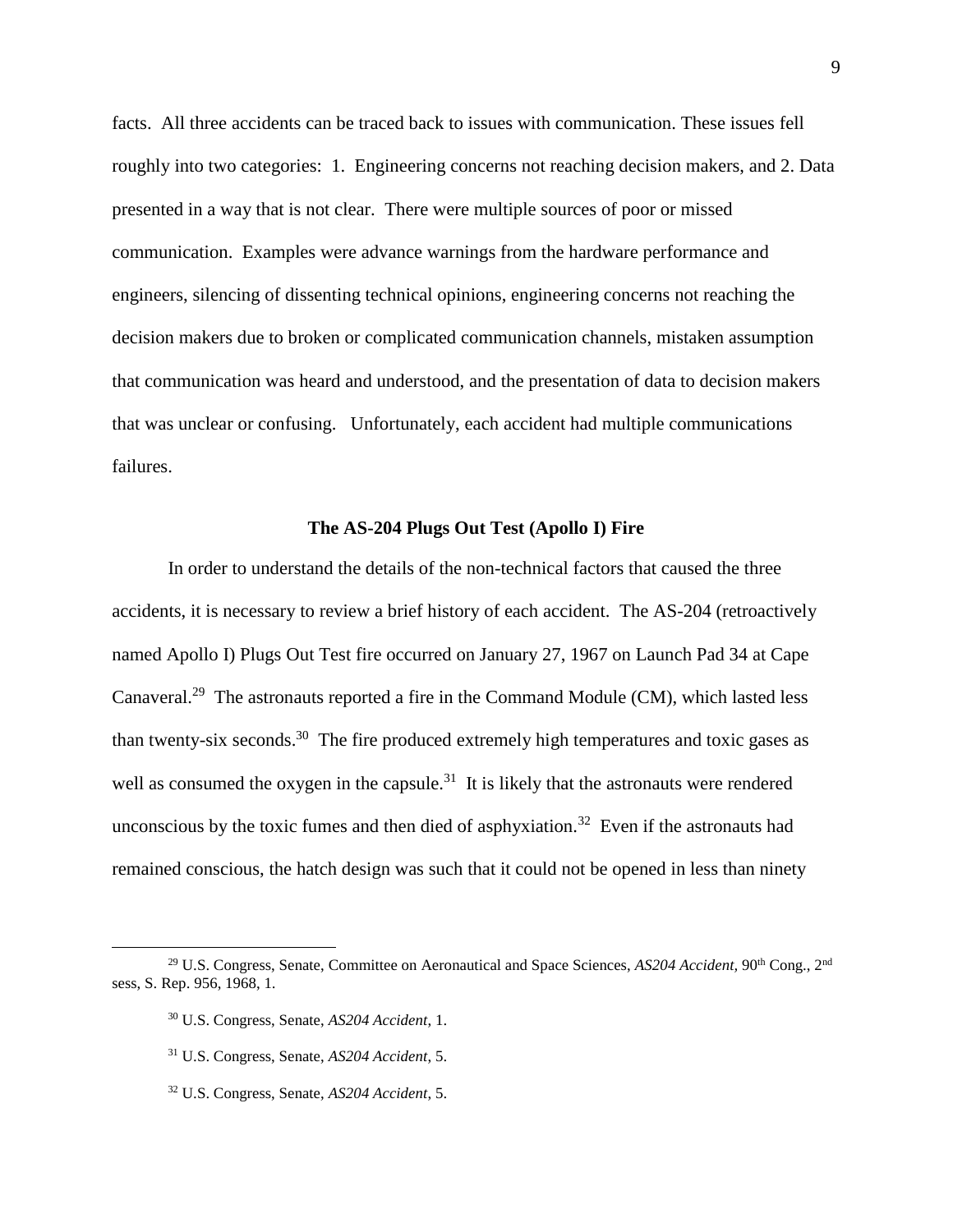seconds and the inward opening design would have made it impossible to open given the high pressure inside the cabin.<sup>33</sup> The exact ignition source of the fire was never determined, but it was believed to have been an electrical arc in the wiring near the floor under the crew seats.<sup>34</sup>

Confirmation bias was observed in the events leading up to the Apollo I fire. An example of confirmation bias associated with the AS-204/Apollo I fire was the decision to use highly flammable pure oxygen instead of a much less flammable dual gas air system (oxygen and nitrogen in proportions like air) in the CM for life support.<sup>35</sup> This was a risky design choice since nearly anything, even metal, will burn rapidly in a pure oxygen environment. NASA engineers knew that a pure oxygen environment was hazardous. The agency had funded studies to understand the behavior of fire in a pure oxygen environment.<sup>36</sup> In fact, at least two fires had occurred during the test program, injuring personnel and damaging equipment.<sup>37</sup> The fires were ultimately attributed to test equipment and not to the hazard of using pure oxygen.<sup>38</sup> The decision makers focused on the successes of the Mercury and Gemini programs, which used pure oxygen, and completely discounted the fires seen during NASA testing.<sup>39</sup> Thus the decision

<sup>33</sup> U.S. Congress, Senate, *AS204 Accident*, 3.

<sup>34</sup> U.S. Congress, Senate, *AS204 Accident*, 5.

<sup>35</sup> U.S. Congress, Senate, Committee on Aeronautical and Space Sciences, *Hearing Before the Committee on Aeronautical and Space Sciences on a Review Background Information and Systems Decisions Preceding the Apollo Accident of January 27, 1967* (Washington: Government Printing Office, 1967), 23.

<sup>36</sup> U.S. Congress, Senate, *AS204 Accident*, 3.

<sup>37</sup> U.S. Congress, Senate, *Hearing Apollo Accident of January 27, 1967*, 32.

<sup>38</sup> U.S. Congress, Senate, *Hearing Apollo Accident of January 27, 1967*, 33.

<sup>39</sup> U.S. Congress, Senate, *Hearing Apollo Accident of January 27, 1967*, 32.

U.S. Congress, Senate, *AS204 Accident*, 3.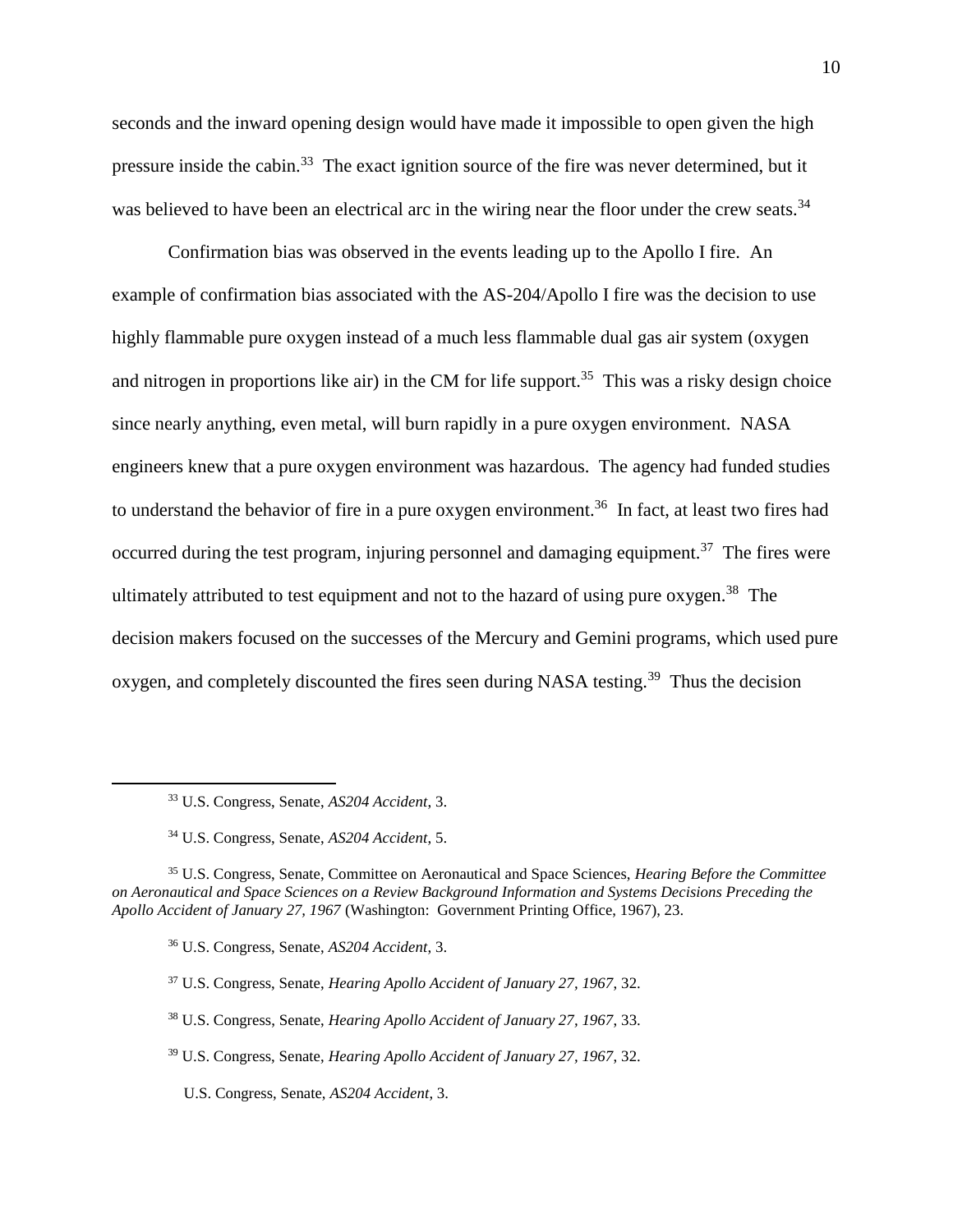makers were accepting the data that confirmed their design decision and discounted the already known danger of using pure oxygen including the fires that occurred during testing.

Near-miss bias was also a factor in the Apollo I fire. It has been discussed the Apollo program came on the heels of the highly successful Mercury and Gemini programs.<sup>40</sup> The Mercury and Gemini capsules were also pressurized with pure oxygen.<sup>41</sup> The dual gas system was considered for the Apollo CM atmosphere but was ultimately rejected due to the risk of astronauts getting the bends as well as the added complexity and weight. $42$  James Chiles also pointed out that during this time, the Apollo team was likely distracted by two near-misses.<sup>43</sup> The first near-miss occurred during a test of a potential dual gas Project Mercury life support system when a test pilot was almost asphyxiated as nitrogen leaked into the oxygen supply of the his spacesuit.<sup>44</sup> The second near-miss was the hatch that blew off prematurely after splashdown of Gus Grissom's Mercury capsule, which likely led to the complex, difficult to open, Apollo hatch.<sup>45</sup> Since there had been no mishaps with the pure oxygen atmosphere during the Mercury and Gemini Programs, it was assumed that using a pure oxygen was safe to fly in the Apollo CM.<sup>46</sup> Alan Shepard and Deke Slayton asserted that because pure oxygen had been used in the

<sup>40</sup> U.S. Congress, Senate, *AS204 Accident*, 3.

<sup>41</sup> U.S. Congress, Senate, *AS204 Accident*, 3.

<sup>42</sup> U.S. Congress, Senate, *Hearing Apollo Accident of January 27, 1967*, 16.

Alan Shepard and Deke Slayton, *Moon Shot: The Inside Story of America's Race to the Moon* (Atlanta: Turner Publishing, 1994), 197.

<sup>43</sup> James R. Chiles, *Inviting Disaster: Lessons from the Edge of Technology* (New York: Harper Collins, 2001), 145.

<sup>44</sup> Chiles, *Inviting Disaster*, 145.

<sup>45</sup> Chiles, *Inviting Disaster*, 146.

<sup>46</sup> U.S. Congress, Senate, *AS204 Accident*, 3.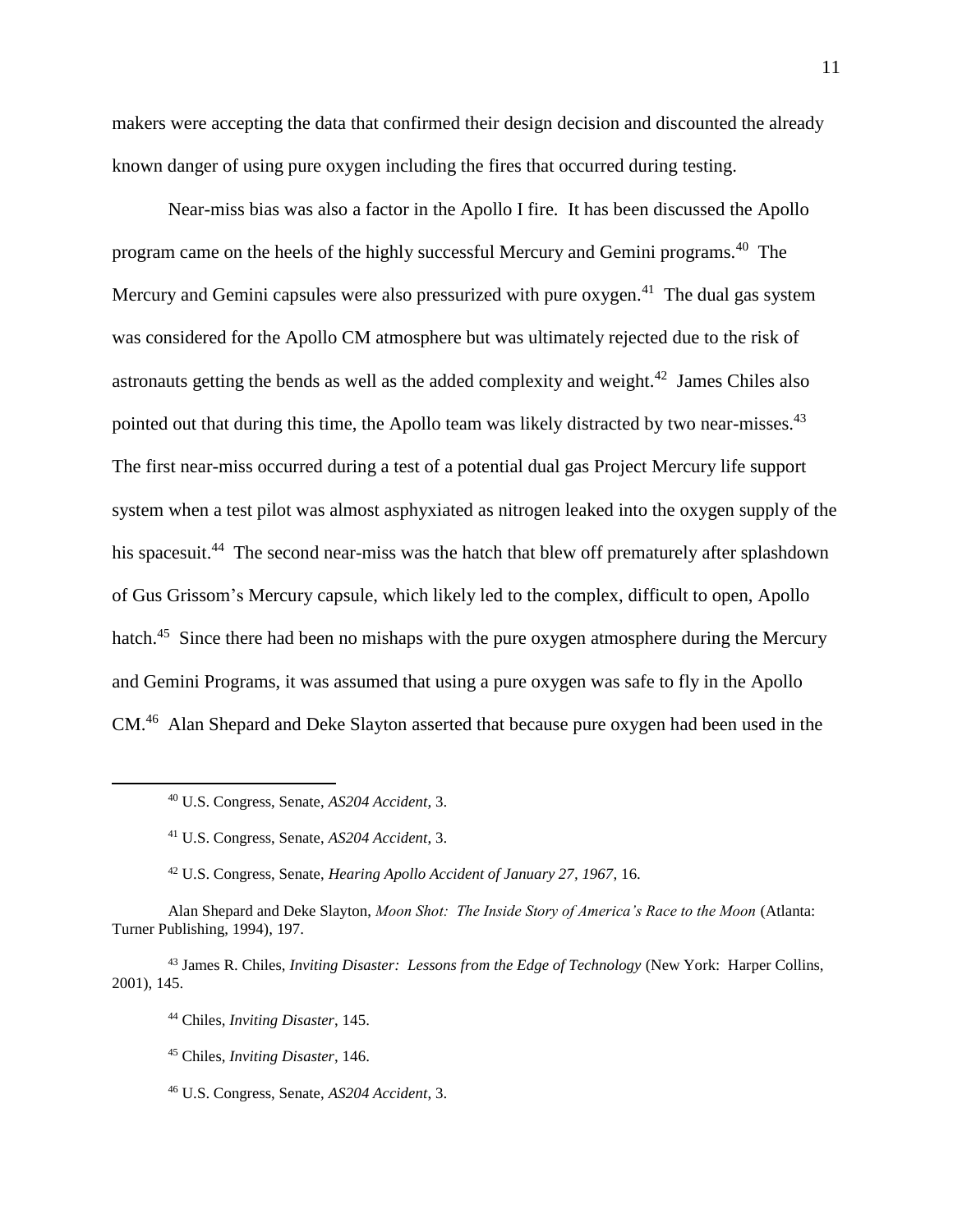capsule without any problems, "NASA engineers had become complacent about the possibility of a fire."<sup>47</sup>

The Apollo I fire occurred almost thirty years before Diane Vaughan coined the term normalization of deviance. However, one can look at the events leading to the fire in order to determine if this accident was another example of normalization of deviance. As discussed earlier, normalization of deviance involves the acceptance of design/hardware issues as normal to the point that there is a shift to a new, more risky, normal.<sup>48</sup> One could view the risky acceptance of a pure oxygen atmosphere as normalization of deviance. However, this atmosphere had been used since the beginning of U.S. human spaceflight and thus there was no real shift in what was considered normal. However, there could be one additional aspect of the Apollo I fire that was an example of normalization of deviance. There were significant hardware issues with the CM such as various component workmanship issues and failures as well as "deficiencies in design, manufacture, installation, rework and quality control" of the electrical wiring.<sup>49</sup> The CM had been described as "sloppy and unsafe" by an Apollo quality control inspector and was reported to have had extensive failures during fabrication and assembly.<sup>50</sup> It appears that NASA was shifting to a "normal" of accepting hardware with multiple issues. Another finding even more surprising to me was that there was originally supposed to be an uncrewed pure oxygen pressurization test of the CM prior to the Plugs Out Test.<sup>51</sup> This test, which

<sup>47</sup> Shepard and Slayton, *Moon Shot*, 200.

<sup>48</sup> Vaughan, *The Challenger Launch Decision*, xii.

<sup>49</sup> U.S. Congress, Senate, *AS204 Accident*, 6-3.

<sup>50</sup> Shepard and Slayton, *Moon Shot*, 199.

<sup>51</sup> Shepard and Slayton, *Moon Shot*, 194.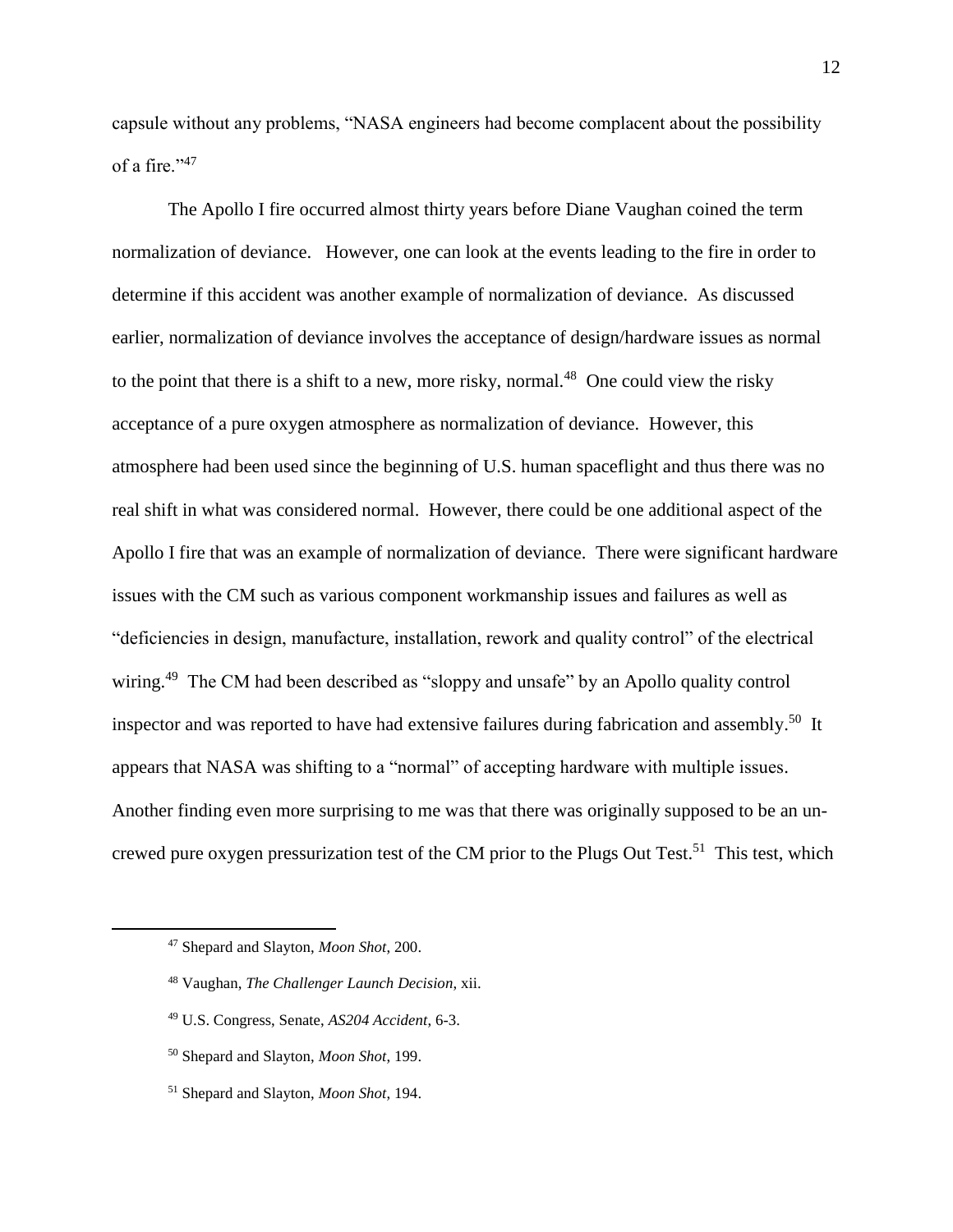had once been considered "essential", was skipped due to schedule pressure.<sup>52</sup> This shift away from un-crewed testing a piece of critical human-rated hardware could be another indication of normalization of deviance at work in the Apollo Program. This was particularly surprising to me given that Apollo's budget was significantly more generous than that of the Shuttle Transportation System. However, regardless of the available funding, schedule pressure was still present given President Kennedy's goal of reaching the Moon within the decade.

Most people in the space business believe that the likelihood of an accident is greater in flight. Perhaps that could account for the shock when the fire engulfed the Apollo I capsule during the Plugs Out test at Pad 34. The purpose of the Plugs Out Test was a "dress rehearsal" to simulate pre-launch and launch conditions.<sup>53</sup> The most obvious communication failure happened on the day of the test. The words of Walter Schirra to mission Commander Virgil "Gus" Grissom, before entering the CM were almost prophetic: "It'll take you a minimum of ninety seconds to get all those hatches open (so) if you have a problem, even a communications problem, get out of the cabin until the problem is cleared up."<sup>54</sup> The test experienced multiple issues with communications between the crew and the ground controllers.<sup>55</sup> The audio of the test was muffled, garbled and at times had a great deal of static/white noise.<sup>56</sup> In fact, Grissom quipped "How are we gonna get to the Moon if we can't talk between three buildings," and

<sup>52</sup> Shepard and Slayton, *Moon Shot*, 194.

<sup>53</sup> Shepard and Slayton, *Moon Shot*, 194-195.

<sup>54</sup> Shepard and Slayton, *Moon Shot*, 196.

<sup>55</sup> *Report of the Apollo 204 Review Board,* D-13.7.

<sup>56</sup> AS-204 Plugs Out Test Audio, YouTube, https://www.youtube.com/watch?v=274lQSbpkRg.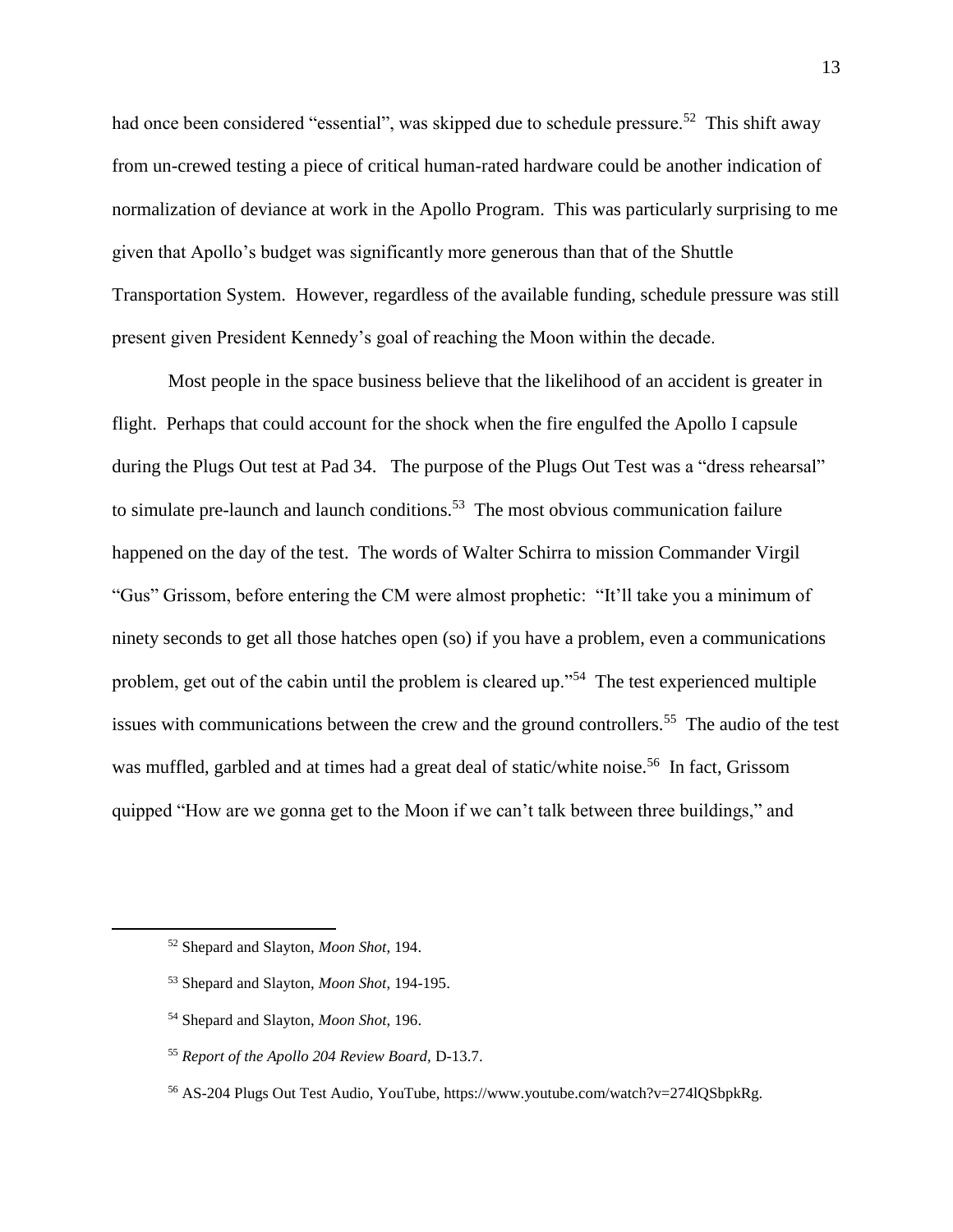Senior Pilot Ed White replied "They can't hear a thing you're saying."<sup>57</sup> The AS-204 investigation concluded that the communications system was "marginal" for normal operations and inadequate for emergencies.<sup>58</sup> Poor communication likely slowed down the process of identifying that a fire was taking place as well as slowed down the response to the fire. After the fire starts, White shouts frantically, "Hey! We've got a fire in the cockpit" and Pilot Roger Chaffe screams "We have a bad fire…we're burning up," yet there was no response from ground controllers until roughly twenty seconds later when they attempted to re-establish communications with the crew.<sup>59</sup> All that is heard after that point is the Test Conductor instructing pad personnel to get the crew out.<sup>60</sup> The test should have been halted when it was discovered that there were inadequate communications between the crew and the controllers, so why wasn't it stopped?

In the Preface of the report of the U.S. Senate Committee on Aeronautical and Space Sciences concerning the AS-204 fire, there is a statement that "no single person bears all of the responsibility for the Apollo 204 accident […]" and that it occurred "[…] because many people made the mistake of failing to recognize a hazardous condition."<sup>61</sup> The AS-204 accident investigation board had concluded that the personnel responsible for the test did not identify it as hazardous.<sup>62</sup> We discussed earlier that the successes of Mercury and Gemini and the resulting

- <sup>59</sup> AS-204 Plugs Out Test Audio.
- <sup>60</sup> AS-204 Plugs Out Test Audio.
- <sup>61</sup> U.S. Congress, Senate, *AS204 Accident*, III.
- <sup>62</sup> *Report of the Apollo 204 Review Board,* 6-1.

<sup>57</sup> AS-204 Plugs Out Test Audio.

<sup>58</sup> *Report of the Apollo 204 Review Board,* D-13.7, D-13.12.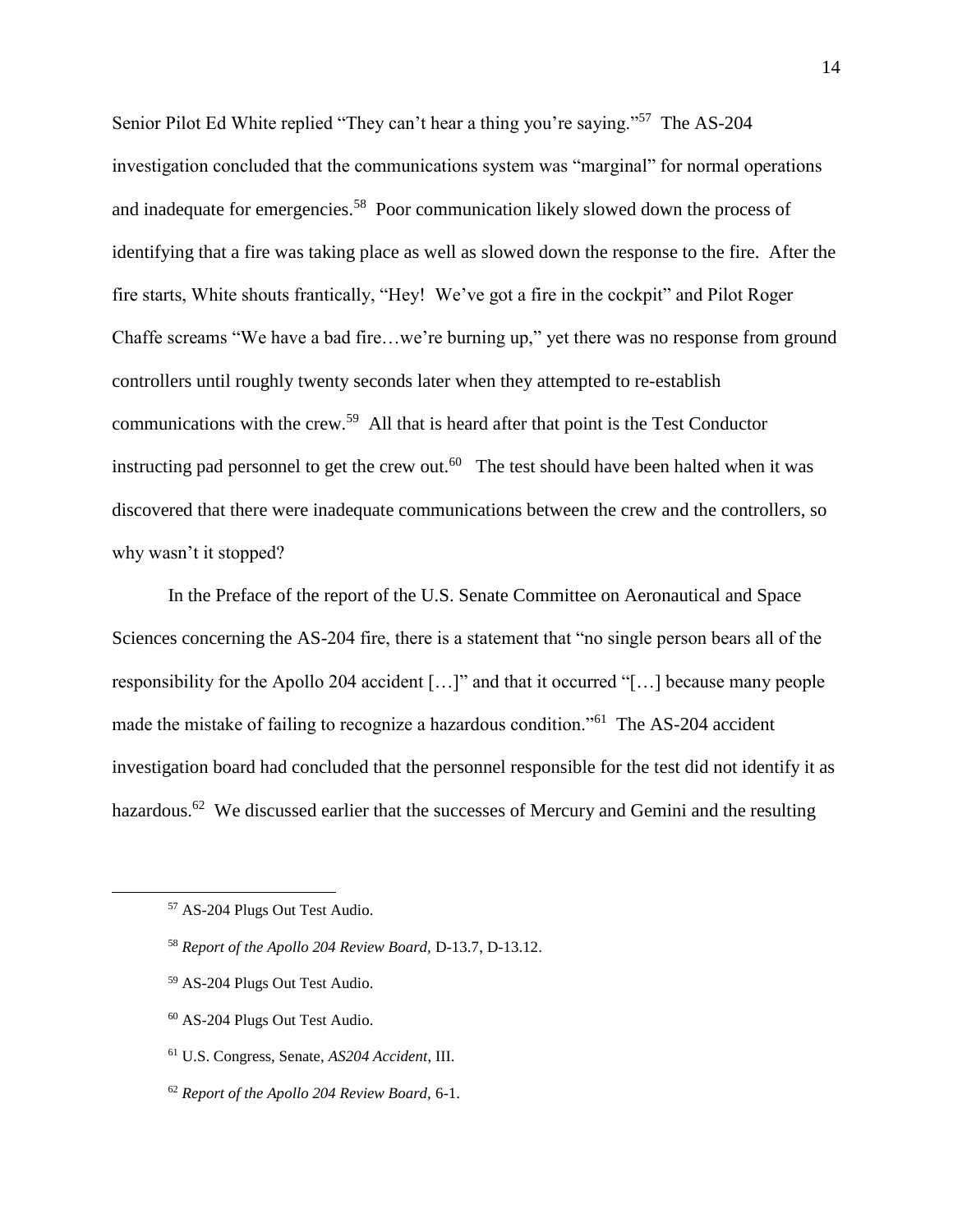near-miss bias may have had an impact on the decision to use pure oxygen in the CM.<sup>63</sup> This bias may have also played a role in the decision to not classify the test as hazardous. This decision had significant implications with respect to communication.

Lack of communication that this was a hazardous operation had a cascade effect, eliminating many potential crew safety/escape options. Despite the pure oxygen environment of the ground test, many highly combustible materials were placed in the capsule for the test.<sup>64</sup> The "time critical" procedure for the crew to egress from the CM required seven non-trivial steps to complete before they could exit.<sup>65</sup> The accident investigation revealed that the crew did not accomplish much, possibly any, of these steps before they lost consciousness.<sup>66</sup> There were no procedures to rapidly depress the cabin and remove the complex three-part hatch either from the inside or outside and personnel had not been trained to remove the hatch during an emergency.<sup>67</sup> There was no fire extinguishing equipment on board and no instruments to directly warn them or the ground controllers of an ignition.<sup>68</sup> The Firex system on the pad used for fire suppression could not be activated remotely from the control room and one of the two systems for activating it on the pad was not functioning.<sup>69</sup> Thick smoke in the white room adjacent to the CM impeded the rescue and there was no system for venting the smoke.<sup>70</sup> There were no medical or fire

- <sup>66</sup> *Report of the Apollo 204 Review Board,* D-13.5.
- <sup>67</sup> *Report of the Apollo 204 Review Board,* D-13.5, D-13.8 D-13.9.
- <sup>68</sup> *Report of the Apollo 204 Review Board,* D-13.7.
- <sup>69</sup> *Report of the Apollo 204 Review Board,* D-13.7.
- <sup>70</sup> *Report of the Apollo 204 Review Board,* D-13.8.

<sup>63</sup> U.S. Congress, Senate, *AS204 Accident*, 3.

<sup>64</sup> U.S. Congress, Senate, *AS204 Accident*, 3.

<sup>65</sup> *Report of the Apollo 204 Review Board,* D-13.5.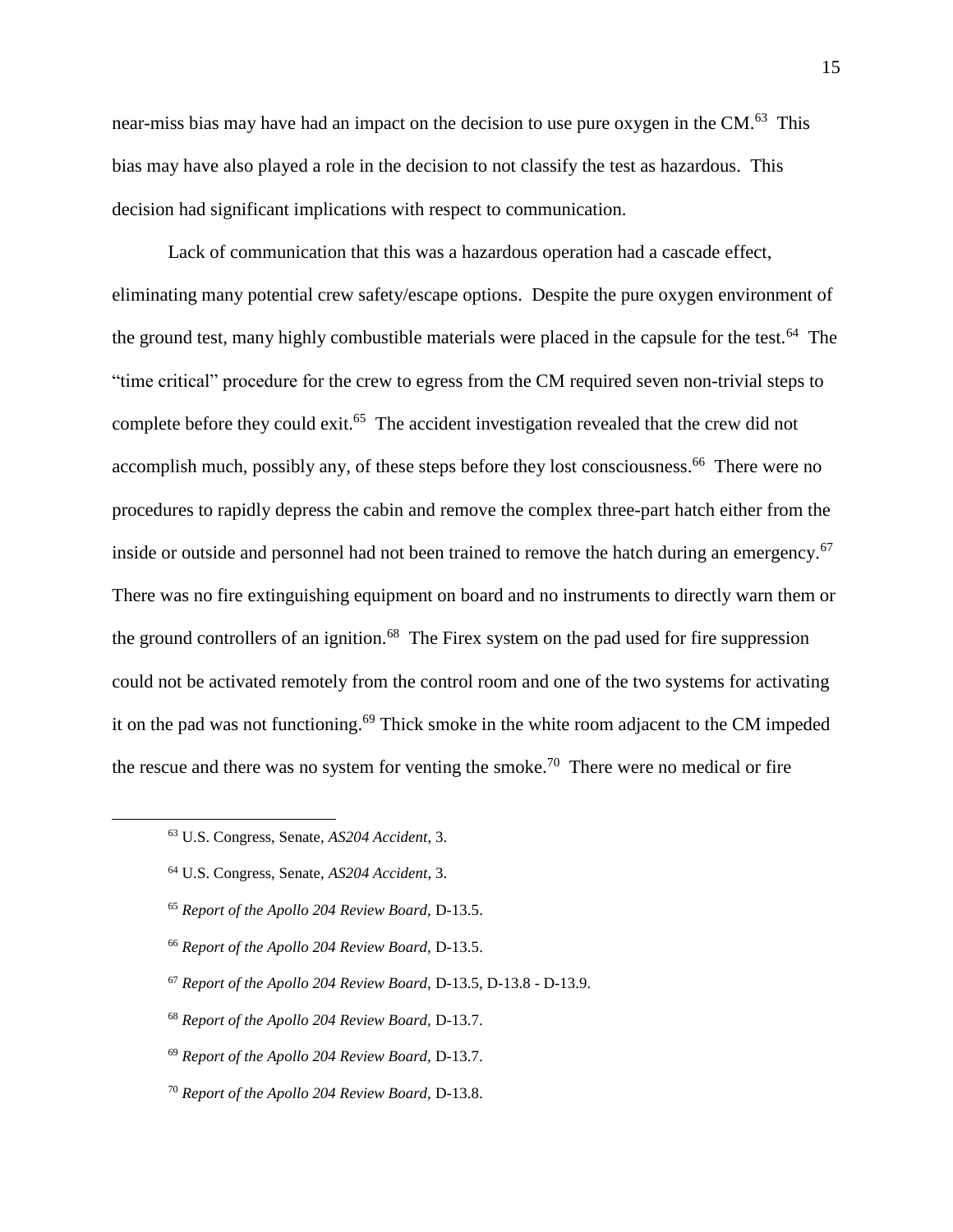personnel stationed on site during the test.<sup>71</sup> The crew egress path from the pad was complicated and filled with hazards.<sup>72</sup> Crew egress training was not adequate and the first realistic egress exercise was planned to take place after the Plugs Out test.<sup>73</sup> Ultimately, the decision not to classify the test as hazardous, communicated to the test team that the test was safe and that precautions mentioned above did not need to be taken.

Why did no one deem this to be a hazardous operation? Using pure oxygen was enough of a concern that NASA attempted to eliminate all ignition sources in the CM and testing was conducted on the flammability of materials in pure oxygen.<sup>74</sup> My initial thought was that schedule pressure must have been a factor, given everything that would have needed to be corrected if the test had been labeled hazardous. However, in the hearings before the Senate, James J. Gehrig the Committee Staff Director asked Dr. Charles Berry, NASA Chief of the Manned Spacecraft Center Medical Programs, if the Apollo schedule had an impact on the decision to use pure oxygen instead of a dual gas system in the  $CM$ .<sup>75</sup> Dr. Berry said that the decision was made based on "our experience from other programs and it was not related to any expediency whatever."<sup>76</sup> It is difficult to determine if this statement can be taken at face value, or was the result of a witness sticking with "the party line." The AS-204 accident investigation board offers another potential explanation for why the test was not deemed a hazardous

<sup>71</sup> *Report of the Apollo 204 Review Board,* D-13.8.

<sup>72</sup> *Report of the Apollo 204 Review Board,* D-13.9.

<sup>73</sup> *Report of the Apollo 204 Review Board,* D-13.9.

<sup>74</sup> U.S. Congress, Senate, *Hearing Apollo Accident of January 27, 1967*, 21.

<sup>75</sup> U.S. Congress, Senate, *Hearing Apollo Accident of January 27, 1967*, 23.

<sup>76</sup> U.S. Congress, Senate, *Hearing Apollo Accident of January 27, 1967*, 23.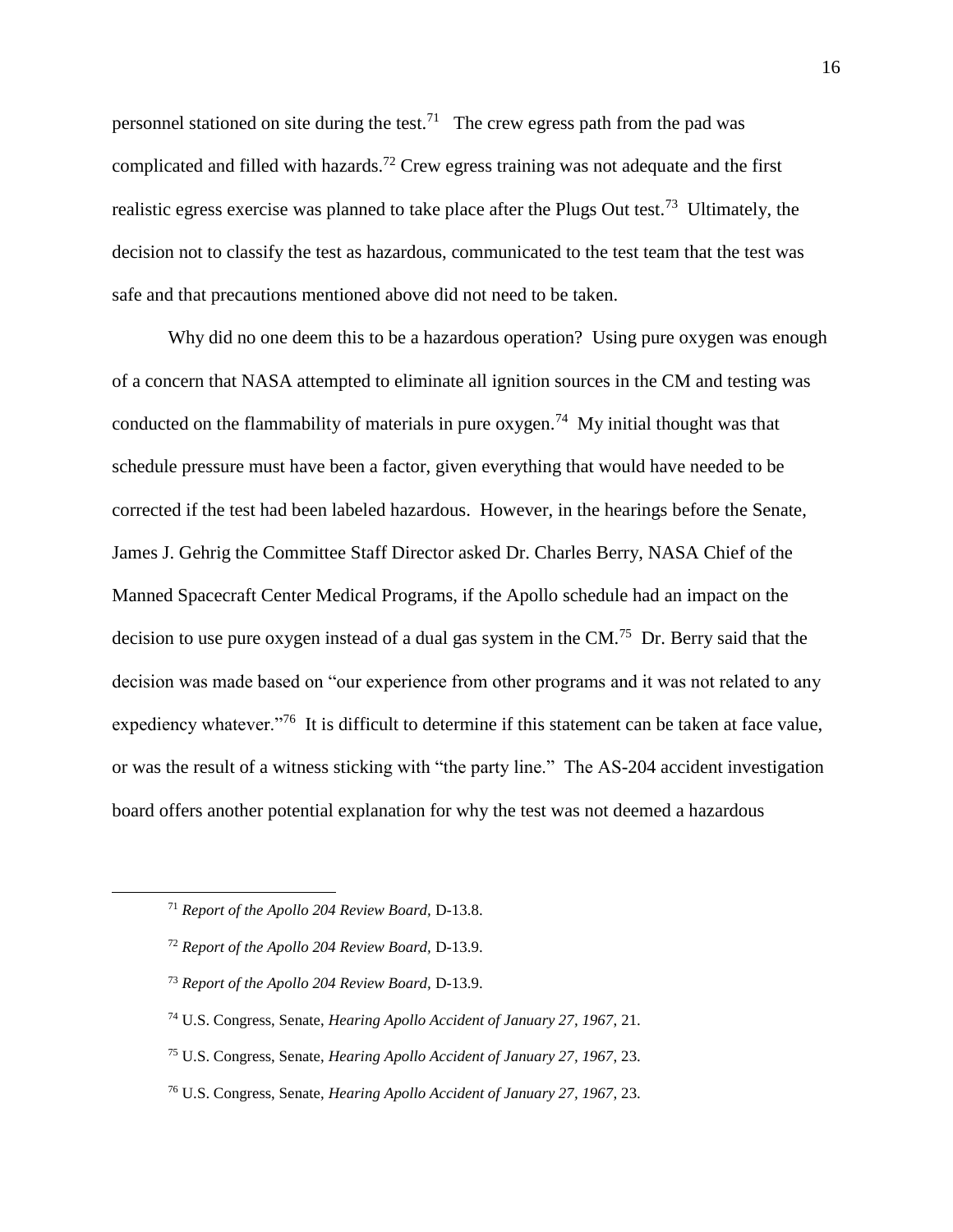operation. One of their findings was that the "criteria for defining hazardous test operations" were not complete."<sup>77</sup> They also concluded that the requirements that were needed to review and approve spacecraft test procedures were "not well defined."<sup>78</sup> Here we find a source of poor written communication in vital requirements that are supposed to help engineers determine if an operation or test is hazardous.

It is clear that there were multiple communications issues associated with the AS-204/Apollo I fire. The communications during the test, vital to its success and the safety of the crew were poor and likely impacted the response to the fire. Although using pure oxygen is inherently dangerous, the decision by NASA to not classify the test as hazardous resulted in the use of combustible materials in the CM, inadequate training, no emergency personnel stationed at the pad, a hazardous egress path from the pad, and a test crew that did not discontinue the test due to poor communication quality. The written requirements for defining a hazardous test and for approving test procedures were not well defined and incomplete. Thus, poor written communication ultimately prevented test personnel from implementing the proper safety procedures appropriate for a hazardous operation. It is possible that better communication might have prevented the Apollo I fire, but better communication would not have changed two technical factors, a complex hatch design and a high-pressure pure oxygen environment. We are left to wonder if the un-crewed test that was skipped would have resulted in a fire, which would have damaged the CM, but spared the lives of the Apollo I crew.

<sup>77</sup> *Report of the Apollo 204 Review Board,* D-13.13.

<sup>78</sup> *Report of the Apollo 204 Review Board,* D-13.13.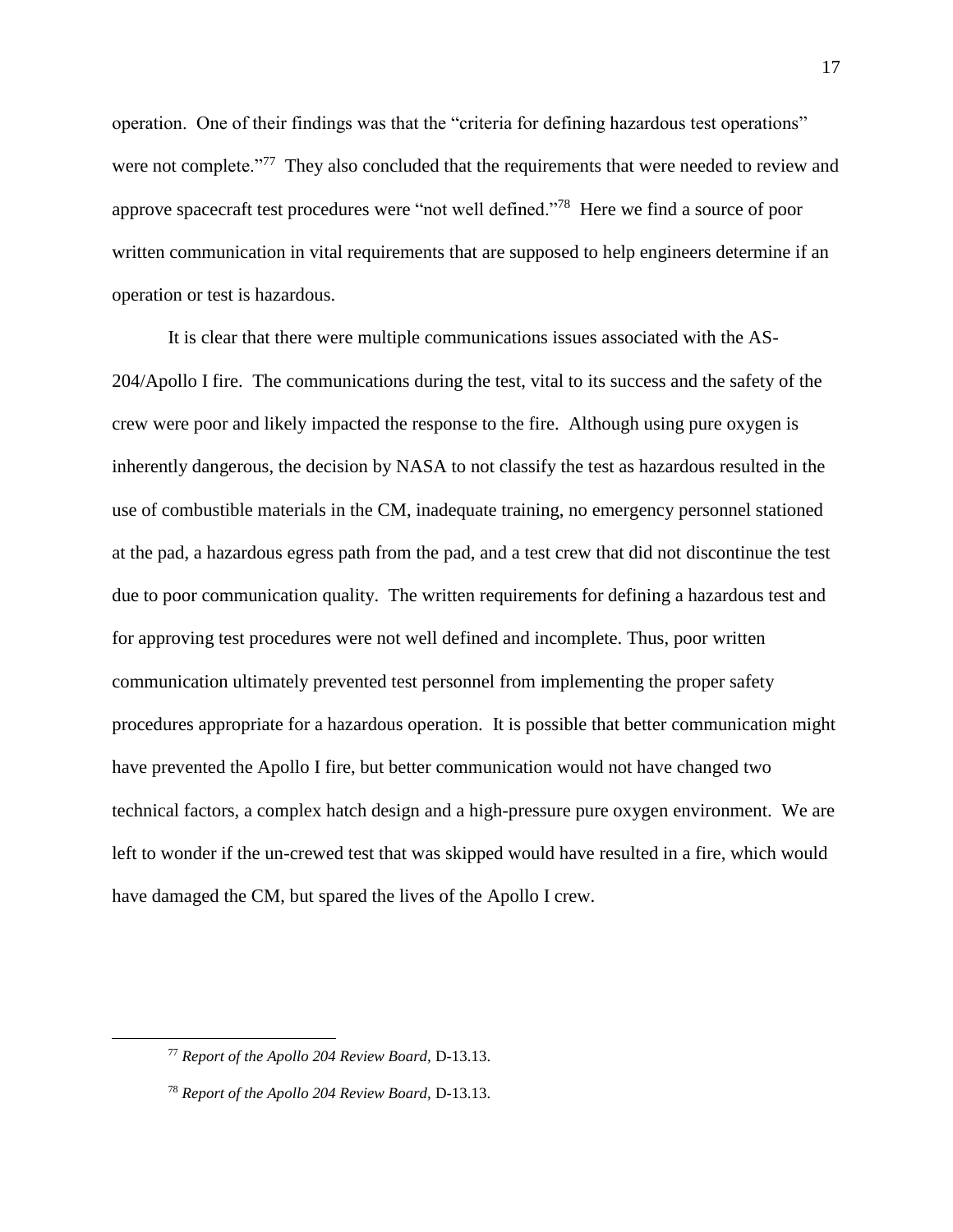#### **The** *Challenger* **STS-51-L Accident**

The Space Shuttle Challenger, STS 51-L, exploded seventy-three seconds after liftoff on January 28, 1986.<sup>79</sup> During ascent, the right-hand Solid Rocket Booster (SRB) aft field joint began to leak hot combustion gas from inside the booster.<sup>80</sup> The flame from the leak was directed onto both the External Tank (ET) and the aft strut connecting the booster to the ET.<sup>81</sup> The jet of hot combustion products from the booster burned through the wall of the liquid hydrogen tank, releasing highly explosive hydrogen fuel.<sup>82</sup> Around the same time, the aft strut connecting the booster to the ET failed, allowing the booster to rotate at the forward attach point.<sup>83</sup> The aft end of the ET hydrogen tank failed and the rotating Booster struck the Intertank and the aft end of the liquid oxygen tank. $84$  The release and ignition of the ET fuel and oxidizer resulted in a catastrophic explosion, breaking the ET and the Orbiter *Challenger* apart.<sup>85</sup> The Roger's Commission concluded that the failure of the right booster aft joint was due to a poor design that was "sensitive to a number of factors."<sup>86</sup>

The main source of cognitive bias associated with the Challenger accident was near-miss bias. The SRB field joint design was considered flawed from the beginning, yet there was no

- <sup>81</sup> *Report on the Presidential Commission of the Space Shuttle Challenger Accident,* 20.
- <sup>82</sup> *Report on the Presidential Commission of the Space Shuttle Challenger Accident,* 21.
- <sup>83</sup> *Report on the Presidential Commission of the Space Shuttle Challenger Accident,* 21.
- <sup>84</sup> *Report on the Presidential Commission of the Space Shuttle Challenger Accident,* 21.
- <sup>85</sup> *Report on the Presidential Commission of the Space Shuttle Challenger Accident,* 21.
- <sup>86</sup> *Report on the Presidential Commission of the Space Shuttle Challenger Accident,* 73.

<sup>79</sup> *Report on the Presidential Commission of the Space Shuttle Challenger Accident,* 19.

<sup>80</sup> *Report on the Presidential Commission of the Space Shuttle Challenger Accident,* 19.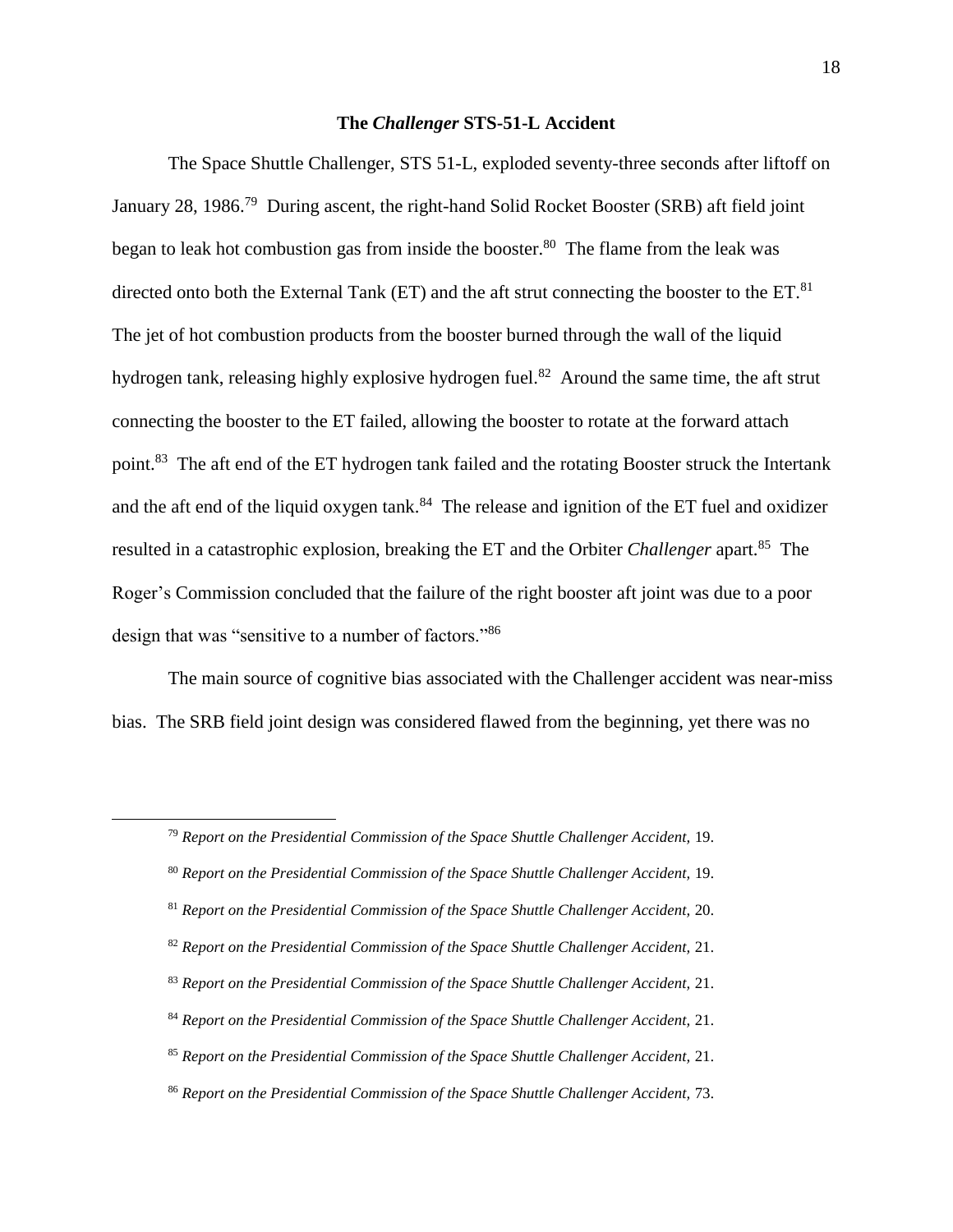effort to redesign it.<sup>87</sup> The SRB contractor, Thiokol maintained that the design was acceptable as it was similar to their reliable Titan III rocket motor designed for the Air Force, although there were enough design differences to make that comparison invalid.<sup>88</sup> Damage to the O-rings used to seal the joint had been observed in post-flight inspections since the second Shuttle mission.<sup>89</sup> Instead of launching an effort to redesign the field joint, NASA and the SRB contractor Thiokol deemed the damage acceptable since it had not caused a failure of the SRB.<sup>90</sup> It is also possible that problems with the SRB nozzle to case joint, which was considered a greater concern, distracted Thiokol from the dangers of the field joint.<sup>91</sup> Thus NASA continued to fly the Shuttle with a known hardware problem, thinking that since it hadn't caused a major mishap, it would likely not pose an issue for future flights.

The *Challenger* accident essentially gave birth to the concept of normalization of deviance, when Diane Vaughan used it to describe NASA's decision to continue flying an SRB field joint that was susceptible to O-ring damage. As early as in the design and development phase, NASA MSFC engineers expressed concerns with the SRB field joint design, yet they were not addressed.<sup>92</sup> Then damage to the field joint O-rings was observed almost from the

- <sup>89</sup> *Report on the Presidential Commission of the Space Shuttle Challenger Accident,* 126.
- <sup>90</sup> *Report on the Presidential Commission of the Space Shuttle Challenger Accident,* 120.

Vaughan, *The Challenger Launch Decision*, 124.

<sup>87</sup> *Report on the Presidential Commission of the Space Shuttle Challenger Accident,* 124.

<sup>88</sup> *Report on the Presidential Commission of the Space Shuttle Challenger Accident,* 122.

<sup>91</sup> Allan J. McDonald, *Truth, Lies, and O-Rings: Inside the Space Shuttle Challenger Disaster* (Tallahassee: University Press of Florida, 2009), 29.

<sup>92</sup> *Report on the Presidential Commission of the Space Shuttle Challenger Accident,* 121.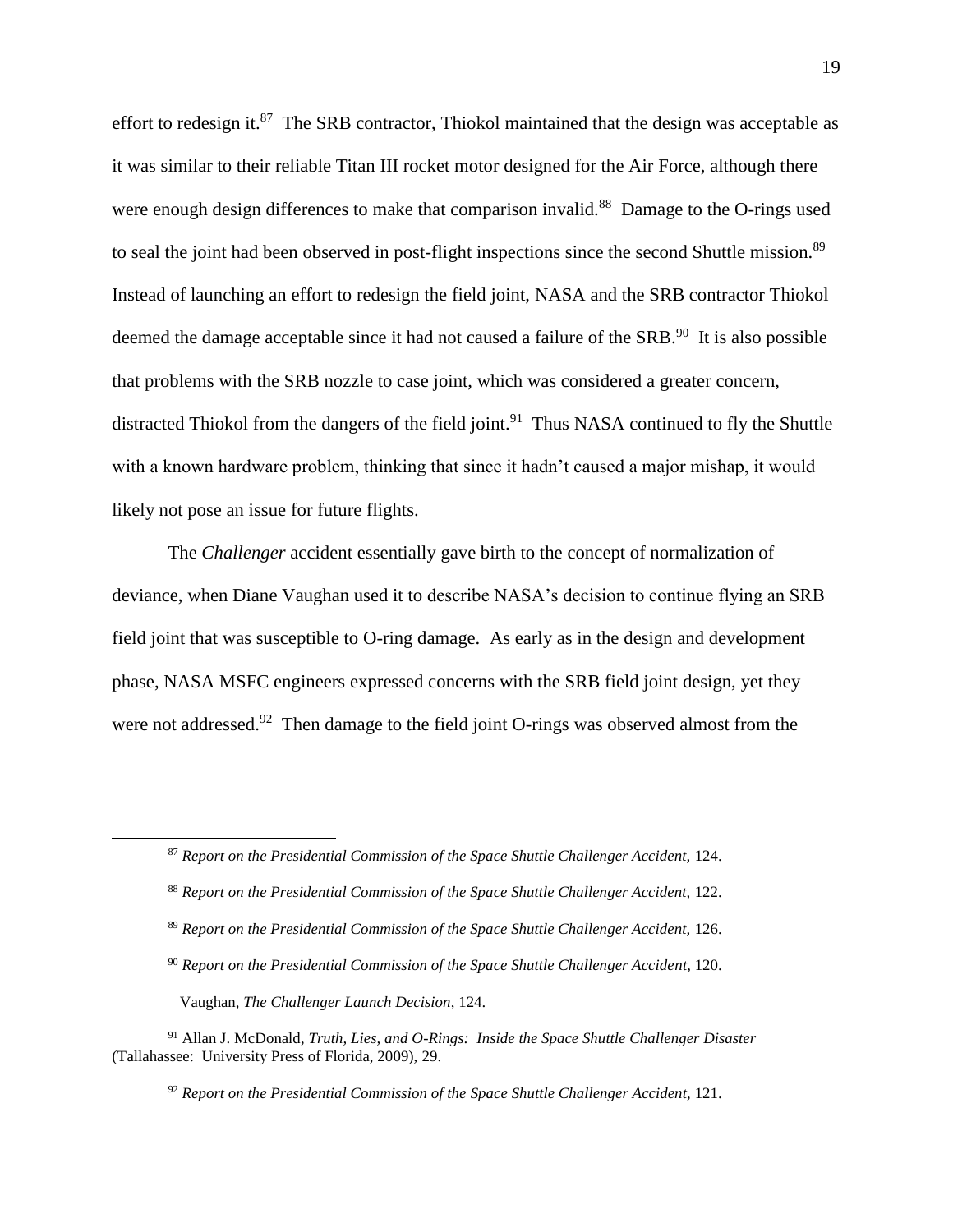beginning yet they didn't stop to redesign the joint.<sup>93</sup> Thiokol offered rationale that there were two O-rings providing redundancy such that if the first O-ring failed, the second would hold.<sup>94</sup> The criticality rating of the SRB field joint had been Criticality 1R, which meant it could fail, but remain safe due to redundancy provided by the second O-Ring.<sup>95</sup> The criticality rating would eventually be changed to Criticality 1, indicating that some at NASA did not think that there was true redundancy in the field joint.<sup>96</sup> However, the launch constraint and thus the increased hardware scrutiny that the Criticality 1 rating required, was regularly waived by the SRB Project Manager.<sup>97</sup> Vaughan asserts that NASA was following the rules when processing these waivers.<sup>98</sup> I would agree, from a legalistic standpoint, NASA was following the rules, but the waivers seem to me to have been processed out of expedience. Over time, NASA and Thiokol increased the amount of O-ring damage that they would deem "acceptable."<sup>99</sup> One of the surprising examples was the mission STS 51-C about a year before the Challenger accident, which launched after three days with a record low temperature.<sup>100</sup> Alan McDonald recalled that it was clear to them that the cold temperatures had made the O-rings less compliant.<sup>101</sup> When inspection of the O-rings after recovery revealed erosion on both, which was the first occurrence

<sup>93</sup> *Report on the Presidential Commission of the Space Shuttle Challenger Accident,* 126.

<sup>94</sup> *Report on the Presidential Commission of the Space Shuttle Challenger Accident,* 123, 127.

<sup>95</sup> Vaughan, *The Challenger Launch Decision*, 129.

<sup>96</sup> Vaughan, *The Challenger Launch Decision*, 129.

<sup>97</sup> Vaughan, *The Challenger Launch Decision,* 132-133.

<sup>98</sup> Vaughan, *The Challenger Launch Decision,* 132-133.

<sup>99</sup> *Report on the Presidential Commission of the Space Shuttle Challenger Accident,*120.

<sup>100</sup> Vaughan, *The Challenger Launch Decision,* 153-155.

<sup>101</sup> McDonald, *Truth, Lies, and O-Rings,* 47.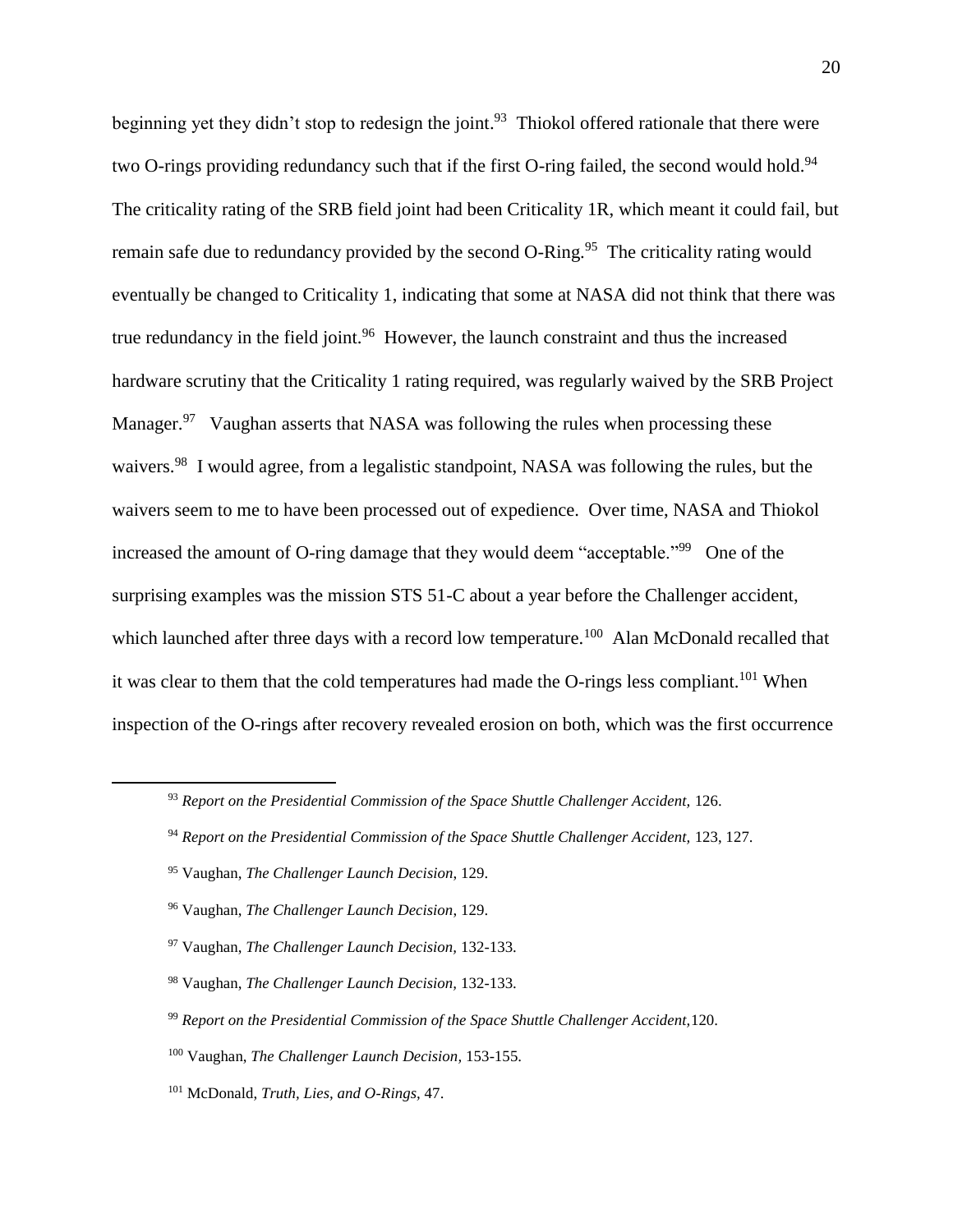of erosion on both seals, the explanation at the FRR for the following launch was that the cold weather affected the O-rings.<sup>102</sup> In addition, the condition was deemed "not desirable but acceptable."<sup>103</sup> NASA crossed over from near-miss bias to normalization of deviance when they chose to accept an inadequate design and shifted with respect to what performance from that design was acceptable. Diane Vaughan described what she saw as a repeated sequence of events where the Shuttle program identified an issue, acknowledged the risk, reviewed the data, accepted the risk "indicating the normalization of deviance", and then launched.<sup>104</sup> She attributed the normalization of deviance to a "work group culture" that was formed to respond to the O-ring issue and would dictate decision making for each occurrence of the anomaly.<sup>105</sup> This culture established and rigorously followed the "rules" that it made.<sup>106</sup>

Although near-miss bias and normalization of deviance caused NASA to continue to use the poor design of the SRB field joint, there were some significant communications issues associated with the *Challenger* accident. The *Roger's Commission Report* of the investigation made it clear that there were significant communications issues impacting decision making including "the decision to launch 51-L based on incomplete and sometimes missing information, a conflict between engineering data and management judgements, and a NASA management structure that permitted internal flight safety problems to bypass key Shuttle managers."<sup>107</sup>

- <sup>104</sup> Vaughan, *The Challenger Launch Decision,* 65.
- <sup>105</sup> Vaughan, *The Challenger Launch Decision,* 65-66.
- <sup>106</sup> Vaughan, *The Challenger Launch Decision*, 65-66.
- <sup>107</sup> *Report on the Presidential Commission of the Space Shuttle Challenger Accident,* 83.

<sup>102</sup> McDonald, *Truth, Lies, and O-Rings*, 47.

<sup>103</sup> Vaughan, *The Challenger Launch Decision*, 156.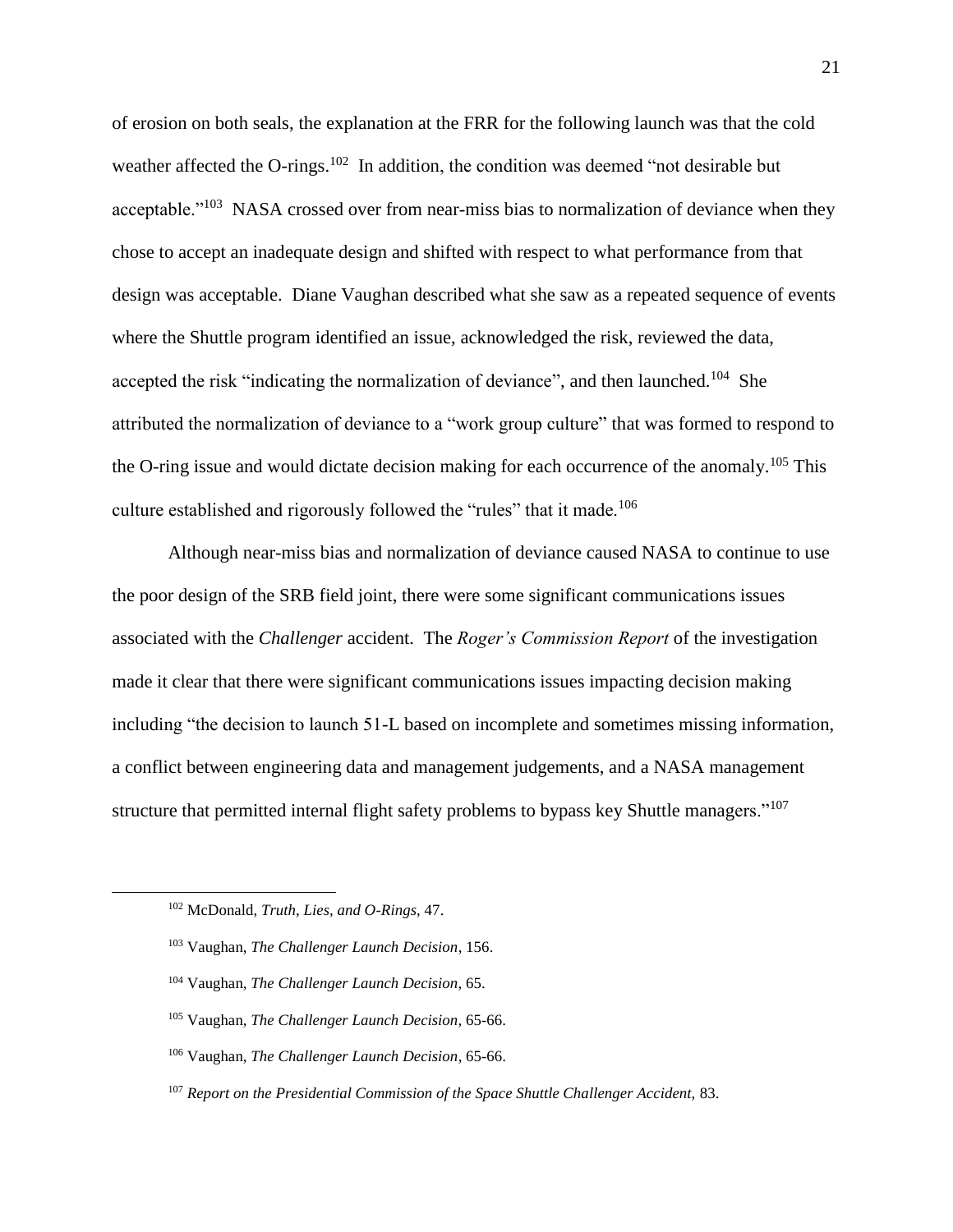However, the communications issues began long before the STS 51-L accident. Early in the Shuttle development, Marshall Space Flight Center solid rocket propulsion engineers pointed out issues with the joint design in at least two official memos, but the Rogers Commission could find no evidence that these memos were received by Thiokol.<sup>108</sup> Hence, Shuttle was plagued with communications issues almost from the beginning. O-ring erosion was observed as early as the second Shuttle mission, STS-2.<sup>109</sup> The primary vehicle for communicating hardware issues that might impact the next mission was the Flight Readiness Review (FRR) where readiness to launch the next Shuttle is reviewed and approved by multiple levels of Shuttle management.<sup>110</sup> Despite the significance of this finding, the STS-2 O-ring erosion was not reported in the FRR for the next flight, STS-3.<sup>111</sup> The issue was not covered in an FRR until the one for STS 41-C, about three years later!<sup>112</sup> Even at that FRR, MSFC officials deemed the erosion "acceptable."<sup>113</sup> The Rogers Commission concluded that NASA and Thiokol engineers "did not fully understand the mechanism by which the joint sealing action took place."<sup>114</sup> There was no mention of the Oring concern in the STS 51-L FRR.<sup>115</sup> The Rogers Commission also concluded that NASA's method of tracking hardware issues and reporting them through the FRR was a failure.<sup>116</sup> Near-

<sup>108</sup> *Report on the Presidential Commission of the Space Shuttle Challenger Accident,* 121.

<sup>109</sup> *Report on the Presidential Commission of the Space Shuttle Challenger Accident,* 125.

<sup>110</sup> *Report on the Presidential Commission of the Space Shuttle Challenger Accident,* 145.

<sup>111</sup> *Report on the Presidential Commission of the Space Shuttle Challenger Accident,* 147.

<sup>112</sup> *Report on the Presidential Commission of the Space Shuttle Challenger Accident,* 129, 147.

<sup>113</sup> *Report on the Presidential Commission of the Space Shuttle Challenger Accident,* 147.

<sup>114</sup> *Report on the Presidential Commission of the Space Shuttle Challenger Accident,* 148.

<sup>115</sup> *Report on the Presidential Commission of the Space Shuttle Challenger Accident,* 84.

<sup>116</sup> *Report on the Presidential Commission of the Space Shuttle Challenger Accident,* 148.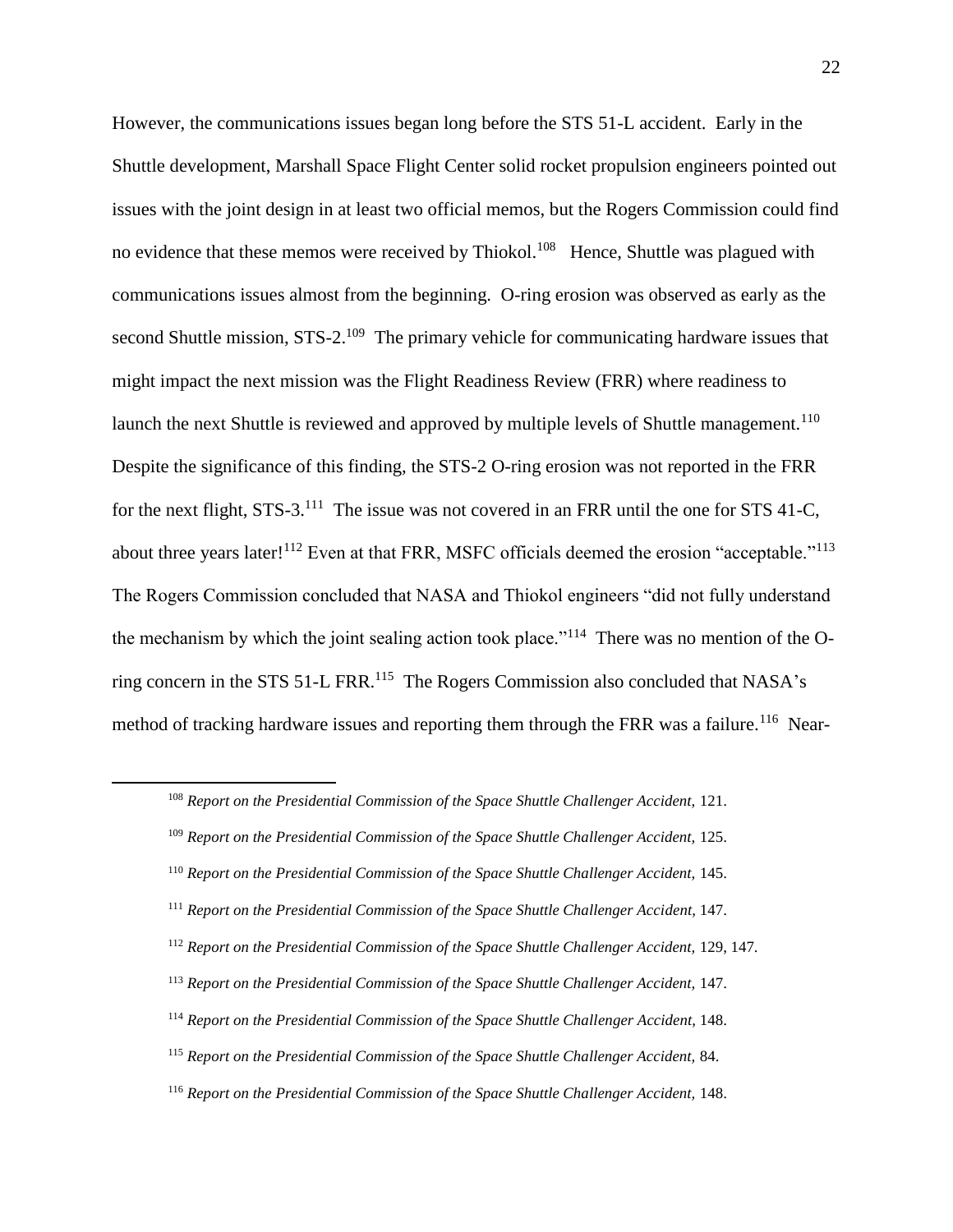miss bias and normalization of deviance certainly were significant factors in the acceptance of a bad joint design and O-ring erosion, but poor communication made the problem worse.

The most well-known examples of communications failures from the *Challenger* accident center on some meetings that occurred the night before the launch. The following events have been documented many times, including depiction in at least two motion pictures. Although the events were critical in the decision to launch *Challenger*, there were the tip of the iceberg with respect to the communications issues surrounding the Shuttle program. On the day before launch, in the afternoon, engineers at Thiokol were concerned about the temperature forecast for launch day since it was much colder than their experience base and well below the temperature at which the joints were qualified for flight<sup> $117$ </sup> Specifically, they were concerned that the O-ring in the SRB field joints would lose flexibility in the cold temperatures, in a similar manner that a piece of chewing gum becomes difficult to chew after placing it in ice water.<sup>118</sup> Space hardware is qualified for a very specific range of environments throughout its life. There is an unwritten rule in the agency that hardware should not be operated outside of its qualification limits unless there are special circumstances, and only if it can be proven that the hardware will not fail when exposed to the proposed conditions. It is important to note that Diane Vaughan, concluded that no flight rules were violated with the decision to launch Challenger.<sup>119</sup> Technically, she is correct, but the unwritten rule about operating hardware outside of its qualification limits was clearly violated on launch day.

<sup>117</sup> *Report on the Presidential Commission of the Space Shuttle Challenger Accident,* 85-86.

<sup>118</sup> *Report on the Presidential Commission of the Space Shuttle Challenger Accident,* 89-91.

<sup>119</sup> Vaughan, *The Challenger Launch Decision,* 56-58.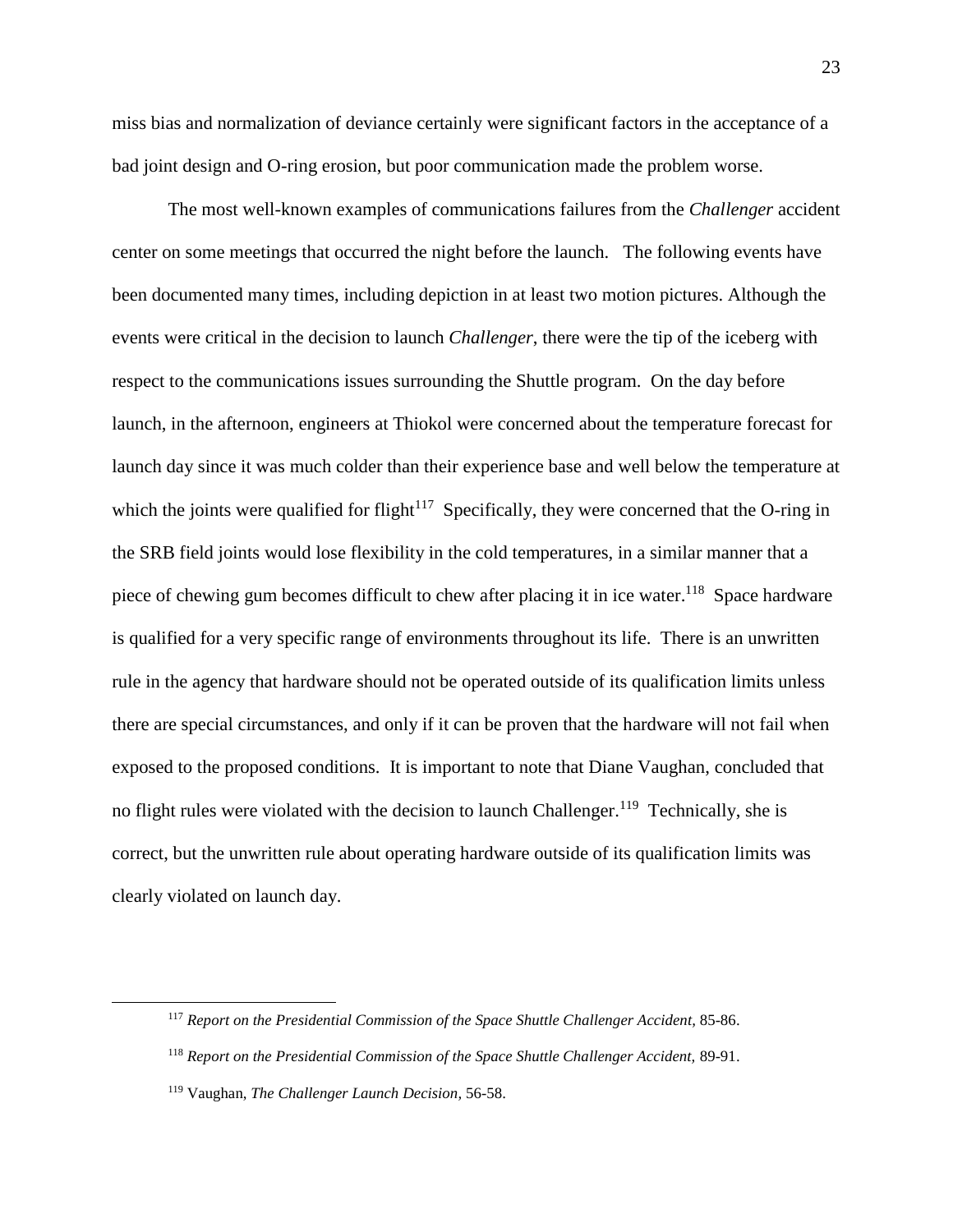Thiokol engineers communicated their concerns to MSFC SRB Project Management in two separate teleconferences in the evening before the launch in a prolonged discussion that continued late into the evening.<sup>120</sup> During the second teleconference, it was clear that the MSFC SRB Project Manager did not agree with the Thiokol position and was reported as saying that he "was appalled that (Thiokol) would make such a recommendation."<sup>121</sup> He thought that the data was inconsistent, showing significant O-ring damage on both warm and cold days.<sup>122</sup> Thiokol managers asked to pause the teleconference so they could caucus amongst themselves.<sup>123</sup> During that sidebar, the Thiokol Vice-President for Engineering was asked to "take off his engineering hat and put on his management hat."<sup>124</sup> Feeling the pressure, Thiokol managers overrode their engineers and said they were "go" for launch.<sup>125</sup> Allan McDonald, a Thiokol SRB project manager described not only production pressure at Thiokol, but also constant talk that the government was seeking to recompete the SRB contract.<sup>126</sup> It is possible that these pressures motivated the Thiokol managers to reconsider their position. The concerns of the Thiokol engineers never reached the Shuttle Mission Management Team (MMT), which was responsible for the go/no-go decision, since MSFC project management did not communicate the Thiokol concern to the team.<sup>127</sup> I found no evidence that Thiokol engineers directly contacted the MMT,

- <sup>123</sup> *Report on the Presidential Commission of the Space Shuttle Challenger Accident,* 94.
- <sup>124</sup> *Report on the Presidential Commission of the Space Shuttle Challenger Accident,* 94.
- <sup>125</sup> *Report on the Presidential Commission of the Space Shuttle Challenger Accident,* 92-94.
- <sup>126</sup> McDonald, *Truth, Lies, and O-Rings*, 10-11.
- <sup>127</sup> *Report on the Presidential Commission of the Space Shuttle Challenger Accident,* 87-88.

<sup>120</sup> *Report on the Presidential Commission of the Space Shuttle Challenger Accident,* 86-89.

<sup>121</sup> *Report on the Presidential Commission of the Space Shuttle Challenger Accident,* 94.

<sup>122</sup> Chiles, *Inviting Disaster,* 66.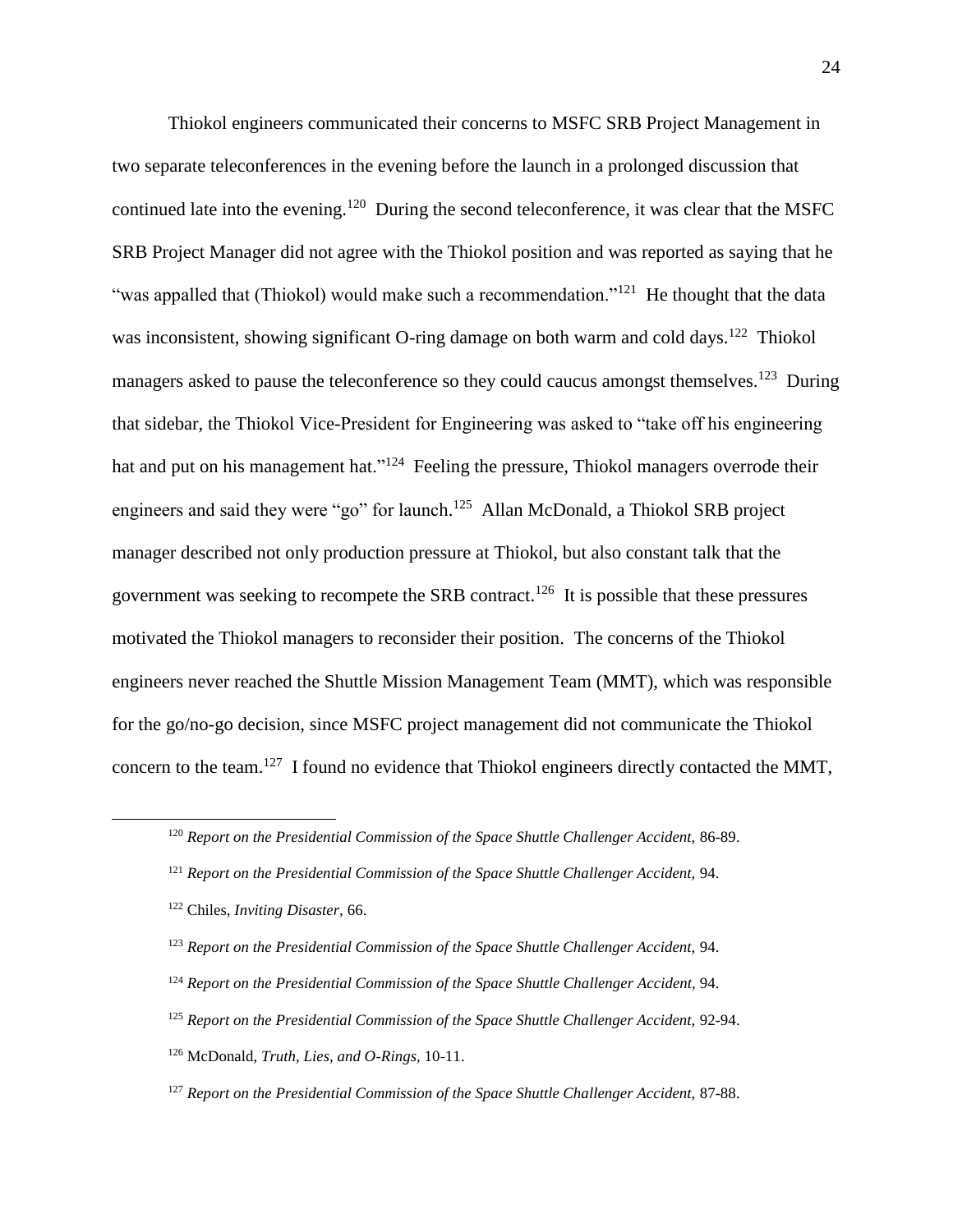but it is likely they would have not strayed out of their established chain of communication. One of the Thiokol engineers seems to confirm this when he testified to the Senate that he gave his input and would not take away the manager's "right to take the input of an engineer and then make a decision based on that input  $[\dots]$ ."<sup>128</sup> He said that he felt "badly defeated" and that he did all he could "to stop the launch."<sup>129</sup> This is an example of a serious communications issue, when people with dissenting or unpopular opinions are ignored or intentionally silenced. The tragic result is that the top-level Shuttle Managers in MMT did not have all of the information they needed to make a sound decision.

There was another communications breakdown during the Challenger launch decision that was more subtle, yet has significant and sobering implications for engineers today. According to the Rogers Commission, if NASA or Thiokol had performed a thorough analysis of the O-Ring erosion data, the correlation between ambient temperature and launch, and O-ring damage would have been much clearer.<sup>130</sup> Edward Tufte, a statistician and Professor Emeritus of Yale University conducted an evaluation of the charts that Thiokol engineers provided at the second telecon conducted on the evening before the launch. His assessment is compelling, stating that there was a "[…] proximal cause (of the accident): an inability to assess the link between cool temperature and O-ring damage on earlier flights."<sup>131</sup> According to Tufte, the charts had significant weaknesses including no authors on the title page, indicating lack of responsibility for the content, too much detail in some charts, and not enough or relevant detail in

<sup>128</sup> *Report on the Presidential Commission of the Space Shuttle Challenger Accident,* 93.

<sup>129</sup> *Report on the Presidential Commission of the Space Shuttle Challenger Accident,* 93.

<sup>130</sup> *Report on the Presidential Commission of the Space Shuttle Challenger Accident,* 148.

<sup>131</sup> Edward R. Tufte, *Visual Explanations: Images and Quantities, Evidence and Narrative* (Cheshire: Graphics Press, 1997), 40.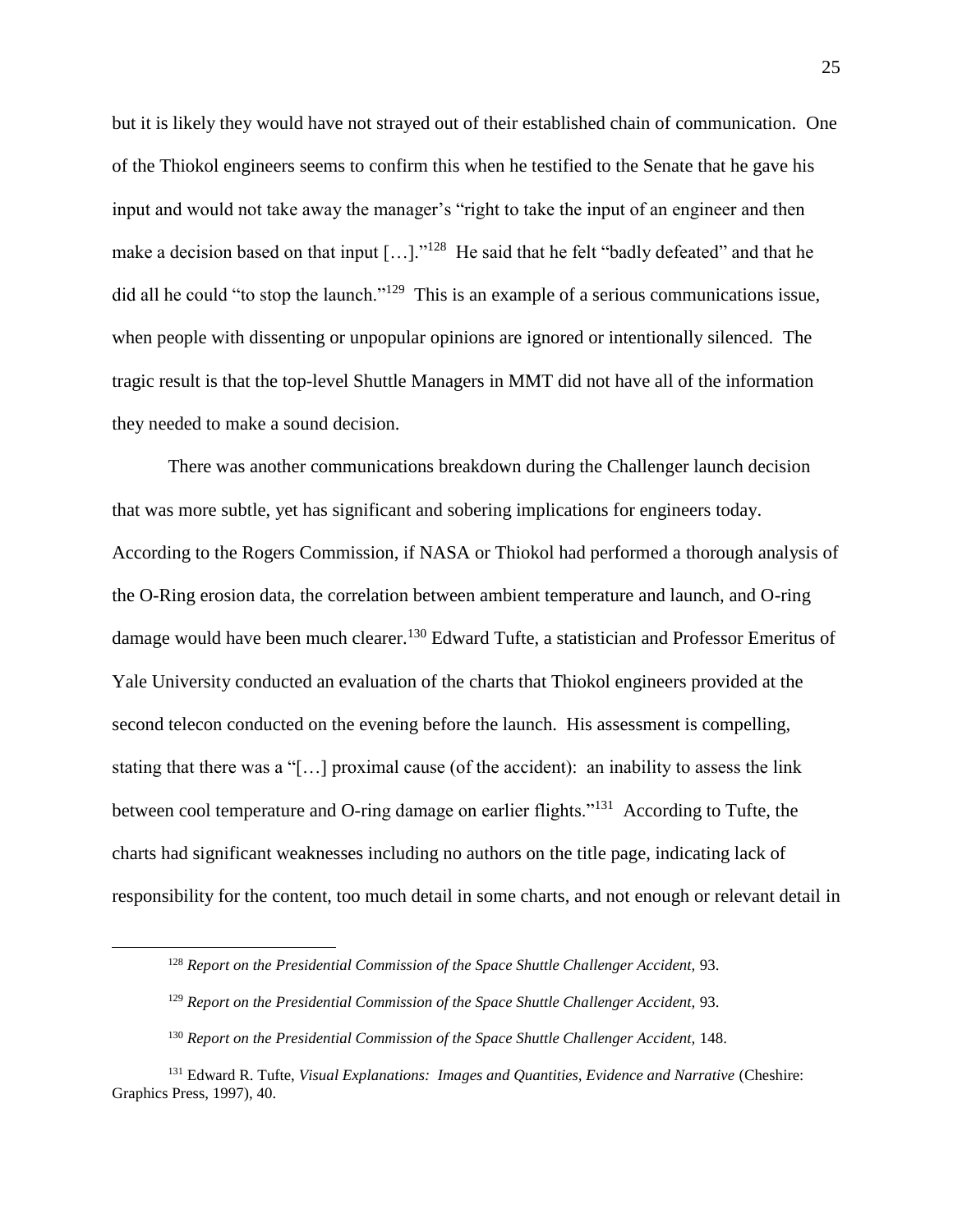others.<sup>132</sup> The most compelling flaw he pointed out was the limited data set that the engineers included regarding O-ring damage.<sup>133</sup> The data as shown did not show a real correlation between joint temperature and O-ring damage, and even included a data point where damage occurred on a launch day when the temperature was 75 degrees Fahrenheit.<sup>134</sup> If Thiokol had shown a plot of the O-ring condition for all launches, it would have shown an undeniable correlation between damage and temperature.<sup>135</sup> A data plot including all launches would have addressed the lack of correlation in the limited data set pointed out by MSFC SRB Project Manager. Data analysis must be thorough and communicated in a clear way that supports an engineer's position. Although it is tempting to criticize the Thiokol engineers for their poor communication skills, one consideration that must be taken into account, was the rush in the evening before the 51-L launch, to make a launch recommendation based on the cold weather. These were the days before Microsoft Excel and PowerPoint, when Thiokol engineers did not have the desktop computing resources to conduct a quick data analysis and effective display. They did their best within the time constraints given, but mistakenly assumed that the data they were showing would be so evident that everyone would agree with them without question.<sup>136</sup> Not only is this a compelling example of failed written and verbal communication, it is also an example of a faulty assumption that communication had taken place when it in fact it had not.

<sup>132</sup> Edward R. Tufte, *Visual Explanations,* 40-41.

<sup>133</sup> Edward R. Tufte, *Visual Explanations*, 44.

<sup>134</sup> Edward R. Tufte, *Visual Explanations*, 44-45.

<sup>135</sup> Edward R. Tufte, *Visual Explanations*, 45.

<sup>136</sup> *Report on the Presidential Commission of the Space Shuttle Challenger Accident,* 91.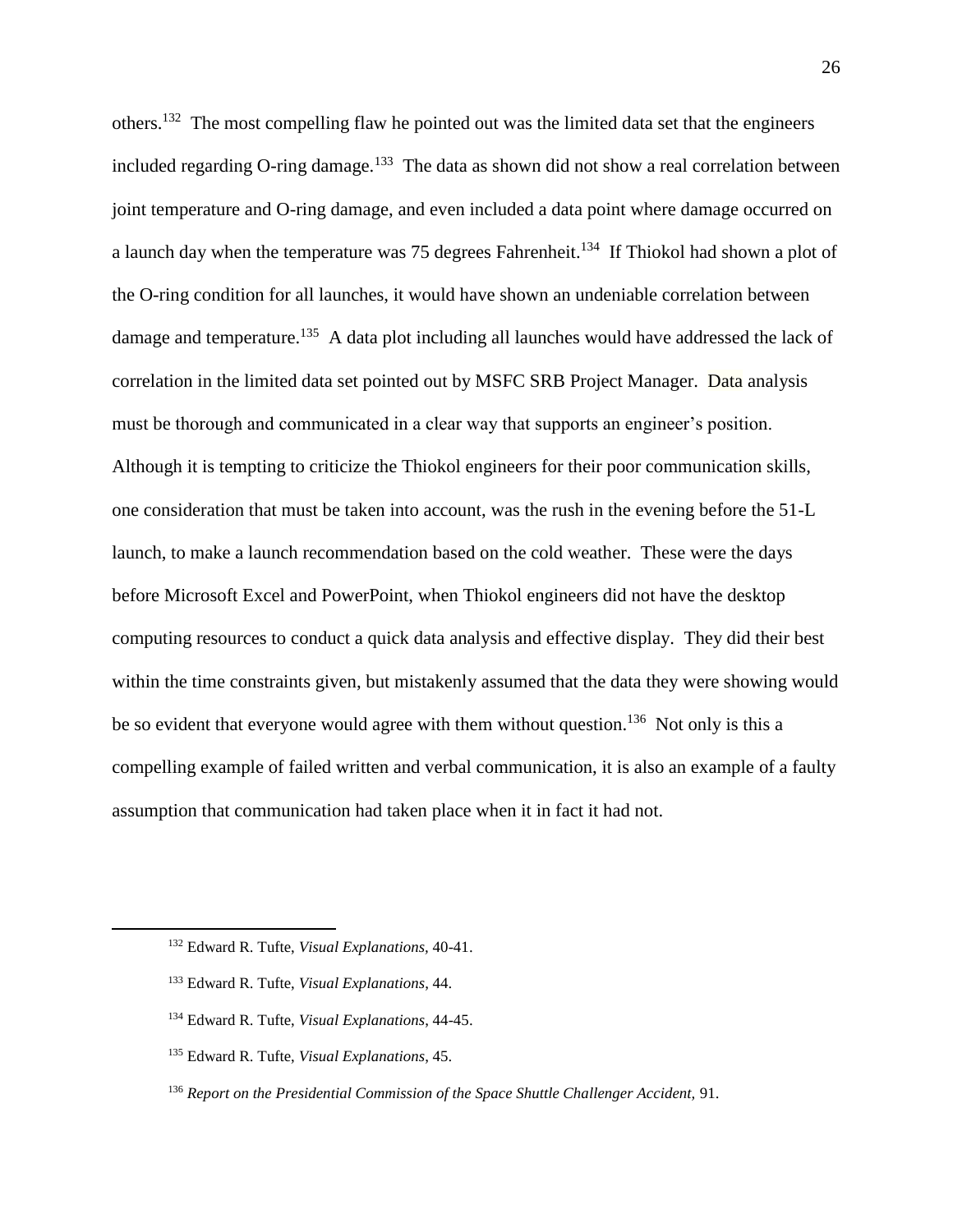Engineers at Thiokol were not the only ones who were concerned about launch that day. Engineers at Rockwell International, the company that made the Shuttle Orbiter, were also concerned about the cold temperatures.<sup>137</sup> They were concerned that the outside temperature was lower than any temperature in which they had previously launched.<sup>138</sup> It was possible that large amount of ice that had formed on the pad and the mobile launch platform could come loose during the firing of the SSMEs and SRBs and be directed toward the Orbiter, causing damage to the thermal protection tiles.<sup>139</sup> Unlike the SRB O-ring concern, the Rockwell concern was discussed with the Mission Management Team.<sup>140</sup> However, Rockwell's launch position was very vague, and did not clearly indicate they were "no-go".<sup>141</sup> Furthermore, the Rogers Commission was concerned that NASA had not "appropriately considered Rockwell's concern about the ice."<sup>142</sup> NASA had put both Thiokol and Rockwell into the awkward position of stating that their hardware was not safe for launch.<sup>143</sup> Once again poor, and perhaps intentionally vague, communication from a contractor, in this case Rockwell, became a flight safety failure.

 $\overline{a}$ 

- <sup>139</sup> *Report on the Presidential Commission of the Space Shuttle Challenger Accident,* 114-117.
- <sup>140</sup> *Report on the Presidential Commission of the Space Shuttle Challenger Accident,* 114-117.
- <sup>141</sup> *Report on the Presidential Commission of the Space Shuttle Challenger Accident,* 114-117.

<sup>143</sup> *Report on the Presidential Commission of the Space Shuttle Challenger Accident,* 118.

<sup>137</sup> *Report on the Presidential Commission of the Space Shuttle Challenger Accident,* 114-117.

<sup>138</sup> *Report on the Presidential Commission of the Space Shuttle Challenger Accident,* 114-117.

<sup>142</sup> *Report on the Presidential Commission of the Space Shuttle Challenger Accident,* 117.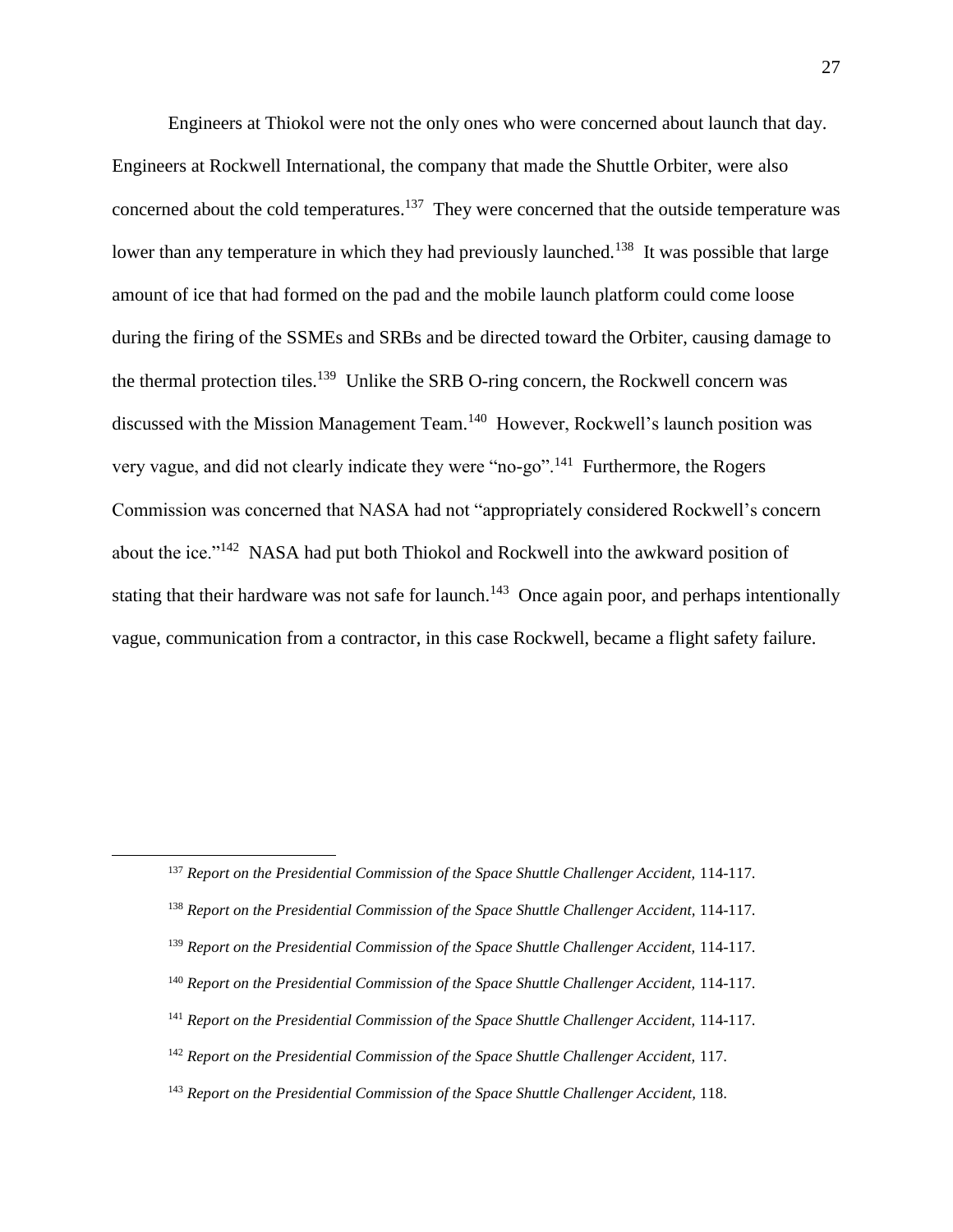#### **The STS-107** *Columbia* **Accident**

The Space Shuttle *Columbia*, Mission STS-107 launched on January 16, 2003.<sup>144</sup> About eighty-one seconds into ascent, a piece of insulation from the ET broke off and struck the leading edge of the Orbiter wing creating a hole.<sup>145</sup> On February 1, 2003, the Orbiter Columbia broke up during re-entry.<sup>146</sup> The Orbiter thermal protection system was designed to protect it from the superheated air that surrounds it during re-entry.<sup>147</sup> However, the air was allowed to enter the interior of the wing due to the hole in the leading edge.<sup>148</sup> The hot gas melted the interior of the wing, destroying it, and ultimately caused the break up of the entire Orbiter.<sup>149</sup>

After the STS-107 launch, the Shuttle management team was confronted with imagery that indicated the possibility that the Orbiter wing had been struck by a piece of foam debris on ascent. There was no clear view of the wing to determine if it had been damaged. Anchoring bias was a significant factor that led to decision makers deciding not to pursue imagery of Columbia's wing after it was determined that foam had struck it.<sup>150</sup> NASA gave preference to an early United Space Alliance opinion that the material on the leading edge of the wing was resilient to impact damage.<sup>151</sup> Due to anchoring on the early United Space Alliance report, Shuttle management team seemed almost blind to the concerns of engineers regarding potential

- <sup>145</sup> *Columbia Accident Investigation Report*, 11.
- <sup>146</sup> *Columbia Accident Investigation Report*, 12.
- <sup>147</sup> *Columbia Accident Investigation Report*, 12.
- <sup>148</sup> *Columbia Accident Investigation Report*, 12.
- <sup>149</sup> *Columbia Accident Investigation Report*, 12.
- <sup>150</sup> *Columbia Accident Investigation Report*, 141.
- <sup>151</sup> *Columbia Accident Investigation Report*, 141.

<sup>144</sup> *Columbia Accident Investigation Report*, 11.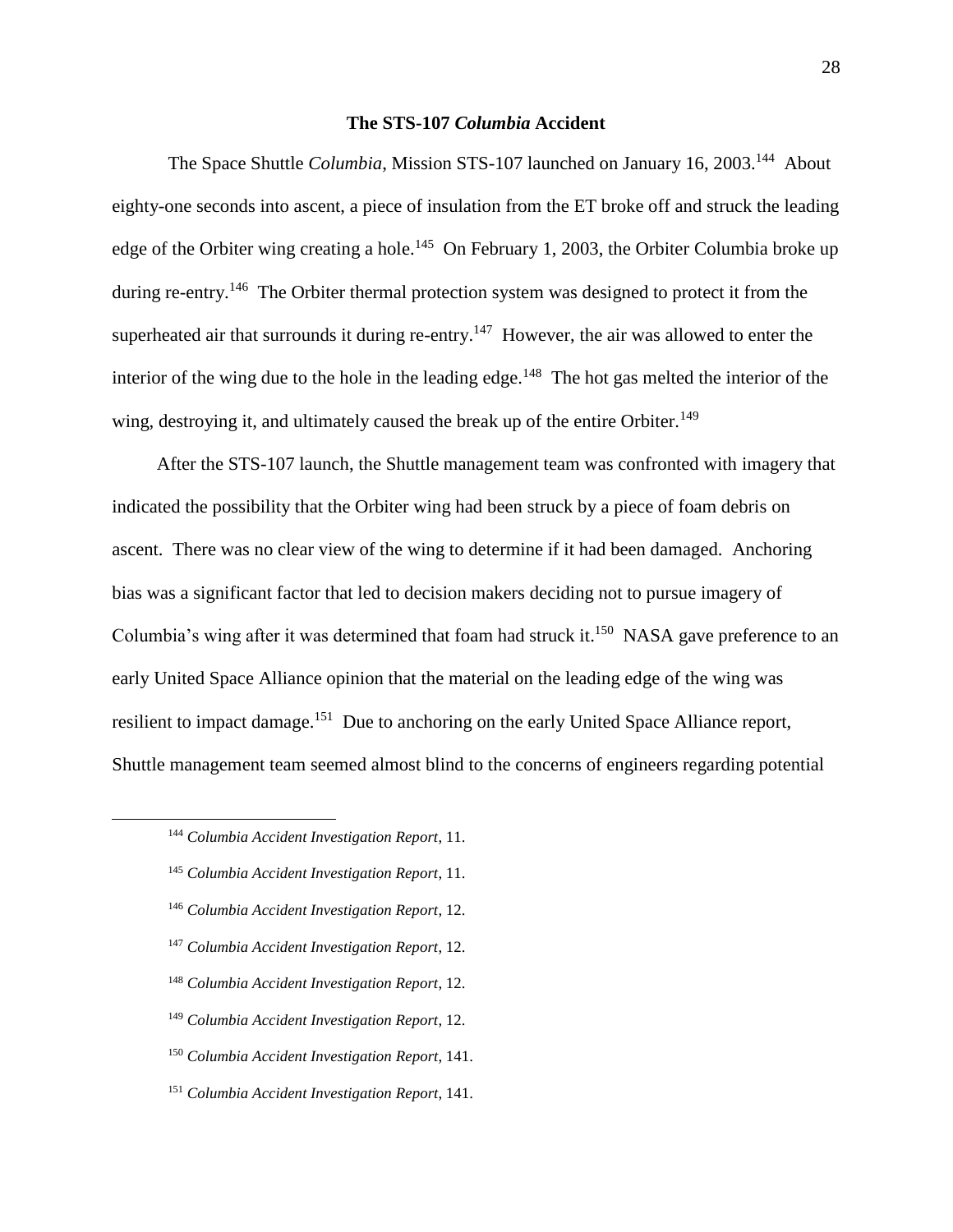damage to the orbiter.<sup>152</sup> The Columbia Accident Investigation Board stated that this may have "contributed to the mindset that hitting the RCC was not a concern."<sup>153</sup> This anchoring seemed to set up confirmation bias observed in the events leading up to the *Columbia* accident, where Shuttle decision makers might have focused on this opinion which made them less receptive to differing opinions. Stephen Waring pointed out that the Mission Management Team considered the foam strike as an "in family" occurrence and held the position that it was maintenance concern, not a safety of flight issue.<sup>154</sup> When presented the results from CRATER, the model used to assess potential damage to *Columbia*'s wing, they interpreted the results as "rigorous confirmation of their optimism."<sup>155</sup> Mission managers gave preference to "optimistic scenarios" and ignored pessimistic ones."<sup>156</sup> This confirmation bias caused mission managers to disapprove three requests from engineers to use Department of Defense assets to get imagery of the wing. $157$ 

Near-miss bias played a significant role in the *Columbia* accident. Since the first Shuttle mission, thermal insulating foam from the ET had broken off during ascent and at times, struck various elements of the Shuttle stack.<sup>158</sup> This was in violation of NASA requirement that the Shuttle "shall be designed to preclude the shedding of ice and/other debris[…]", yet the

 $\overline{a}$ 

- <sup>153</sup> *Columbia Accident Investigation Report*, 141.
- <sup>154</sup> Waring, "Losing the Shuttle (or Nearly), 228.
- <sup>155</sup> Waring, "Losing the Shuttle (or Nearly), 229.
- <sup>156</sup> Stephen Waring, "Losing the Shuttle (or Nearly), 228.
- <sup>157</sup> *Columbia Accident Investigation Report*, 37-38.

Waring, "Losing the Shuttle (or Nearly), 228.

<sup>158</sup> Cabbage and Harwood, *Comm Check*, 56-57.

<sup>152</sup> *Columbia Accident Investigation Report*, 141.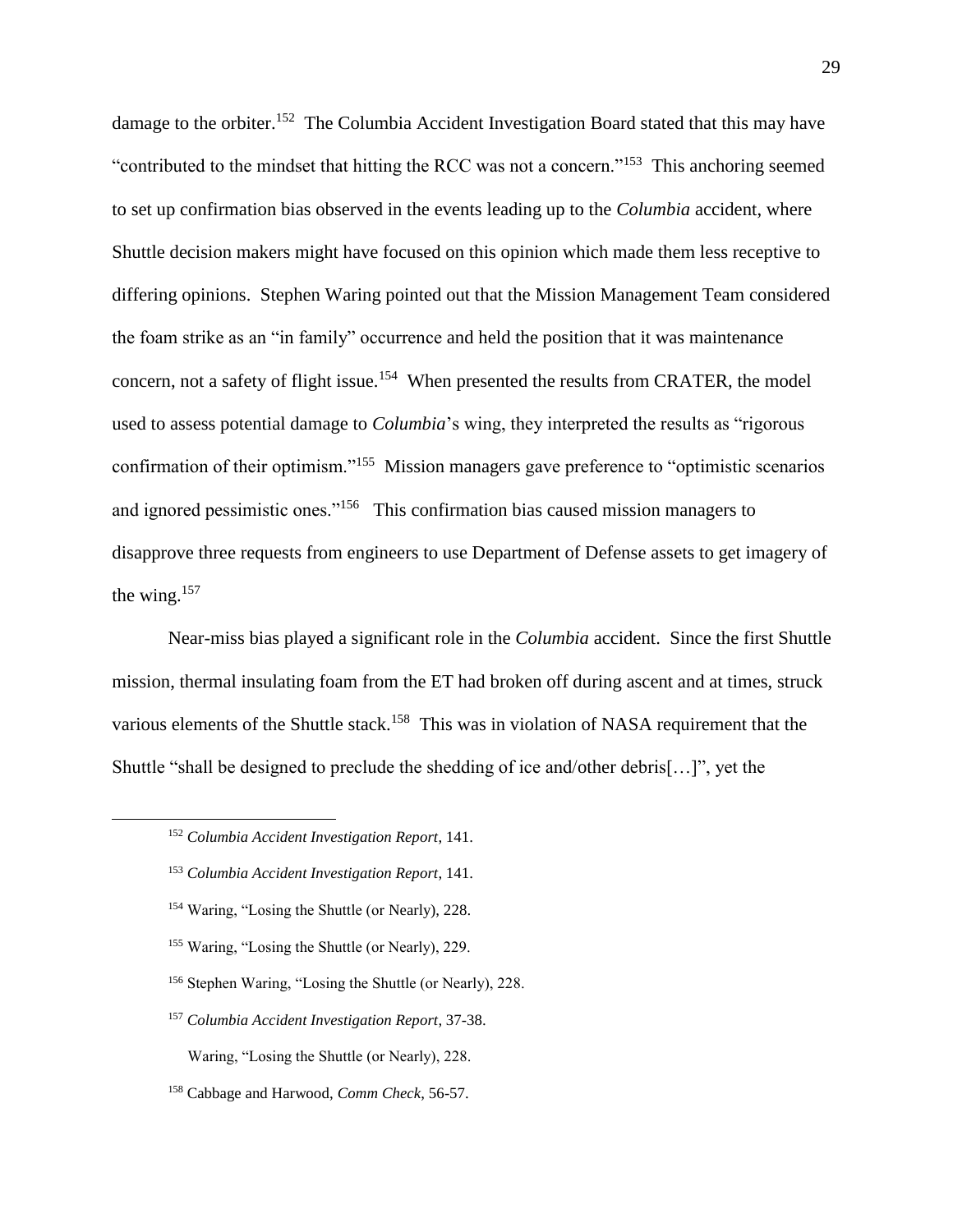requirement was never enforced.<sup>159</sup> ET foam loss had not resulted in a significant failure of the Shuttle, and thus it was repeatedly accepted and considered more of a turn-around/Orbiter maintenance issue.<sup>160</sup> Again, anomalous performance of the hardware, in this case the ET foam, did not lead to a mishap, and thus was deemed acceptable up to fly.

Early in the *Columbia* accident investigation, the Manager of the Space Shuttle Program brought a piece of ET foam roughly the same size as the one that hit the *Columbia*'s wing, to a daily press briefing.<sup>161</sup> He stated that foam shedding was a maintenance issue that they "were comfortable with" and dismissed it as a potential cause of the accident.<sup>162</sup> He was not the only person at NASA who shared this opinion. We discussed the accident in my office area and no one could believe that a piece of lightweight foam could pierce the tough Reinforced Carbon-Carbon (RCC) material on the leading edge of the wing. Many of us were shocked when we eventually saw the video of the "chicken gun" firing foam test pieces at a section of RCC and seeing the resulting hole. Over time, NASA increased the size of the foam strikes deemed acceptable and foam strikes over time were considered "in family."<sup>163</sup> NASA have moved considerably from the original position of not permitting the shedding of debris from the Shuttle. Diane Vaughan drew a parallel between the normalization deviance with respect to the field joint issue that took *Challenger*, to the acceptance of ET foam shedding that ultimately caused

<sup>159</sup> Cabbage and Harwood, *Comm Check,* 56-57.

<sup>160</sup> *Columbia Accident Investigation Report*, 130.

<sup>161</sup> Vaughan, *The Challenger Launch Decision*, xv.

<sup>162</sup> Vaughan, *The Challenger Launch Decision*, xv.

<sup>163</sup> Cabbage and Harwood, *Comm Check*, 59.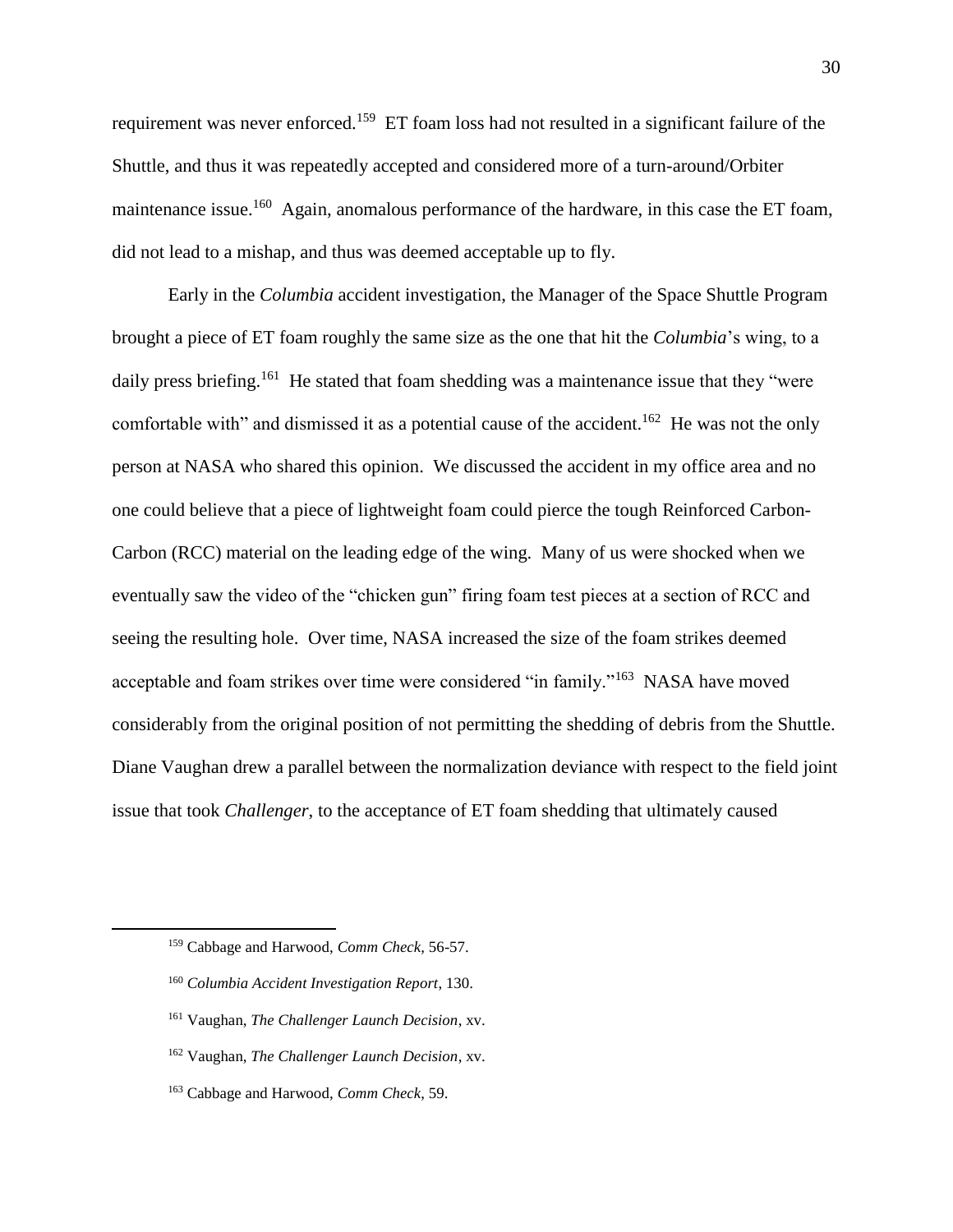*Columbia*'s demise.<sup>164</sup> She asserted that the organizational issues that caused the *Challenger*  accident were not fixed and that both accidents were the result of many "interacting factors" including political and economic environment, structure of the organization, and "layered cultures that affected how people making technical decisions defined and redefined risk."<sup>165</sup> In addition, having anomalies themselves was considered normal, which desensitized NASA to issues that posed danger to the Shuttle and its crews.<sup>166</sup> Although the examination of the NASA organization itself was not part of the scope of this paper, it is clear that there was a direct connection between the normalization of deviance observed and the organization and culture of NASA.

An examination of the events that took place after launch and while Columbia was onorbit reveal some significant communications issues. A day after the launch, after looking at the high-resolution footage of the ascent, the Inter Center Working Group discovered the foam strike on the Orbiter.<sup>167</sup> They requested that NASA contact the Department of Defense to gain imagery of the Orbiter wing that they believed had been struck by the foam.<sup>168</sup> A Debris Assessment Team (DAT) was also formed to assess the potential damage to the wing and make

 $\overline{a}$ 

<sup>166</sup> Diane Vaughan, "System Effects," 41.

<sup>168</sup> *Columbia Accident Investigation Report*, 37.

<sup>164</sup> Vaughan, *The Challenger Launch Decision,* xv.

<sup>165</sup> Diane Vaughan, "NASA Revisited: Theory, Analogy, and Public Sociology," *American Journal of Sociology*, Volume 112, Number 2 (September 2006), 361.

Diane Vaughan, "System Effects: On Slippery Slopes, Repeating Negative Patterns, and Learning from Mistake," *Organization at the Limit: Lessons from the Columbia Disaster*, eds. William H. Starbuck and Moshe Farjoun (Malden: Blackwell Publishing, 2005), 41.

<sup>167</sup> *Columbia Accident Investigation Report*, 37.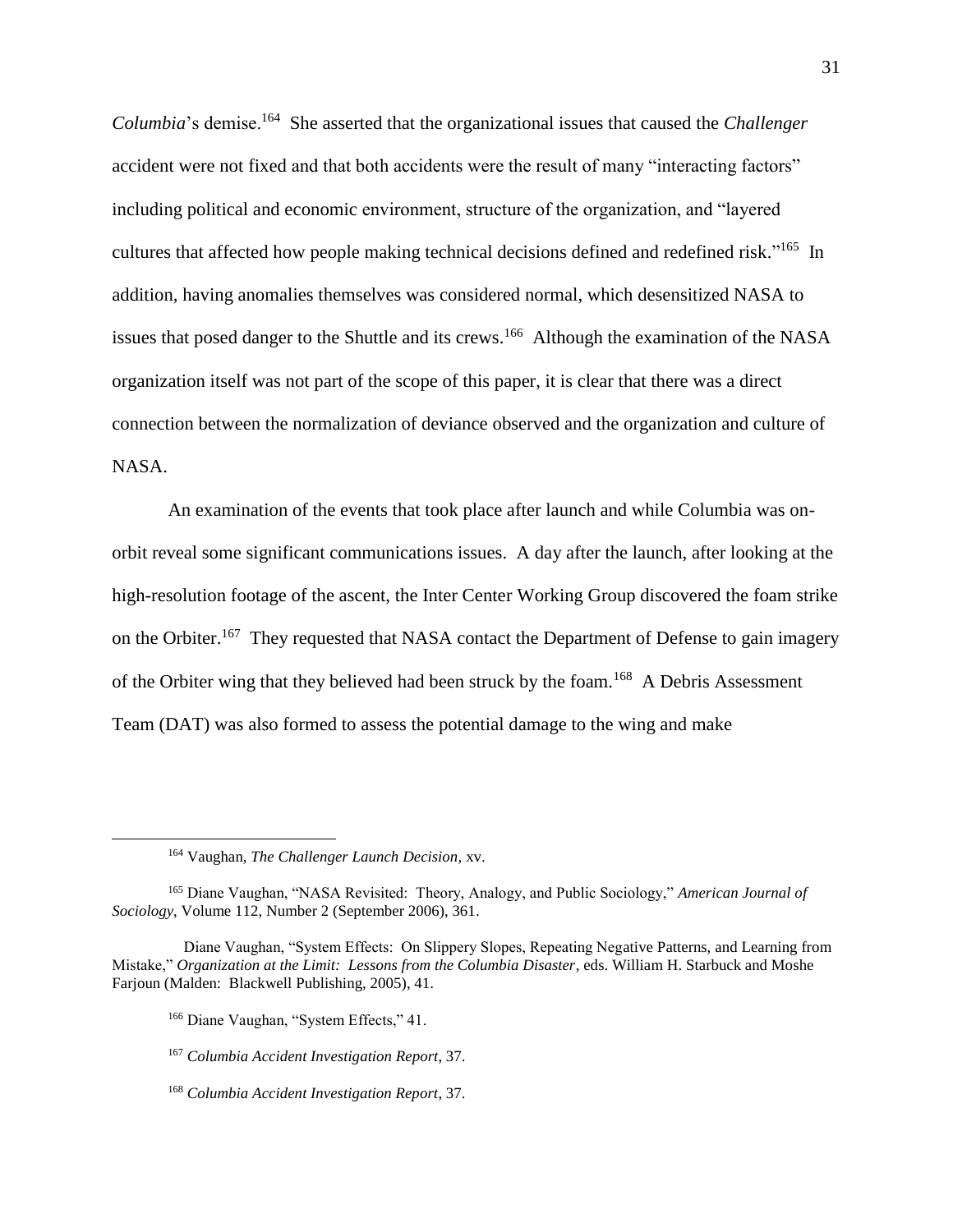recommendations.<sup>169</sup> After the first imagery request was turned down by upper level Shuttle management, the DAT began modeling of the potential damage with an analytical tool called CRATER.<sup>170</sup> Given that the model was not written to analyze the type of damage the team was assessing, the team communication of the results was not one exuding confidence.<sup>171</sup> After hearing a summary of the results, the MMT concluded that the strike was not a safety issue, but more of a refurbishment issue on the ground.<sup>172</sup> Once again, less than optimal communication through a presentation in a meeting impacted the decision making process.

Without communicating with the NASA DAT, a United Space Alliance Thermal Protection System Subsystem Area Manager circulated an email that the Reinforced Carbon-Carbon material on the leading edge of the Orbiter wing was "extremely resilient" to impact damage and that the foam likely struck the RCC and "broke apart."<sup>173</sup> As discussed earlier, this communication heavily influenced the Mission Management Team. In general, the discussion of the potential damage was never discussed within the integrated Shuttle community, only within certain isolated groups, a phenomenon known as communications silos. 174 There seemed to be no clear lines of communication between the engineers evaluating the potential damage and the managers tasked with making safety decisions. As a result, two more requests for imagery would be made and disapproved.<sup>175</sup>

<sup>169</sup> *Columbia Accident Investigation Report*, 37.

- <sup>170</sup> *Columbia Accident Investigation Report*, 38.
- <sup>171</sup> *Columbia Accident Investigation Report*, 38.
- <sup>172</sup> *Columbia Accident Investigation Report*, 38.
- <sup>173</sup> *Columbia Accident Investigation Report*, 38.
- <sup>174</sup> *Columbia Accident Investigation Report*, 38.
- <sup>175</sup> *Columbia Accident Investigation Report*, 140.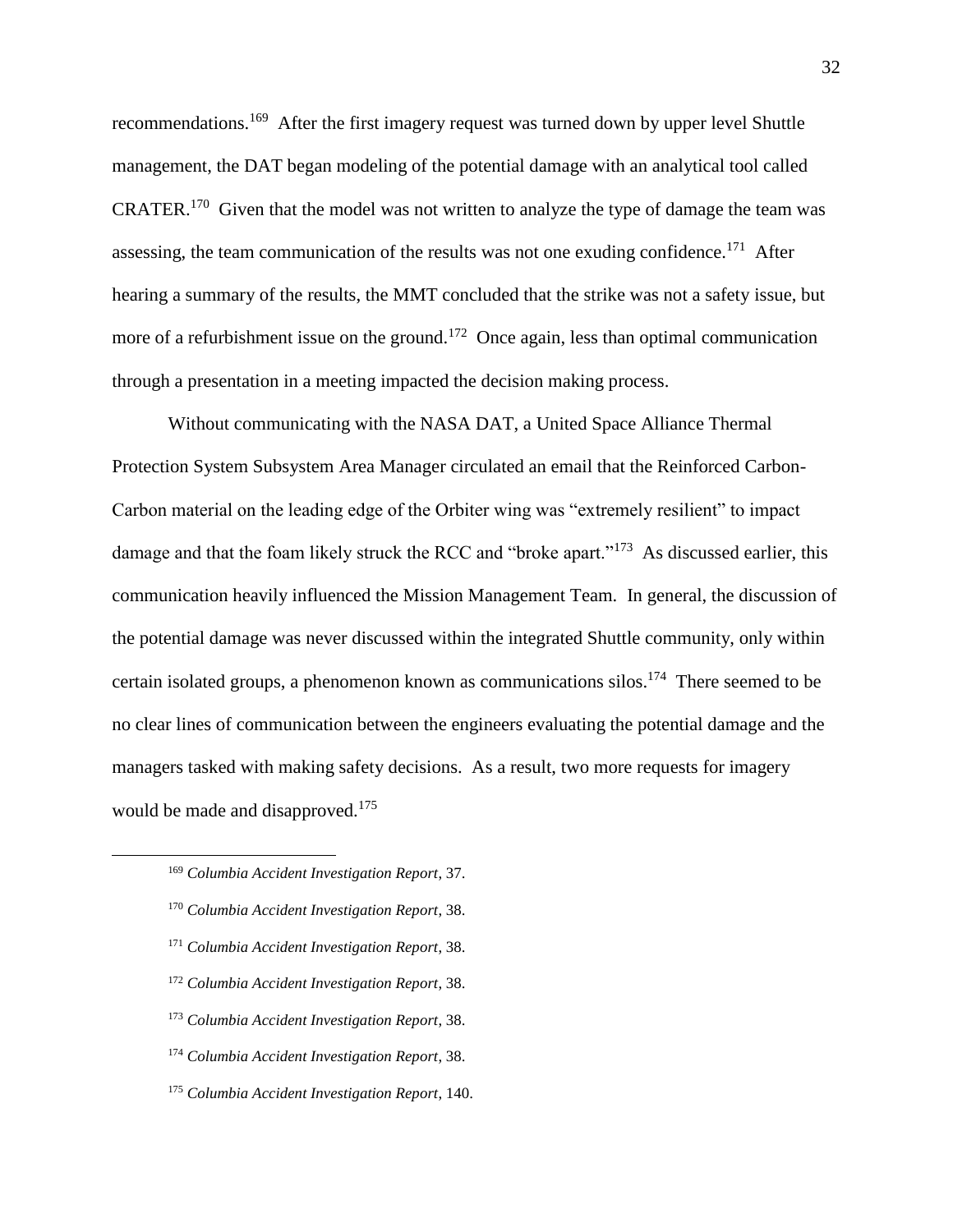The CAIB determined that in addition to the three denied imagery requests, there were at least eight missed opportunities over the course of a sixteen-day mission when the right action could have led to the discovery of the damage on *Columbia*'s wing.<sup>176</sup> The *Columbia* accident was not directly caused by poor communication. However, poor communication prevented the Shuttle team from properly assessing the damage to the wing. There were assumptions that communication had taken place when it didn't, discussions that were happening in isolated silos, and the concerns of DAT that were not conveyed effectively to the Shuttle MMT decision makers. After the accident, managers stressed that any engineer with a safety concern could have voiced that concern to a manager.<sup>177</sup> The CAIB pointed out that it was the managers' responsibility to also seek out the technical opinions of the engineers and to ensure that the engineers knew the communications paths available to them.<sup>178</sup> Karl Weick concluded that the complex bureaucratic structure impeded and even prevented communication between the decision makers and the people who held the technical expertise.<sup>179</sup>

The discussion of communication ultimately leads one to ask the question, had the Shuttle team discovered the significant damage to *Columbia*'s wing, could the crew have been saved? *Columbia* was not in the same orbital inclination angle as the International Space Station (ISS) and there was not enough propellant, even on a fully fueled Orbiter, to make an orbit change needed to seek refuge on the ISS. The CAIB tasked NASA with investigating potential

<sup>176</sup> *Columbia Accident Investigation Report*, 140.

<sup>177</sup> *Columbia Accident Investigation Report*, 169.

<sup>178</sup> *Columbia Accident Investigation Report*, 169.

<sup>179</sup> Karl E. Weick, "Making Sense of Blurred Images: Mindful Organizing in Mission STS-107," *Organization at the Limit: Lessons from the Columbia Disaster*, eds. William H. Starbuck and Moshe Farjoun (Malden: Blackwell Publishing, 2005), 175.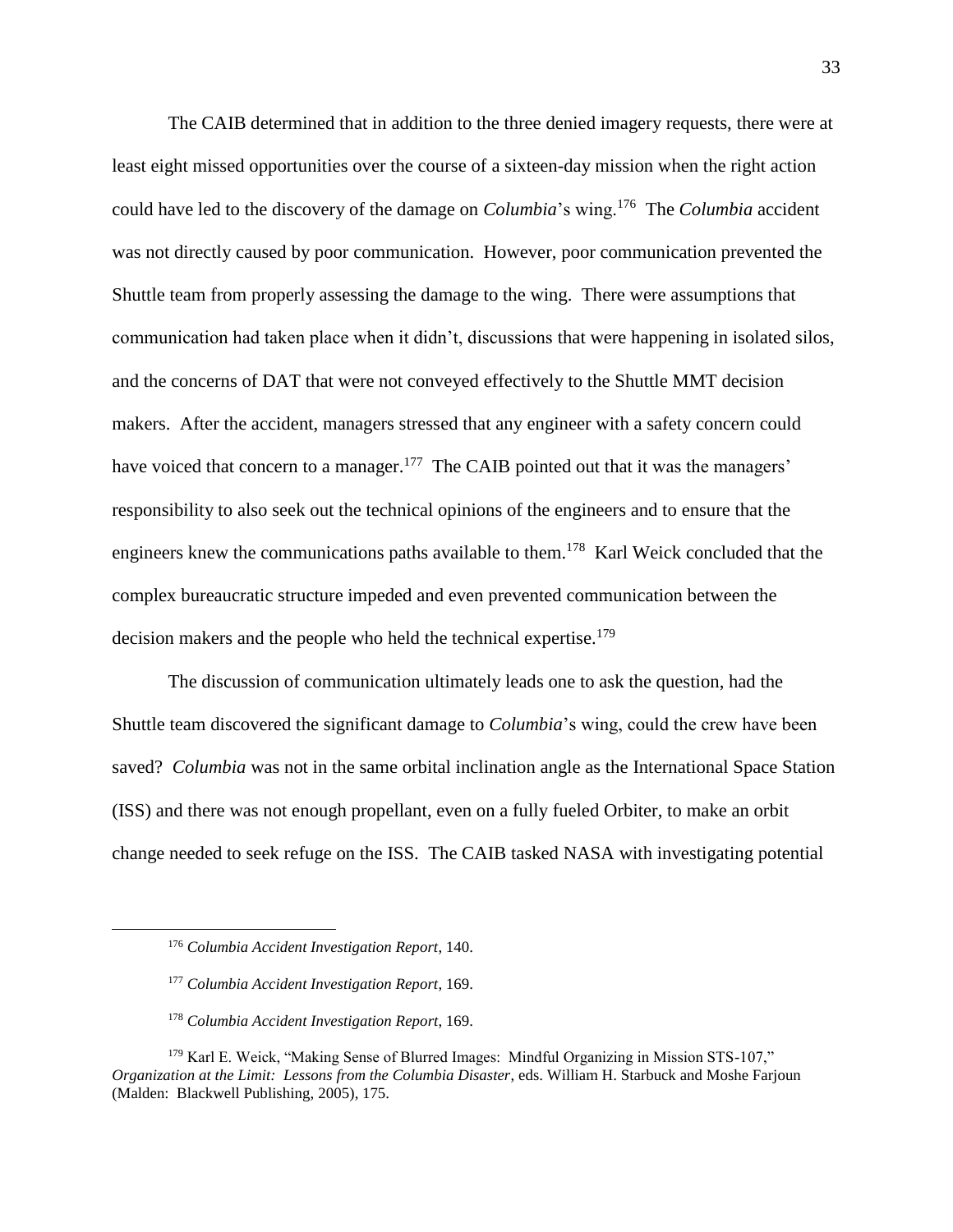rescue scenarios to see if the crew could have been saved.<sup>180</sup> NASA looked at a wing repair scenario as well as an accelerated rescue mission with the Shuttle *Atlantis*.<sup>181</sup> Both scenarios were deemed risky but feasible.<sup>182</sup> Unfortunately, due to poor communication, NASA did not have the opportunity to explore either of these rescue options.

#### **Conclusion**

The space hardware did not perform as intended in the case of all three space accidents. The failure of hardware can arise from problems with manufacturing and workmanship. Many hardware failures are due to known or latent design issues. However, in the case of many engineering accidents, human "failure" was as much a causal factor as design, manufacturing, and workmanship issues. In the case of the three U.S. space program accidents there were three key factors, cognitive bias, normalization of deviance, and most of all, communication breakdown, that led to poor decision making which was a significant contribution to the three U.S. space accidents. Cognitive bias played a role in all three accidents, although to varying degrees. Anchoring bias was a significant factor that impacted the decision not to obtain imagery of *Columbia*'s wing following the launch. All three accidents were impacted by confirmation bias, where decision makers tended to accept the information that was consistent with their opinions. All three accidents were heavily influenced by near-miss bias as evidenced by the acceptance of flawed hardware since there had been no accidents involving that hardware in the past. Normalization of deviance played a significant role in all three accidents. Known

<sup>180</sup> *Columbia Accident Investigation Report*, 173.

<sup>181</sup> *Columbia Accident Investigation Report*, 173.

<sup>182</sup> *Columbia Accident Investigation Report*, 173.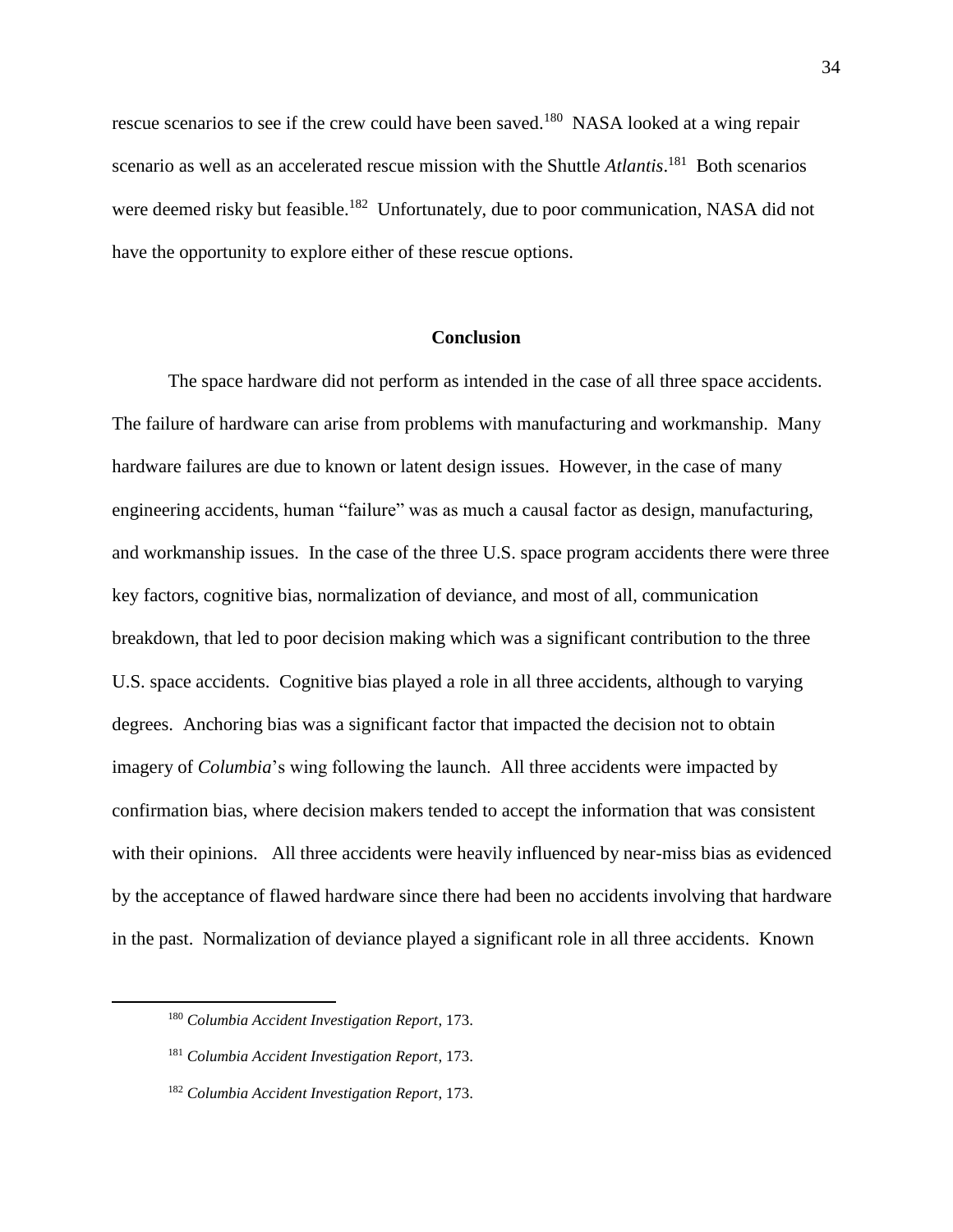hardware issues and the resulting issues with performance, were dismissed as "normal" with time. The greatest factor in all three accidents was flawed communication. The hardware and data provided warnings that were ignored, dismissed, or intentionally not communicated. Engineers communicated warnings verbally and by memo prior to all three accidents, yet the warnings were not heeded.<sup>183</sup> Communications issues resulted from poor chain of command structure, inadequate presentation of data, suppression of dissenting opinions, and not having the right personnel in a room. Had communication been better, all three of these accidents might have been prevented. The Apollo Command Module would not have been accepted as-is, the *Challenger* would not have launched, and flight controllers would have known that Columbia had significant damage that put the astronauts in jeopardy. Some say that *Columbia*, once in space, could not have been repaired to the point of saving the crew and vehicle. Unfortunately, we will never know if an Apollo 13 style repair in space would have worked.

It has been mentioned that spacecraft and launch vehicles are extremely complicated machines. We cannot always predict or prevent hardware failures because it is difficult to anticipate every way that a complicated system will fail. However, we as engineers can take responsibility for what we can control and that is the non-technical human factors that lead to space accidents. As an engineer working in the field, I have learned that the moment you think you are not biased, that is the moment when you are most vulnerable. Addressing cognitive bias requires education and diligence to prevent, and complacency is an ever-present threat to that diligence. After these three accidents, we should be more aware of the dangers of cognitive bias and normalization of deviance, but there are still engineers who have not been exposed to material discussing them. Vaughan stressed that the causes of both U.S. Shuttle accidents were

<sup>183</sup> Chiles, *Inviting Disaster*, 147.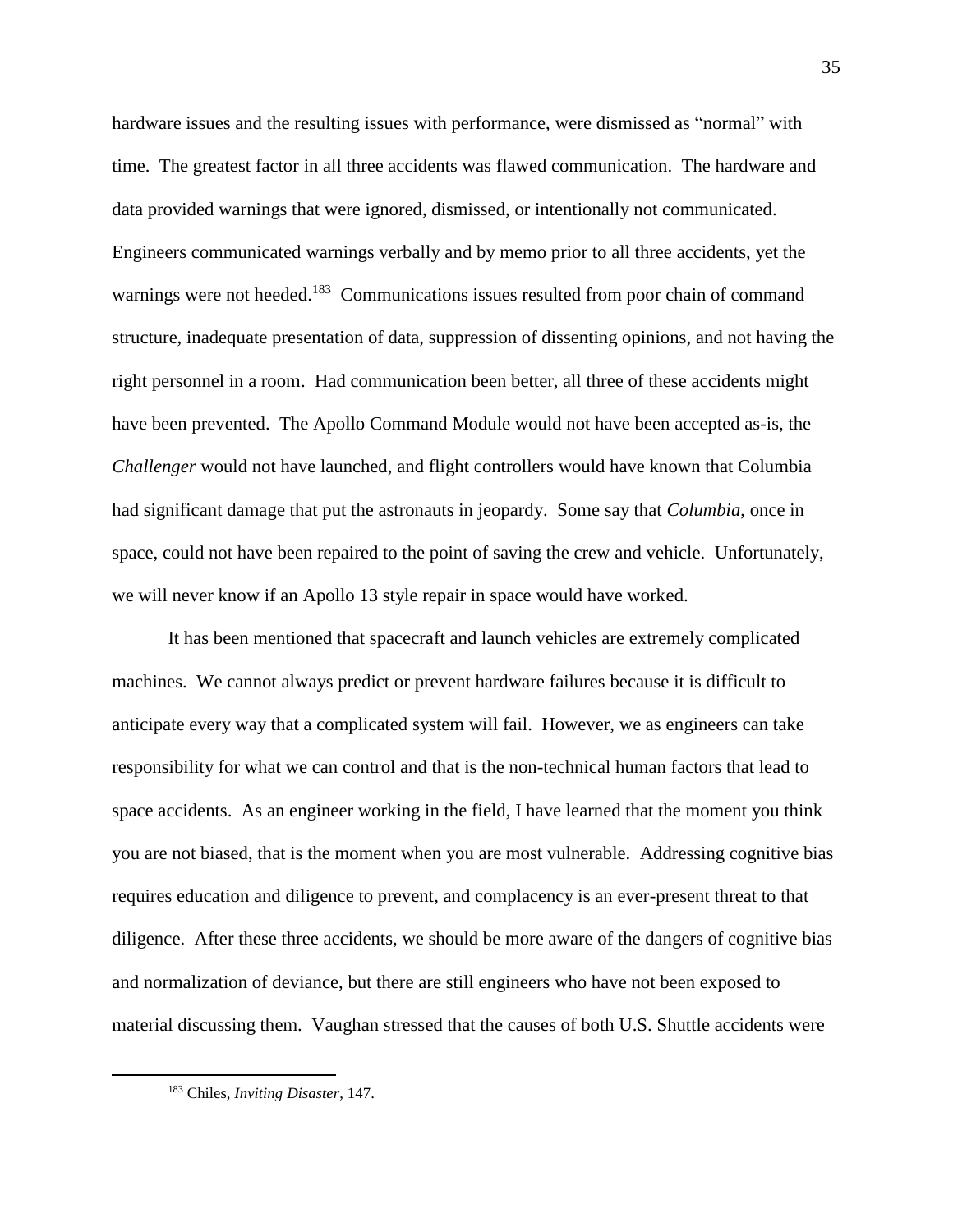both "patterned and systemic."<sup>184</sup> James Chiles made the point that the space vehicles can become "prisoners of the many promises made to get them built, promises of safety, low cost, on-time performance, and solid technology."<sup>185</sup> He also offered that the people involved with disasters are often so focused on a goal, such as the Moon in a decade, that they become blind to the warning signs around them.<sup>186</sup> These statements resonated with me because of the many pressures put on NASA, particularly political, funding, and schedule, that can make an already difficult task all the more challenging, and saying "it can't be done" is not an option. These pressures seemed to set up, or at least re-enforce, the cognitive biases and normalization of deviance observed in connection with all three accidents.

Engineers are often criticized for not being effective communicators, either in verbal or written form. Although there are many exceptions, there is a great deal of truth in that stereotype. Engineering curriculums must include so many technical courses, that it is a challenge to fit liberal arts courses into a four-year program. Add cost, schedule, political, and other pressures to the mix, then effective communication becomes even more of a challenge. Something as simple as how data is presented to decision makers can have a tremendous impact. Communication skills are something that can be acquired with diligent practice, and thus a factor that engineers can control. We have learned from this study that communications or lack of it, can make a significant difference in the outcome of a space mission. Although the agency, and my company, are starting to require good communication skills from applicants, we still have a long way to go in mitigating the risk posed by lack of communication. The missions will go on

<sup>&</sup>lt;sup>184</sup> Diane Vaughan, "System Effects", 41.

<sup>185</sup> Chiles, *Inviting Disaster*, 92.

<sup>186</sup> Chiles, *Inviting Disaster*, 142.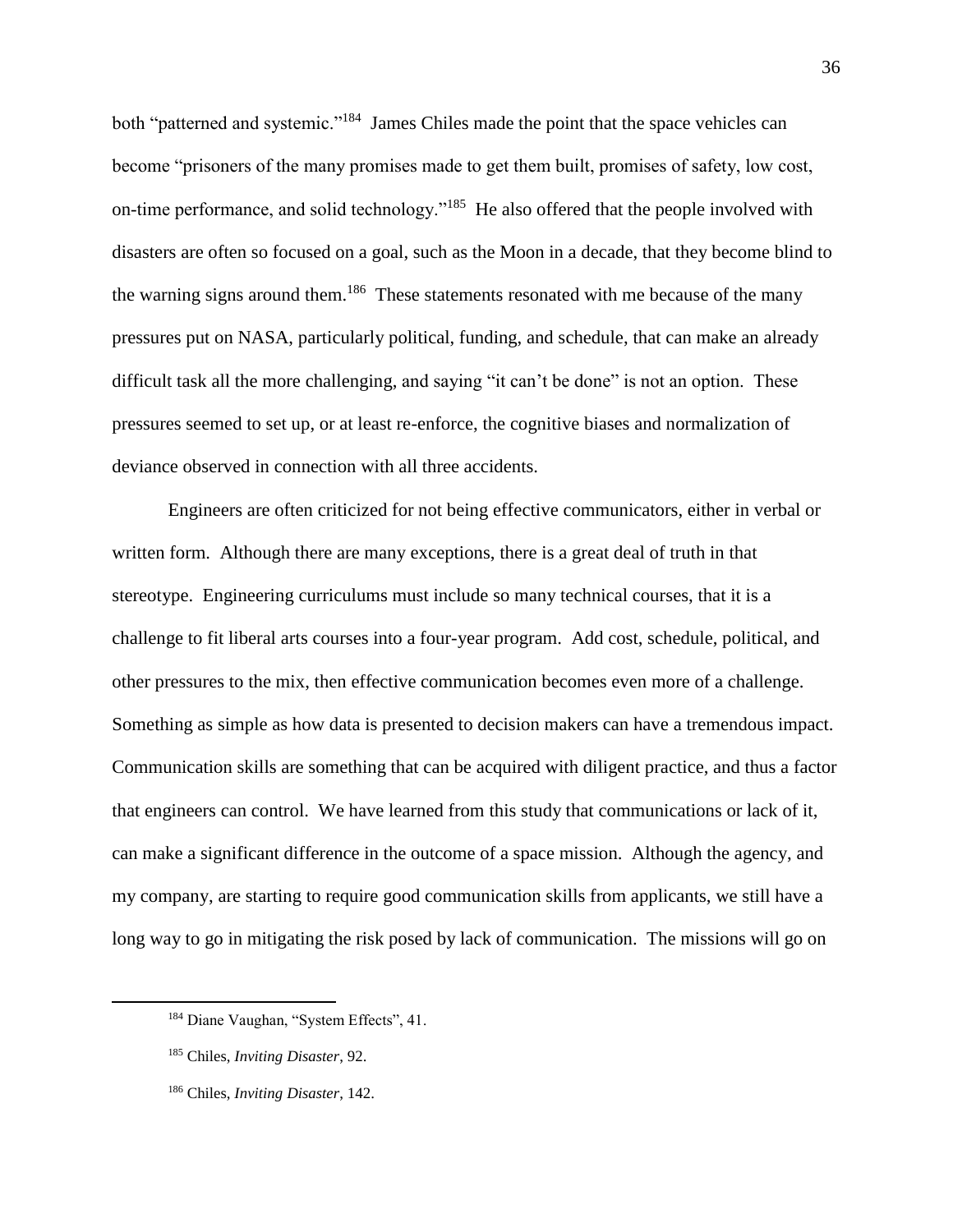and so must we, keeping in mind that missions are not just the hardware, but the people who design, test, build, and operate it.

#### **Epilogue: The** *Soyuz I* **Accident**

The United States was not the only nation to experience tragedy in its space program. Russia, or at the time the Soviet Union, suffered two significant accidents resulting in the deaths of one and three cosmonauts respectively. I chose to focus on the first one, the *Soyuz I* accident, because it happened not long after the Apollo I fire. Two nations were locked in a Cold War race to gain superiority in space and this rush to space came with a cost for both sides. Ultimately, the *Soyuz I* would be the casualty of some of the same non-technical issues that doomed Apollo I, including failed communication.

The challenge with researching and writing about the Soviet space program is the limited number of sources. Most are secondary sources and much of what has been written about Soviet space accidents came out after the end of the Cold War. The only primary sources I could locate were ones from NASA personnel expressing sympathy following the accident. Even with limited sources, one can see a glimpse of some of the issues that their programs experienced.

The *Soyuz I* launched, carrying Cosmonaut Vladamir Komarov, on April 23, 1967 from Baikonur Cosmodrome in what is now modern-day Kazakhstan.<sup>187</sup> This was the first launch of a crewed *Soyuz* spacecraft.<sup>188</sup> The original plan was to launch a second *Soyuz* in order to have a rendezvous and docking of the two spacecraft in orbit as well as an extravehicular activity, or

<sup>187</sup> Douglas Hart, *The Encyclopedia of Soviet Spacecraft* (New York: Exeter Books, 1987), 88.

<sup>188</sup> Bryan Harvey, *Soviet and Russian Lunar Exploration* (New York: Springer Books, 2007), 130.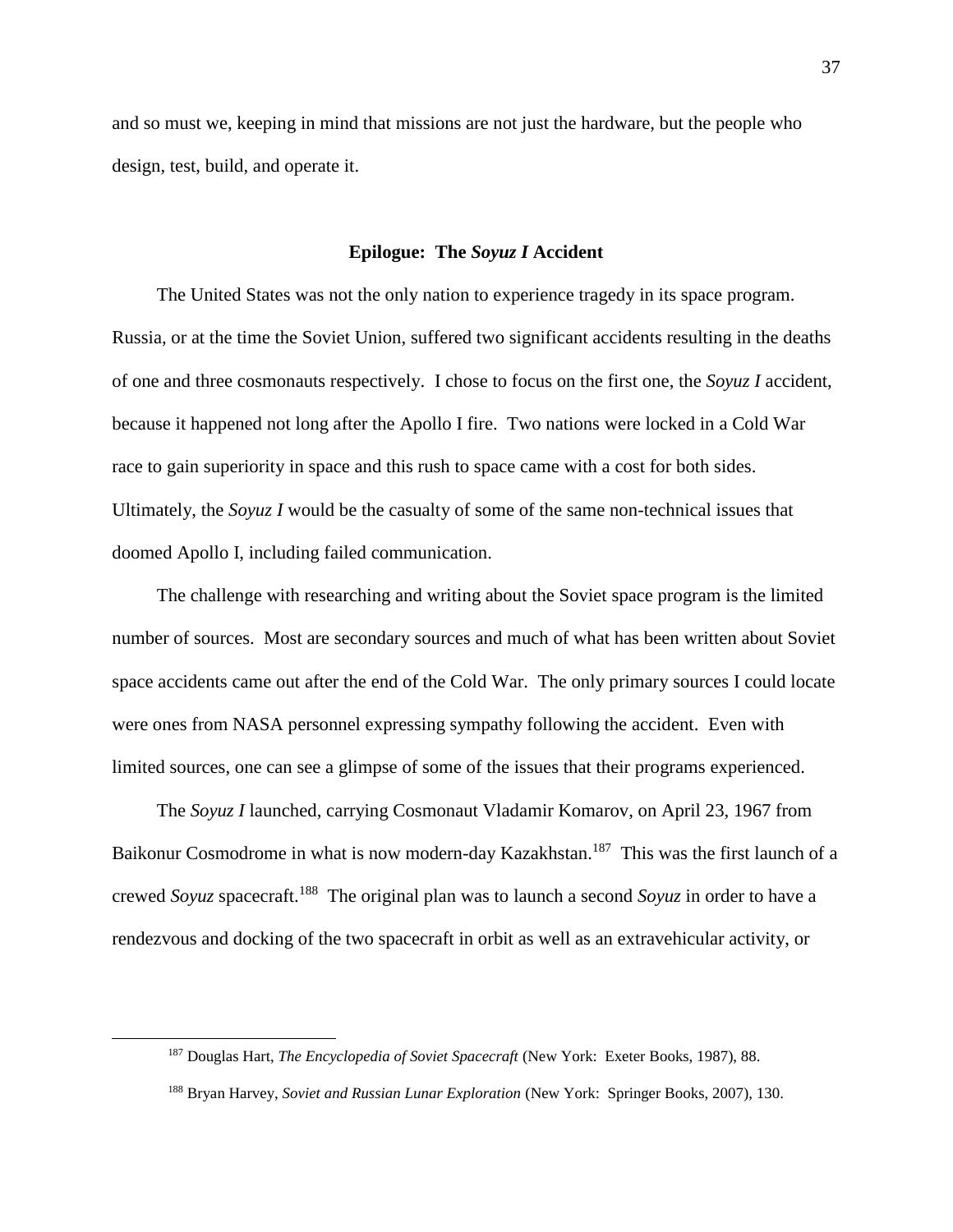spacewalk. 189 However, after launch a series of failures occurred. When *Soyuz I* reached orbit, at least one of the solar panels, which provided power to the spacecraft did not deploy.<sup>190</sup> The lack of power caused the guidance system needed for navigation to not function properly.<sup>191</sup> There were also issues with the spacecraft communications, propulsion, and thermal control systems.<sup>192</sup> The launch team considered launching the second *Soyuz* as a rescue mission but a storm that passed over the launch complex caused problems with its electrical system.<sup>193</sup> Given the many technical issues with the first *Soyuz*, launching the second one would have been a high risk operation, since the same technical issues could have happened to the second spacecraft. The launch team decided to abort the mission and bring  $Soyuz$  *I* home.<sup>194</sup> Even with a failed navigation system, Komarov was able to pilot the Soyuz and achieve the correct alignment for de-orbit.<sup>195</sup> He was quoted as saying, "This devil ship, nothing I lay my hands on works properly."<sup>196</sup> Komarov was able to successfully de-orbit and re-enter the Earth's atmosphere but unfortunately, the parachute for the capsule did not deploy properly and Komarov was killed on impact when the *Soyuz* hit the ground at 400 miles per hour. 197

<sup>195</sup> Harvey, *Soviet and Russian Lunar Exploration*, 131.

Shepard and Slayton, *Moon Shot*, 219.

<sup>189</sup> Harvey, *Soviet and Russian Lunar Exploration*, 130.

<sup>190</sup> Harvey, *Soviet and Russian Lunar Exploration*, 131.

<sup>191</sup> Harvey, *Soviet and Russian Lunar Exploration*, 131.

<sup>192</sup> Harvey, *Soviet and Russian Lunar Exploration*, 131.

<sup>193</sup> Harvey, *Soviet and Russian Lunar Exploration*, 131.

<sup>194</sup> Harvey, *Soviet and Russian Lunar Exploration*, 131.

<sup>&</sup>lt;sup>196</sup> Piers Bizony and [Jamie Doran,](https://www.amazon.com/Jamie-Doran/e/B001H6TYPI?ref=sr_ntt_srch_lnk_1&qid=1588301041&sr=1-1) *Starman: The Truth Behind the Legend of Yuri Gagarin* (New York: Walker & Company, 2011), 199.

<sup>197</sup> Harvey, *Soviet and Russian Lunar Exploration*, 131.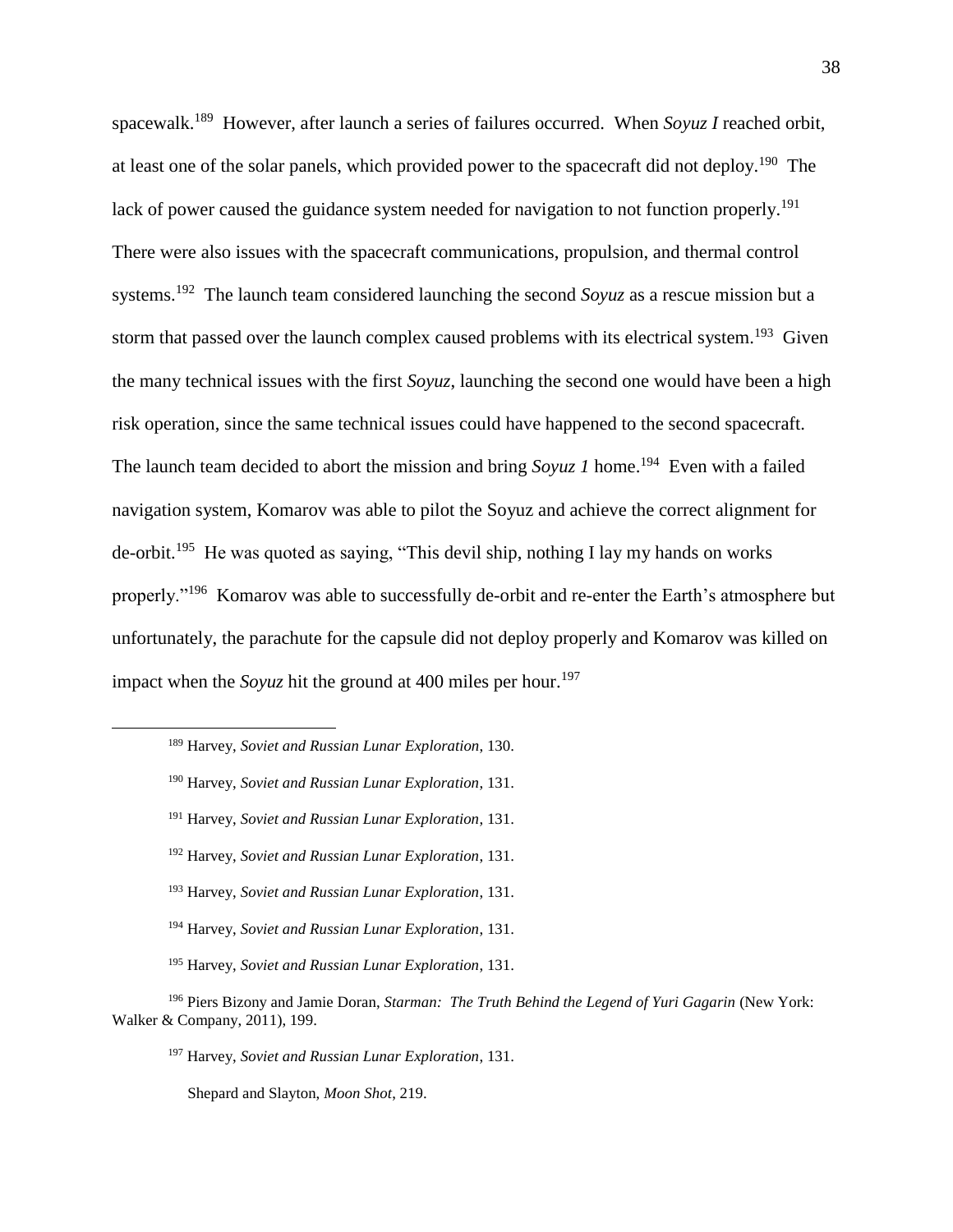The *Soyuz I* accident happened approximately three months after the Apollo I fire. An examination of the events leading to the launch reveal some haunting similarities between the Apollo I and *Soyuz 1* accidents. Both spacecraft were riddled with technical issues. There were three failed tests of the *Soyuz* before Komarov's launch, one ground failure and two failed uncrewed flight tests.<sup>198</sup> According to Bryan Harvey, the consensus of the team was that the launch was rushed before approximately 203 known technical issues with the *Soyuz* were fixed.<sup>199</sup> Why was there such a rush? According to Pier Bizony and Jamie Doran, political pressure was the main cause.<sup>200</sup> They asserted that Leonid Brezhnev wanted the two Soyuz spacecraft to dock on May Day which on that year would have been the fiftieth anniversary of the Russian Revolution.<sup>201</sup> Unfortunately, the potential pressure to launch Apollo I and *Soyuz I* is difficult to prove. However, given that these two nations were engaged in a space race with their perceived national security and prestige at stake, political pressure was a strong possibility.

Was there evidence of cognitive bias, normalization of deviance, or communications issues connected with the *Soyuz* accident? Without additional sources, it would be a challenge to identify cognitive bias in connection with the accident. However, the team knew about 203 issues with the spacecraft and experienced three failed tests prior to the *Soyuz* flight, so it is unlikely that they were subject to near-miss bias. While under pressure, they were willing to accept and fly crewed hardware with known technical issues, so one could say that normalization of deviance was present. The one issue that was absolutely present, according to the sources,

<sup>198</sup> Harvey, *Soviet and Russian Lunar Exploration*, 133.

<sup>199</sup> Harvey, *Soviet and Russian Lunar Exploration*, 131-132.

<sup>200</sup> Bizony and [Doran,](https://www.amazon.com/Jamie-Doran/e/B001H6TYPI?ref=sr_ntt_srch_lnk_1&qid=1588301041&sr=1-1) *Starman*, 194.

<sup>201</sup> Bizony and [Doran,](https://www.amazon.com/Jamie-Doran/e/B001H6TYPI?ref=sr_ntt_srch_lnk_1&qid=1588301041&sr=1-1) *Starman*, 194.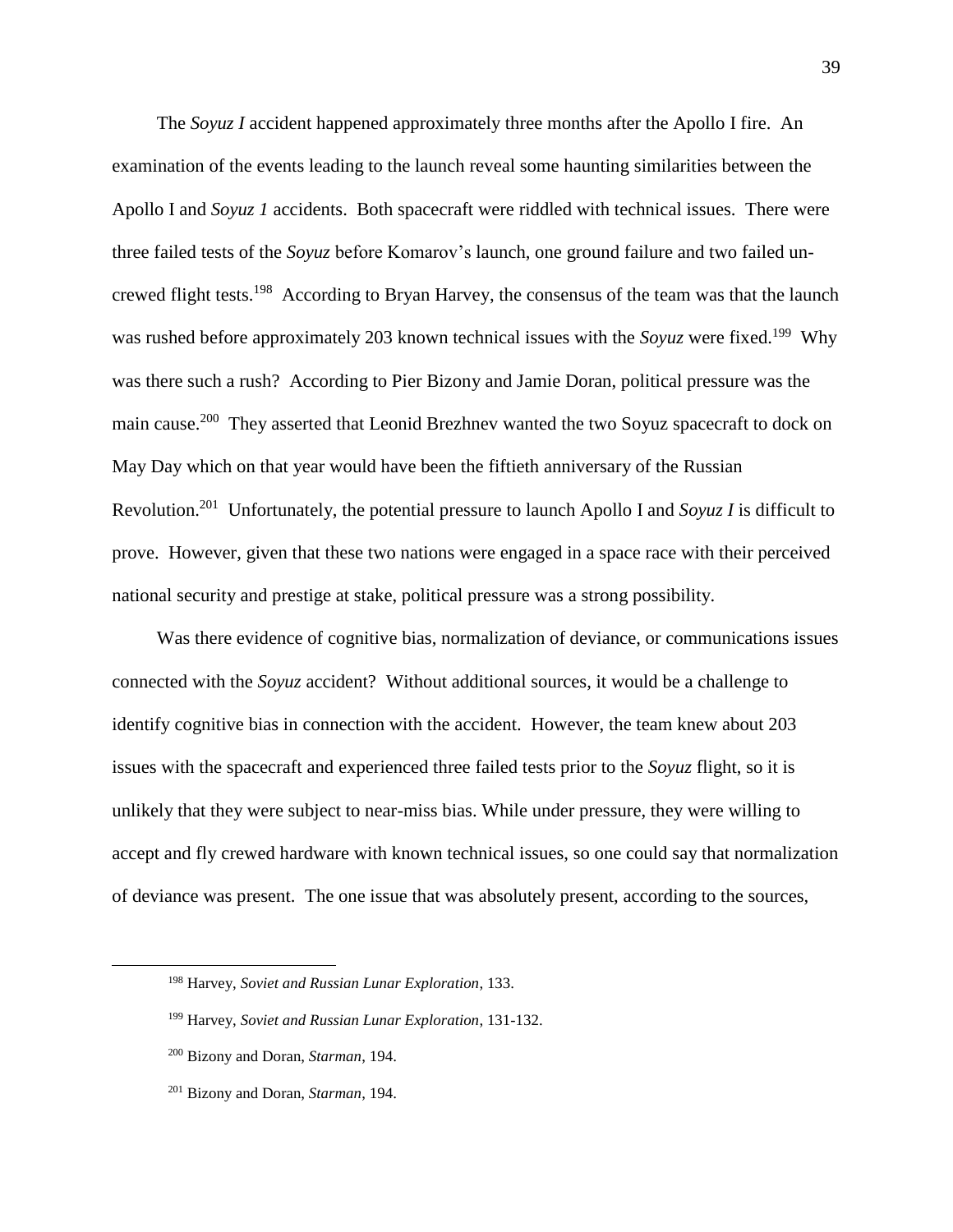was broken communication channels. The problems with the spacecraft were well known both to the engineers and the cosmonauts. Komarov confided in a friend that he would not survive the mission.<sup>202</sup> When asked why he didn't refuse to fly, he replied that his friend Yuri Gagarin would be sent in his place and he wanted to protect Gagarin.<sup>203</sup> Following that conversation, a team of cosmonauts and engineers led by Gagarin compiled a memo describing all of the problems with the *Soyuz*, with the hope of stopping the launch.<sup>204</sup> The memo was taken to two officials. The first refused to read it and the second attempted to bribe the messenger with a promotion.<sup>205</sup> The second official kept the memo and never passed it on Leonid Brezhnev, whom he knew, because he knew his career would be ruined.<sup>206</sup> This was a case where everyone knew there was a problem but felt powerless to stop the launch. Even when an attempt was made to elevate the problem to a higher authority, the engineers and cosmonauts were silenced.

Once again, non-technical factors impacted a space accident. Although it was difficult to tell if cognitive bias was involved, there might have been some aspects of normalization of deviance present when flawed hardware was accepted for crewed flight. Broken communication was the most significant non-technical issue leading to the *Soyuz 1* space accident. In this case, many were afraid to speak up, and the ones who had the courage to come forward were abruptly silenced. The *Soyuz* spacecraft had many technical issues that likely made it impossible to fly successfully. There was pressure certainly pressure to launch the *Soyuz 1* mission, just as there

- <sup>204</sup> Bizony and [Doran,](https://www.amazon.com/Jamie-Doran/e/B001H6TYPI?ref=sr_ntt_srch_lnk_1&qid=1588301041&sr=1-1) *Starman*, 196-197.
- <sup>205</sup> Bizony and [Doran,](https://www.amazon.com/Jamie-Doran/e/B001H6TYPI?ref=sr_ntt_srch_lnk_1&qid=1588301041&sr=1-1) *Starman*, 196-197.
- <sup>206</sup> Bizony and [Doran,](https://www.amazon.com/Jamie-Doran/e/B001H6TYPI?ref=sr_ntt_srch_lnk_1&qid=1588301041&sr=1-1) *Starman*, 197.

<sup>202</sup> Bizony and [Doran,](https://www.amazon.com/Jamie-Doran/e/B001H6TYPI?ref=sr_ntt_srch_lnk_1&qid=1588301041&sr=1-1) *Starman*, 196.

<sup>203</sup> Bizony and [Doran,](https://www.amazon.com/Jamie-Doran/e/B001H6TYPI?ref=sr_ntt_srch_lnk_1&qid=1588301041&sr=1-1) *Starman*, 196.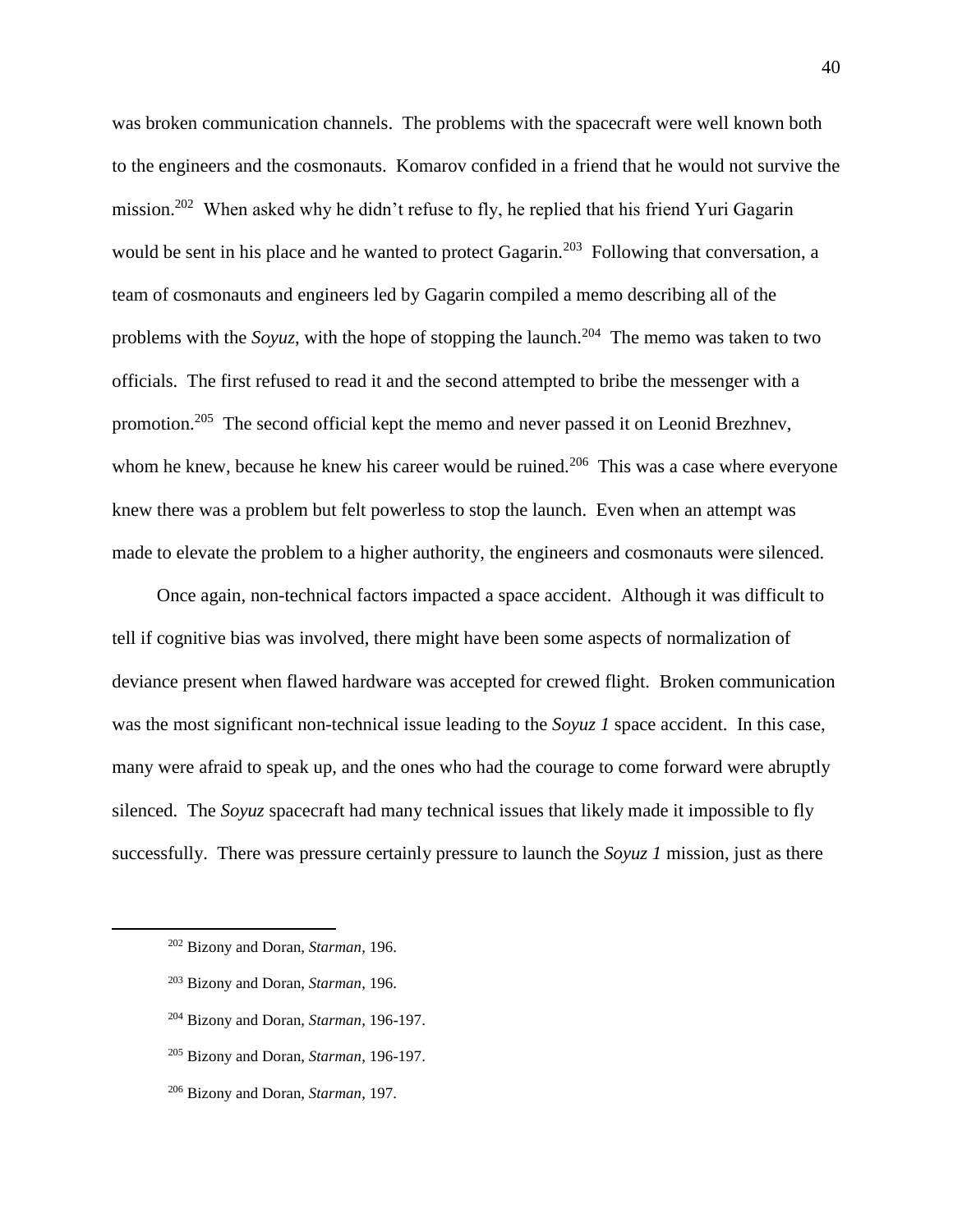had been pressure to test and launch Apollo 1. In the case of both, properly functioning communications channels would have prevented both accidents. The timing of the accidents indicates that both sides were feeling pressure in the space race, and ironically, they both had significant failures within three months of each other.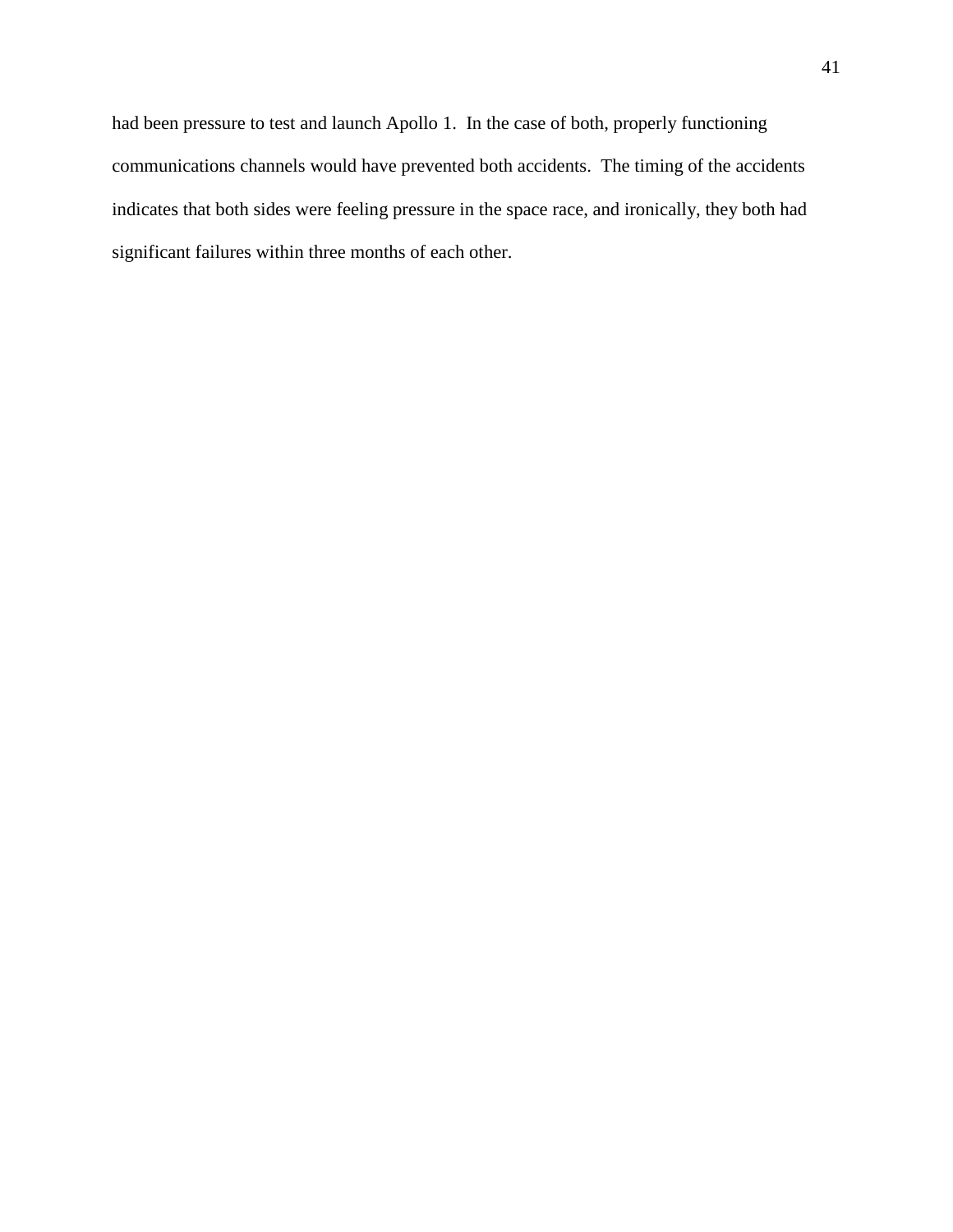#### **Bibliography**

#### **Primary Sources:**

AS-204 Plugs Out Test Audio, YouTube, https://www.youtube.com/watch?v=274lQSbpkRg.

*Columbia Accident Investigation Board Report*. Washington: U.S. Government Printing Office, 2003.

*Report of the Apollo 204 Review Board to the Administrator National Aeronautics and Space Administration.* Washington: U.S. Government Printing Office, 1967.

*Report on the Presidential Commission of the Space Shuttle Challenger Accident.* Washington: U. S. Government Printing Office, 1986.

U.S. Congress. House. Subcommittee on Science, Technology, and Space. *The Space Shuttle and Future Launch Vehicles: Hearing before the Subcommittee on Science, Technology,*  and Space. 108<sup>th</sup> Cong. 2<sup>nd</sup> sess, May 5, 2004.

U.S. Congress. Senate. Committee on Aeronautical and Space Sciences. *AS204 Accident*. S. Rep. 956. 90th Cong. 2nd sess, 1968.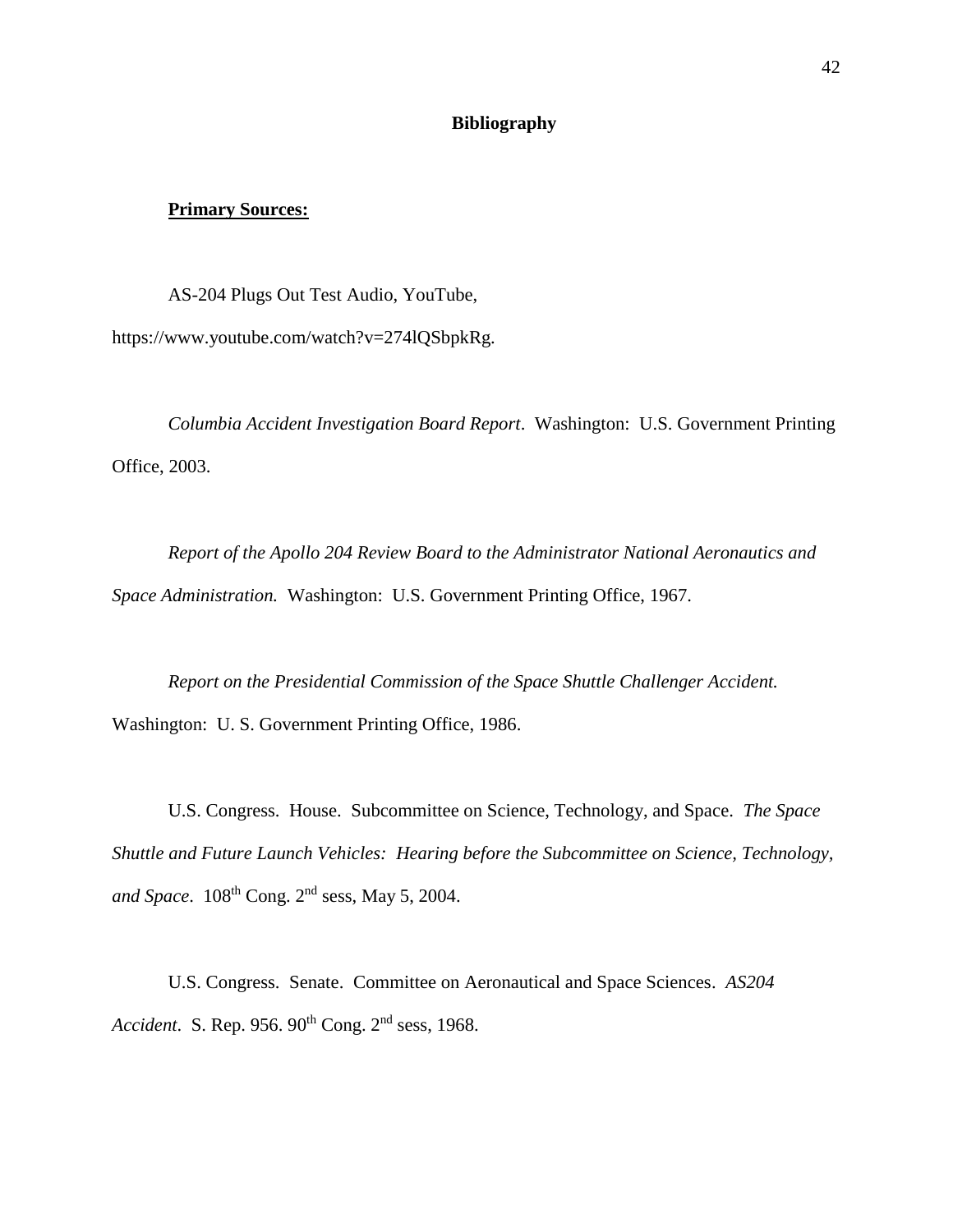U.S. Congress. Senate. Committee on Aeronautical and Space Sciences. *Hearing Before the Committee on Aeronautical and Space Sciences on a Review of Background Information and Systems Decisions Preceding the Apollo Accident of January 27, 1967*. Washington: U.S. Government Printing Office, 1967.

#### **Secondary Sources:**

Bizony, Piers and [Jamie Doran.](https://www.amazon.com/Jamie-Doran/e/B001H6TYPI?ref=sr_ntt_srch_lnk_1&qid=1588301041&sr=1-1) *Starman: The Truth Behind the Legend of Yuri Gagarin.*  New York: Walker & Company, 2011.

Cabbage, Michael and William Harwood. *Comm Check…The Final Flight of Shuttle Columbia*. New York: Simon and Schuster, 2004.

Chiles, James R. *Inviting Disaster: Lessons from the Edge of Technology.* New York: Harper Collins Publishers, 2001.

Dillon, Robin, Edward Rogers and Catherine Tinsley. "The Near-Miss Bias in Decision Making." IEEEAC. Paper Number 1201 (October 25, 2005): 1-6.

Hart, Douglas. *The Encyclopedia of Soviet Spacecraft.* New York: Exeter Books, 1987.

Harvey, Bryan. *Soviet and Russian Lunar Exploration*. New York: Springer Books, 2007.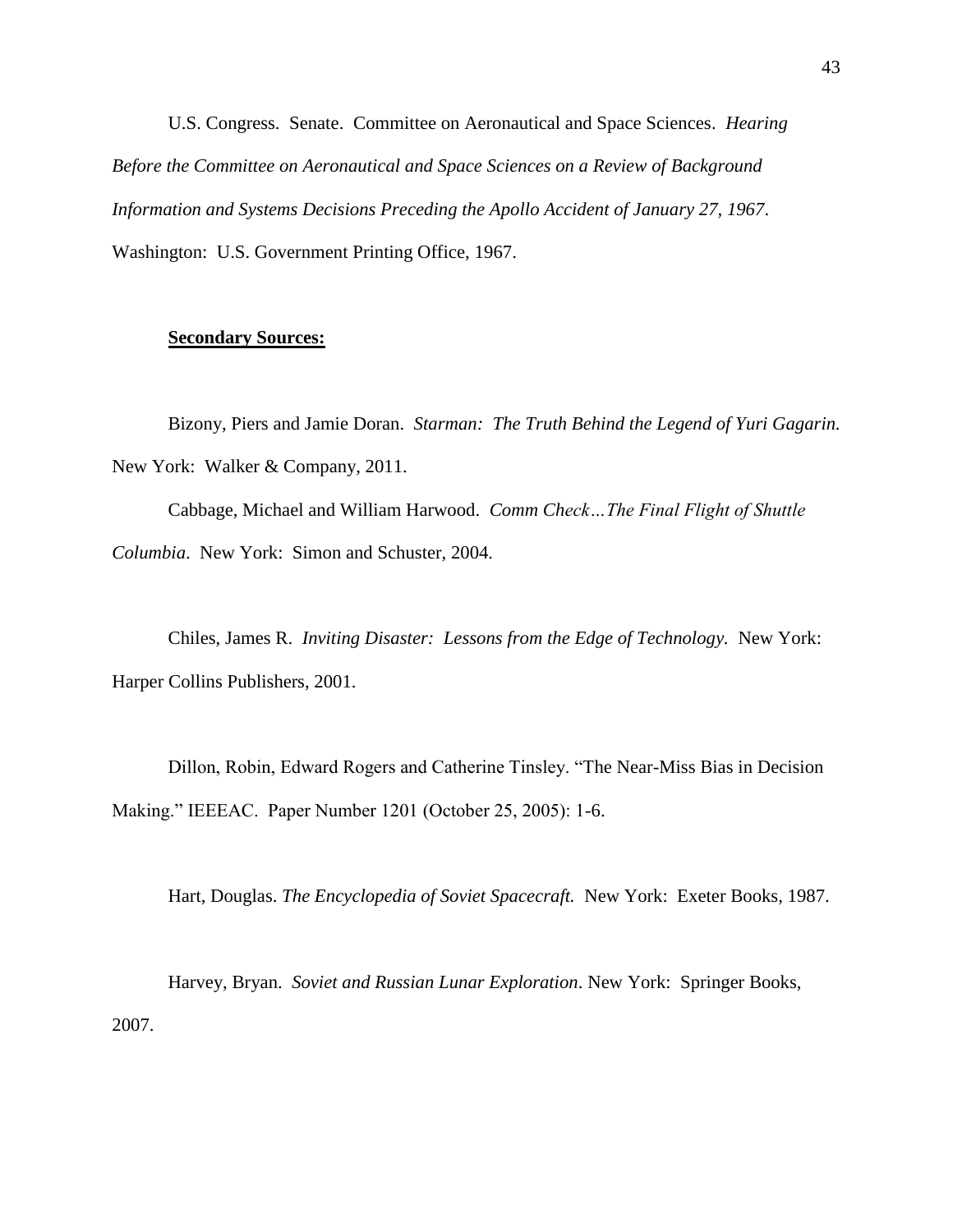Kahneman, Daniel, Paul Slovic and Amos Tversky, "Judgement Under Uncertainty: Heuristics and Biases." *Science* 185, No. 4157 (Sep. 27, 1974) 1124-1131.

Kahneman, Daniel. *Thinking Fast and Slow.* New York: Farrar, Straus, and Giroux, 2011.

Launius, Roger D. and John Krige, James I. Craig, eds. *Space Shuttle Legacy: How We did It and What We learned*. Washington: American Institute of Aeronautics and Astrodynamics, 2013.

McDonald, Allan J. and James R. Hansen. *Truth, Lies, and O-Rings: Inside the Space Shuttle Challenger Disaster.* Tallahassee: University Press of Florida, 2009.

Perrow, Charles. *Normal Accidents: Living with High-Risk Technologies*. Princeton: Princeton University Press, 1999.

Shepard, Alan and Deke Slayton. *Moon Shot: The Inside Story of America's Race to the Moon*. Atlanta: Turner Publishing, 1994.

Starbuck, William H. and Moshe Farjoun. *Organization at the Limit: Lessons from the Columbia Disaster*. Malden: Blackwell Publishing, 2005.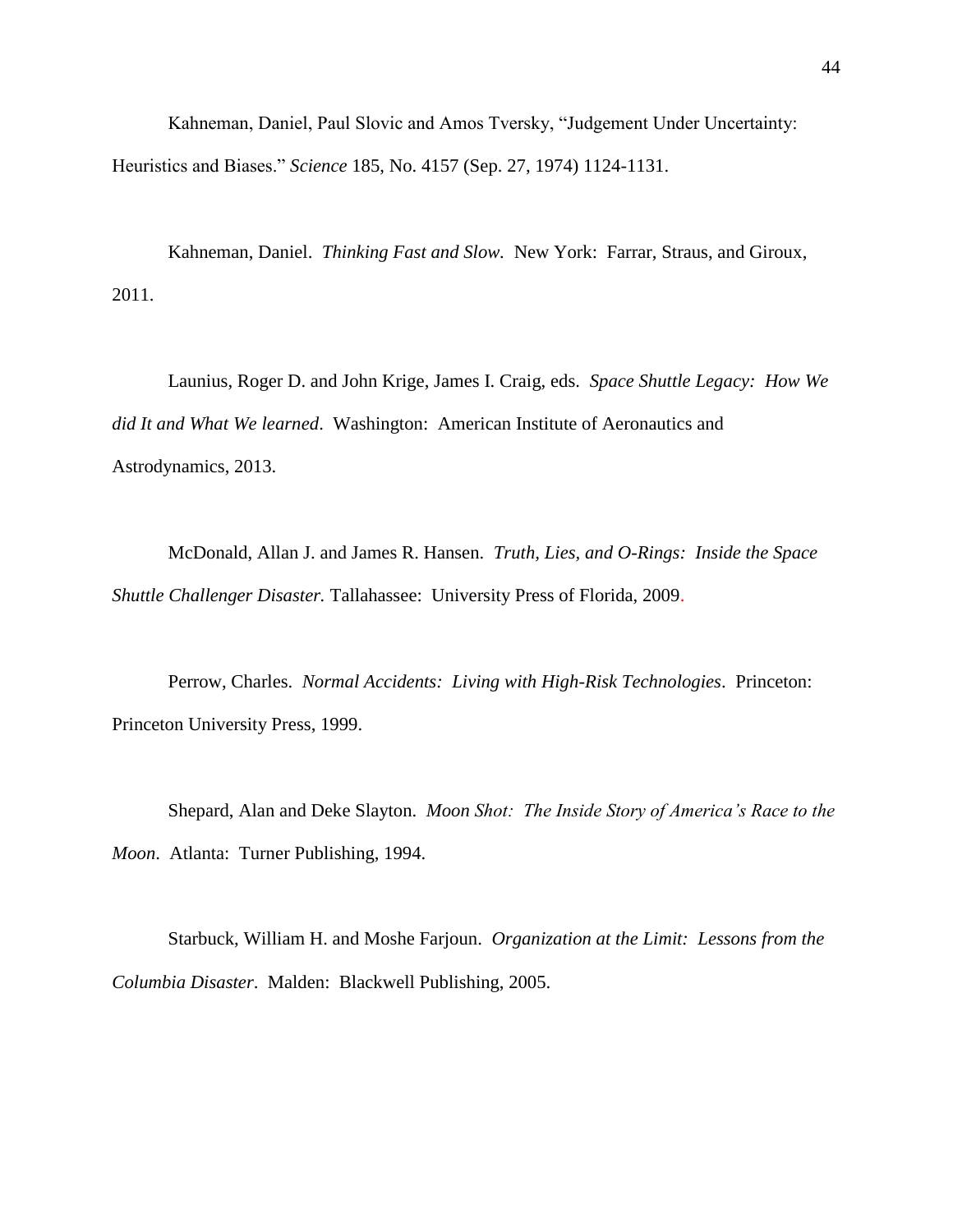Tufte, Edward R. *Visual Explanations: Images and Quantities, Evidence and Narrative*.

Cheshire: Graphics Press, 1997.

Vaughan, Diane. *The Challenger Launch Decision: Risky Technology, Culture, and* 

*Deviance at NASA.* Chicago: University of Chicago Press, 2016.

Vaughan, Diane. "NASA Revisited: Theory, Analogy, and Public Sociology." *American Journal of Sociology* 112, No. 2 (September 2006): 353-393.